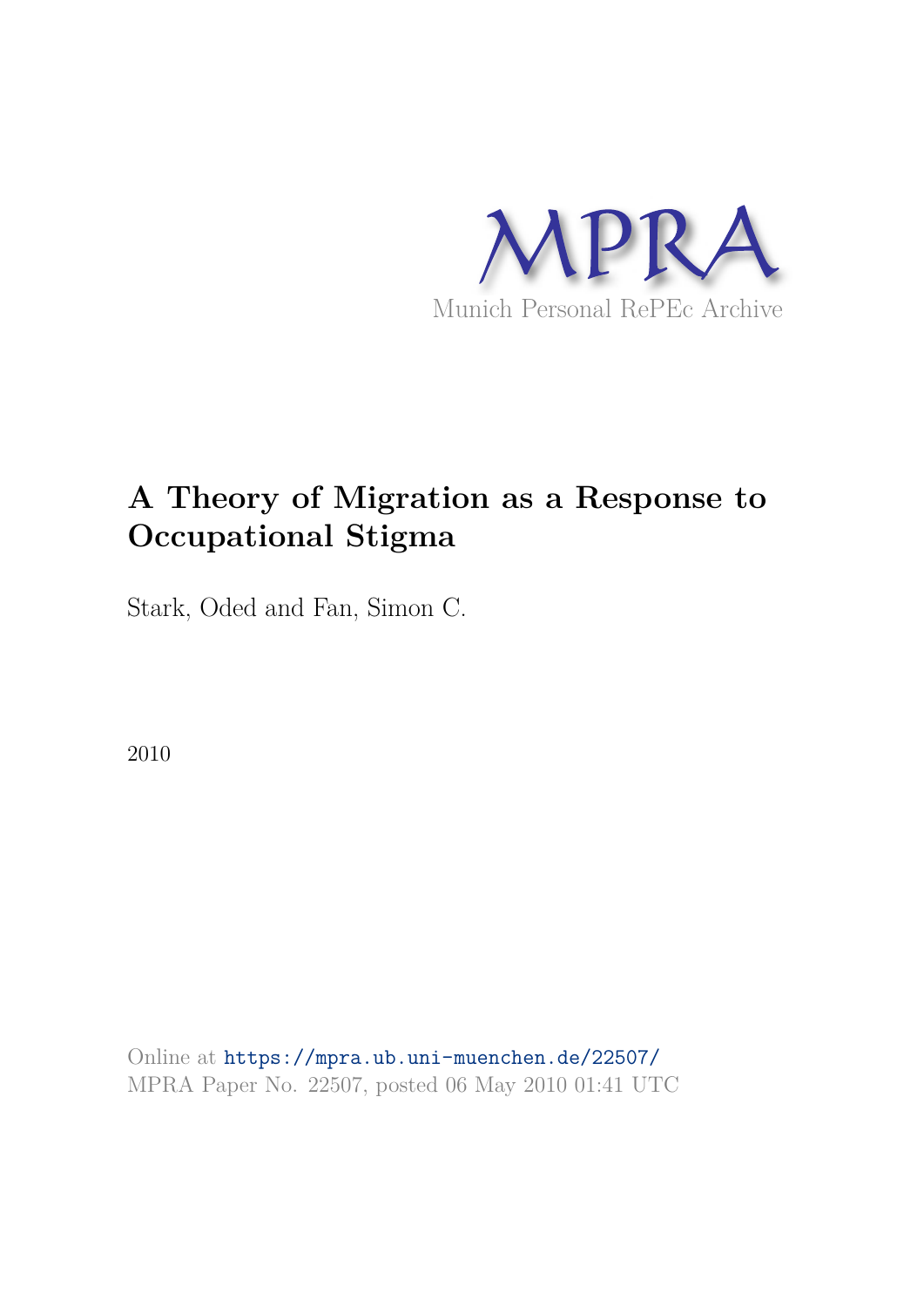# A Theory of Migration as a Response to Occupational Stigma<sup>∗</sup>

Oded Stark $1$ 

University of Bonn, Germany; University of Klagenfurt and University of Vienna, Austria; University of Warsaw and Warsaw School of Economics, Poland

and

 $C.$  Simon Fan $<sup>1</sup>$ </sup> Lingnan University, Hong Kong

#### January 2010

#### **Abstract**

A theory is developed of labor migration that is prompted by a desire to avoid "social humiliation." In a general equilibrium framework it is shown that as long as migration can reduce humiliation sufficiently, migration will occur *even* between two identical economies. Migration increases the number of individuals who choose to perform degrading jobs and consequently, migration lowers the price of the good produced in the sector that is associated with low social status. Moreover, the greater an individual's aversion to performing degrading jobs, the more likely it is that he will experience a welfare gain when the economy opens up.

*Running Head*: Social Stigma and Migration

*Keywords*: Migration; Social distance; Occupational status; Social exposure gains; General equilibrium

*JEL Classification*: F22; J61; R23

<sup>∗</sup> Manuscript received February 2009; revised December 2009.

<sup>&</sup>lt;sup>1</sup> We are indebted to Charles Yuji Horioka for his guidance and encouragement; to two anonymous referees for challenging reflections, valuable advice, and numerous constructive suggestions; and to Yong Wang for helpful comments. Please address correspondence to: Oded Stark, ZEF, University of Bonn, Walter-Flex-Strasse 3, D-53113 Bonn, Germany. E-mail: *ostark@uni-bonn.de*.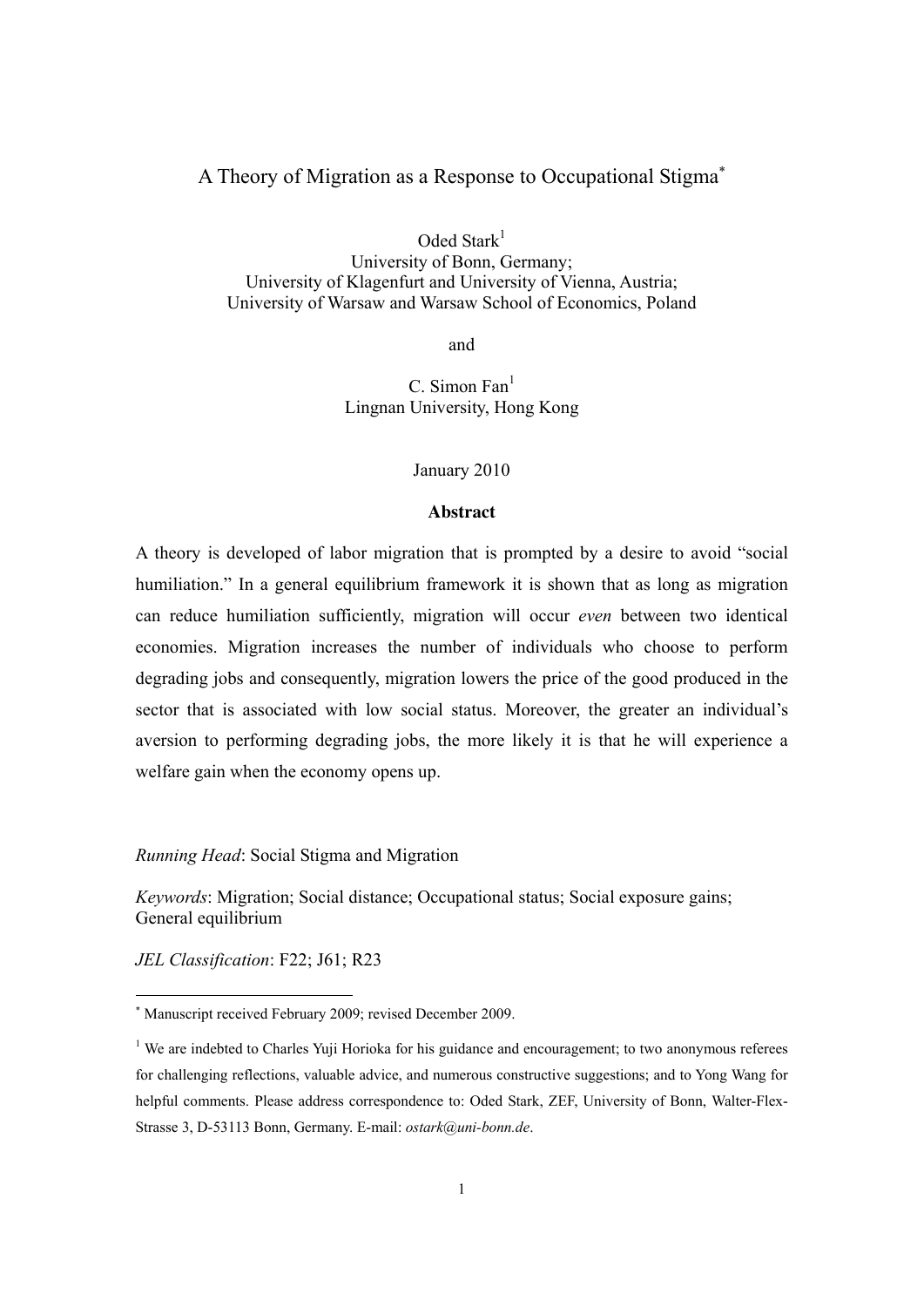# **1. Introduction**

Why people migrate is one of the most interesting questions in social science research. The tendency in this research has been to focus on the pecuniary angle: people choose to migrate because of an expected net income gain; it is the substitution of income in B for income in A that *explains* the migration from A to B. The fact that migration entails a change not only of earnings or labor markets but also of social groupings has received scant attention. This is somewhat surprising because it is well recognized that people care about their social standing and consequently are inclined to *act* in order to improve their social standing (even if as a consequence no income gains will come their way).<sup>2</sup> Migration can rationally be pursued in order to avoid association with, or exposure to, a social group. In what follows we study the case where migration is prompted by a desire to avoid "social humiliation."

Specifically, the current paper attempts to explore the role of "social distance" (Akerlof (1997)) in migration, by investigating the interaction between social distance and social status.<sup>3, 4</sup> In a general-equilibrium framework, we show that labor migration is

<sup>&</sup>lt;sup>2</sup> For example, see the collection of articles in Agarwal and Vercelli (2005).

<sup>&</sup>lt;sup>3</sup> Inter alia, Akerlof (1997, p. 1010) states: "I shall let individuals occupy different locations in social space. Social interaction … will increase with proximity in this space. Current social location is acquired and dependent on the [individual's] decision … ." Based on this social distance theory, Akerlof (1997, 2007) examines various aspects of the social and psychological repercussions of individual behaviors.

<sup>&</sup>lt;sup>4</sup> Notable contributions to the economics literature of social status include Cole et al. (1992), Fershtman and Weiss (1993), Weiss and Fershtman (1998) who provide a survey of this literature, and Becker et al. (2005).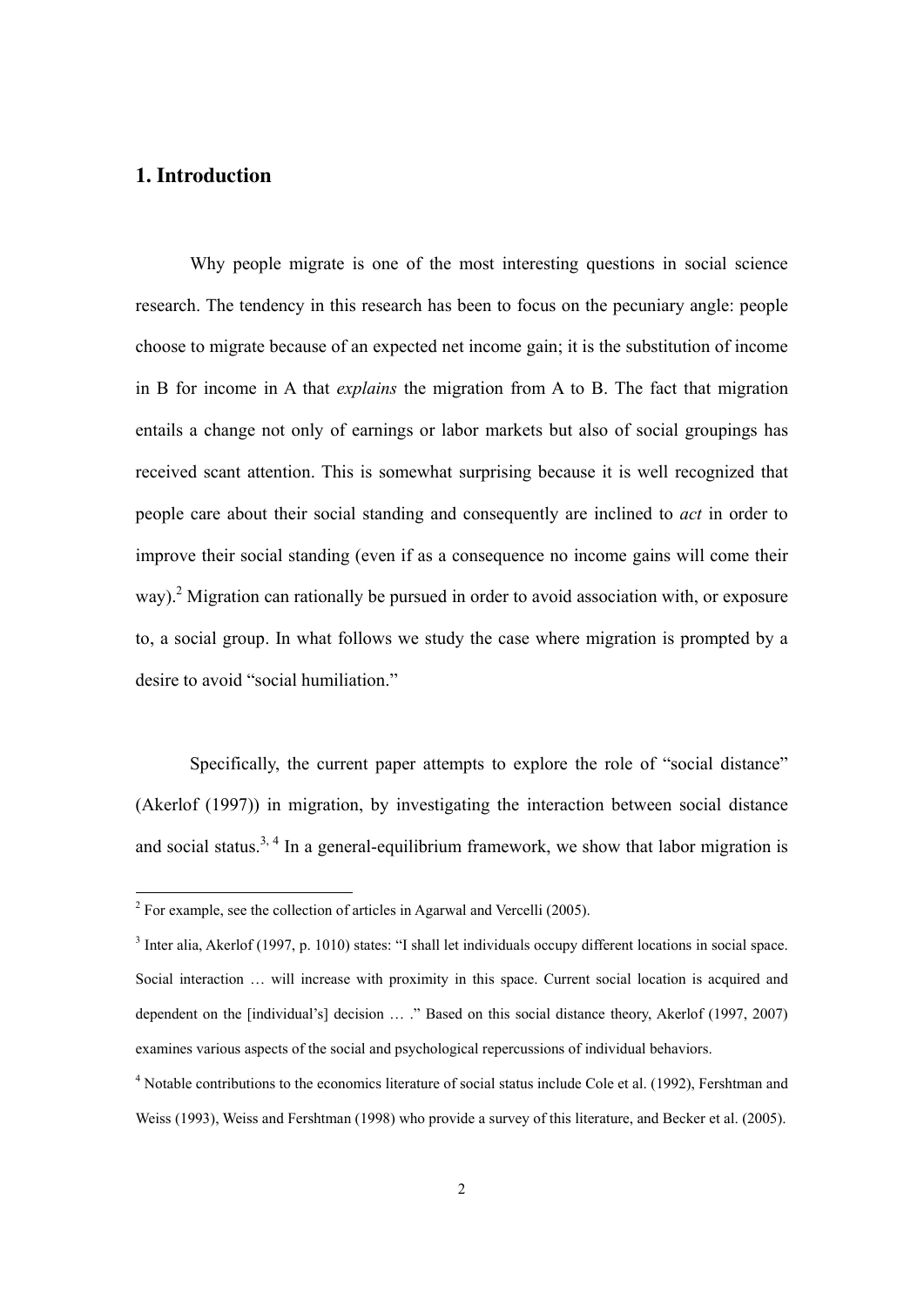prompted by a desire to avoid "social humiliation." The following examples serve to illustrate the idea that underlies our inquiry.

- When in the 90's the shipbuilding industry in Nikolayev, Ukraine went through hard times, there was a sharp decline in the demand for shipbuilding engineers, less so for welders. Nikolayev shipbuilding engineers worked as welders elsewhere, but not in Nikolayev. For a shipbuilding engineer welding is a thoroughly low status occupation.<sup>5</sup>
- "The Double Life of Alfred Bloggs," is taken from an influential English textbook (Alexander 1967, p. 18) where we read as follows: "These days, people who do manual work often receive far more money than clerks who work in offices. People who work in offices are frequently referred to as 'white collar workers' for the simple reason that they usually wear a collar and tie to go to work. Such is human nature, that a great many people are often willing to sacrifice higher pay for the privilege of becoming white collar workers. This can give rise to curious situations, as it did in the case of Alfred Bloggs who worked as a dustman for the Ellesmere Corporation. When he got married, Alf was too embarrassed to say anything to his wife about his job. He simply told her that he worked for the Corporation. Every morning, he left home dressed in fine black suit. He then changed into overalls and spent the next eight hours as a dustman. Before returning home at night, he took a shower and changed back into his suit. Alf did this for over two years and his fellow dustmen kept his secret. Alf's wife has

<sup>5</sup> Personal communication from Professor Olena Nizalova.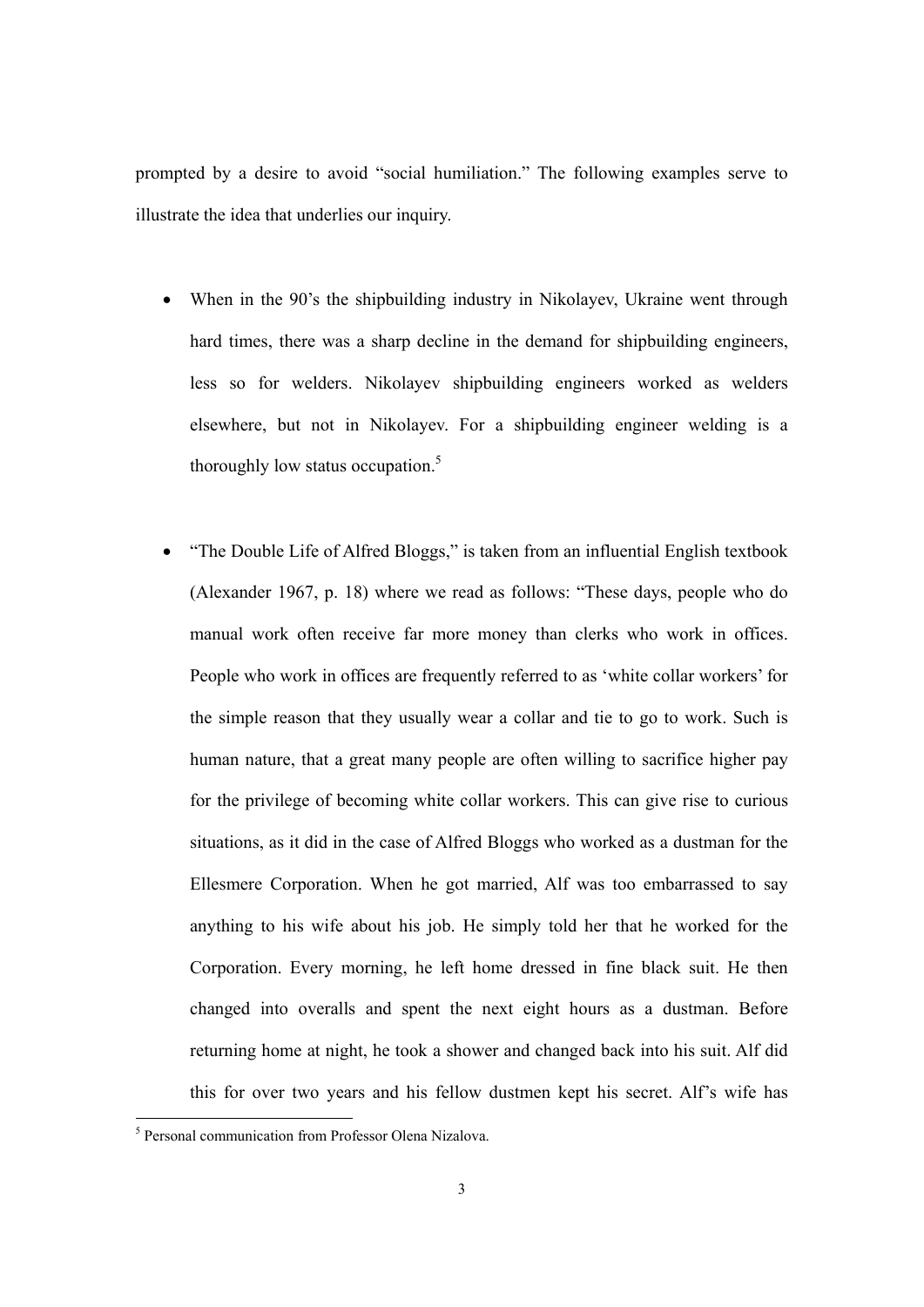never discovered that she married a dustman and she never will, for Alf has just found another job. He will soon be working in an office as a junior clerk. He will be earning only half as much as he used to, but he feels that his rise in status is well worth the loss of money. From now on, he will wear a suit all day and others will call him 'Mr Bloggs', not 'Alf'."

Occupations confer social prestige or social stigma, and occupational choices are governed (also) by the "social color" of jobs. Indeed, in much of the sociology and economics literature, it is intimated that occupations are associated with social status, and that social status often differs significantly across occupations.<sup>6</sup> The examples suggest that when people engage in an occupation of low social status, they have an incentive to pull themselves out from the group whose members' opinions matter to them, and immerse themselves in a group whose members' opinions do not matter to them. That is why a shipping engineer in Ukraine, where the pay for ship welders is the same in all shipyards, is willing to weld away from his home shipyard but not at his home shipyard, and that is why Alfred Bloggs hides the secret of his true occupation from his wife.

We contend that "social humiliation" is sensed when others about whom an individual cares consider what the individual does to be shameful.<sup>7</sup> We posit that the individuals who perform degrading jobs will not want their engagement in the jobs to be

<sup>&</sup>lt;sup>6</sup> For examples of related sociological literature, see Treiman (1977) and Nam and Powers (1983).

 $<sup>7</sup>$  A limiting case is that in which the "others" who consider the individual's predicament as shameful is the</sup> individual himself. In this case, our analysis is closely in line with Akerlof and Kranton (2000), who inquire how "identity," that is, a person's sense of self, affects economic outcomes.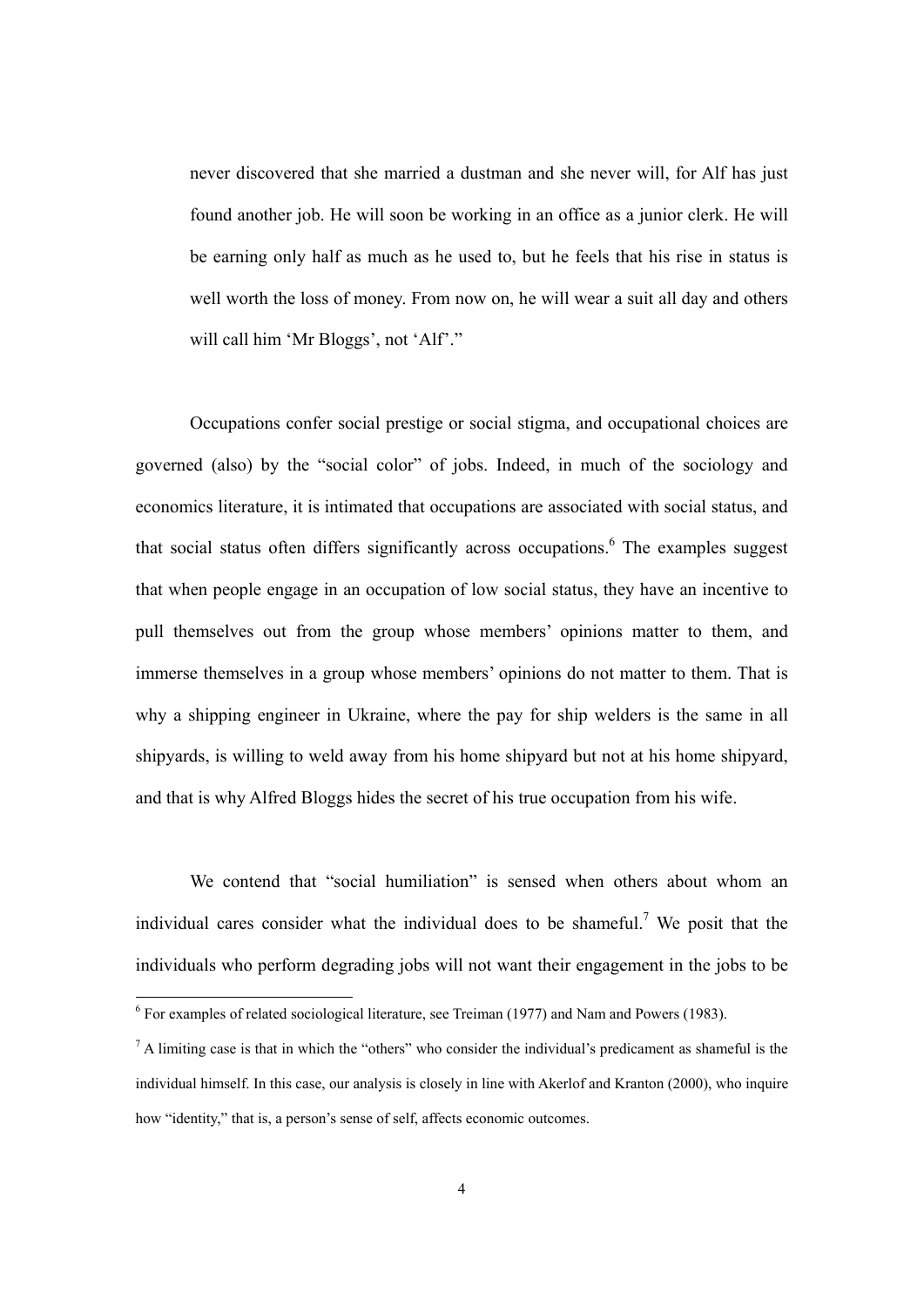known to those whose opinion matters to them - they do not want to be exposed; migration often confers such a guise. In other words, in relation to the theory of social distance developed by Akerlof (1997), we contend that in the home country or in the home region, the social distance is relatively short, which implies that the disutility from occupational stigma is high; in the foreign country or in the foreign region, however, the social distance is relatively long, which implies that the disutility from occupational stigma is low. Migration can be driven by this consideration. Individuals *as migrants* will be observed to perform jobs that they will not perform at home where their social group is informed about what they do. The opinions and views of those in whose midst the migrants live do not matter to the migrants or matter to them little in comparison with the opinions and views of those at home.

The received literature has shown, both empirically and theoretically, how migration is prompted by a desire to reduce relative deprivation.<sup>8</sup> The impetus for that body of work was recognition that discontent can arise not only from having a low wage, but also from having a wage that is lower than that of others. It considered a case in which, given the set of the individuals with whom comparisons are made, an unfavorable comparison could induce a departure for work elsewhere where wages are higher, without changing the set of individuals with whom comparisons are made. Building on the work of social psychologists, that body of work has argued that a comparison of the income of individual *i* with the incomes of others who are richer in *i*'s reference group results in *i*'s feeling of relative deprivation, and that the associated disutility impinges on migration

<sup>&</sup>lt;sup>8</sup> For example, see Stark and Taylor (1991), Stark and Wang (2007), and Stark et al. (2009).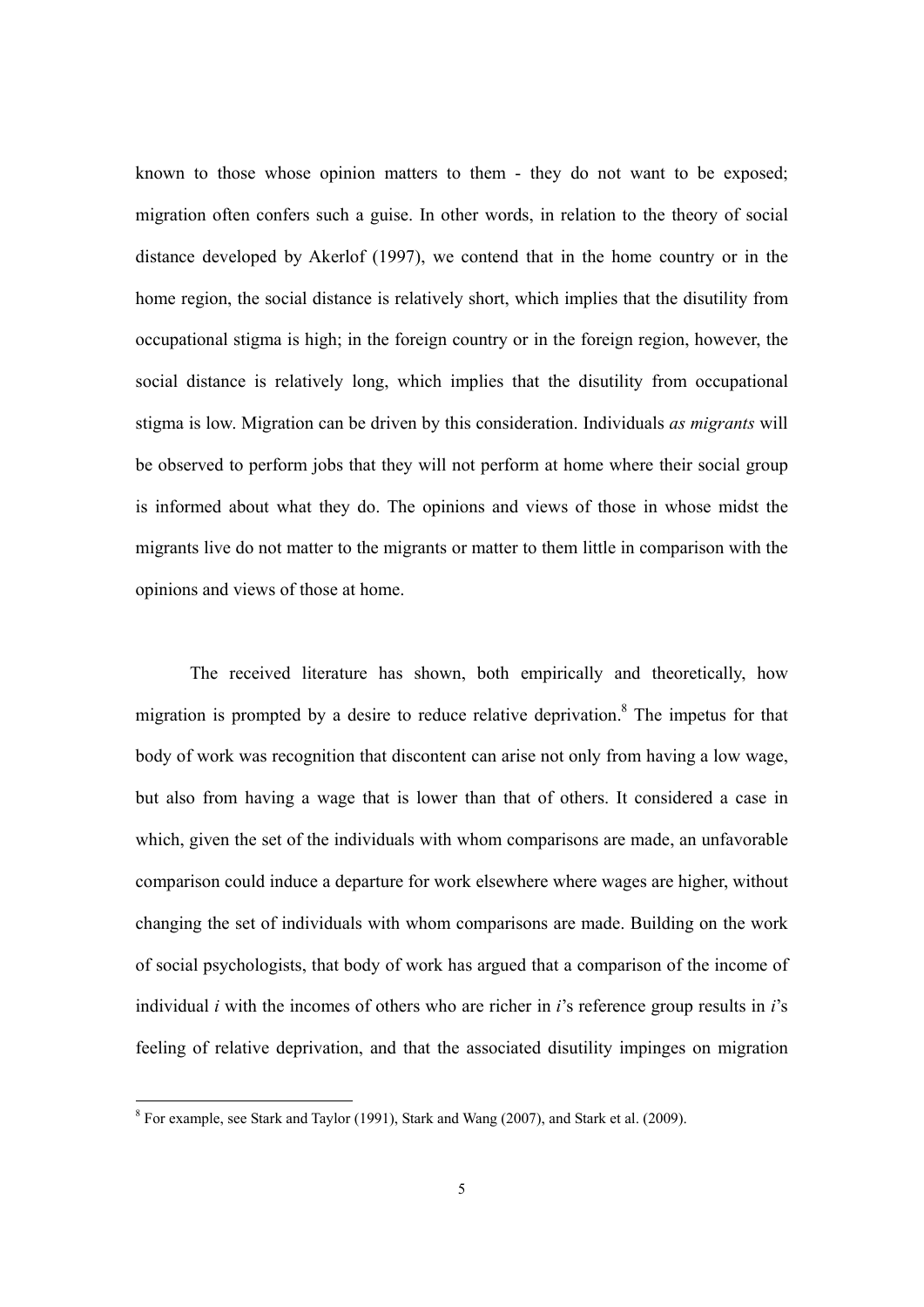behavior. This literature also provided evidence that distaste for relative deprivation matters; relative deprivation is a significant explanatory variable of migration behavior.

However, in all that work, occupational considerations and occupational choices played no role at all: there was nothing inherent or imbedded in an occupation that rendered it more or less appealing in different countries or regions. Yet occupational humiliation can play a distinct role in migration behavior, and this role differs, both theoretically and empirically, from the role of relative deprivation. For example, holding the income of an individual constant, the relative deprivation consideration will predict migration into a group of people whose incomes are lower than the incomes of the people at origin; the social humiliation consideration will allow migration into a group of people whose incomes are higher than the incomes of the people at origin. Put differently, in a model of migration in response to relative deprivation, a reduction of the income of others will weaken the incentive to migrate; in a model of migration in response to social humiliation such an income change will not impinge upon the incentive to migrate. In the relative deprivation tale, the opinions of others are orthogonal to the migration calculus. In the social humiliation tale these opinions are at the heart of the migration calculus. In the relative deprivation tale, the purpose of migration is to reap relative income gains; in the social humiliation tale the purpose of migration is to reap social exposure gains. In the relative deprivation tale, it is the individual knowing the incomes of others in comparison with his own income that drives migration; in the social humiliation tale, it is others knowing the individual's occupation that is the drive. In the relative deprivation tale, the individual does not manipulate information; in the social humiliation tale, concealing information motivates migration. The two approaches differ then conceptually,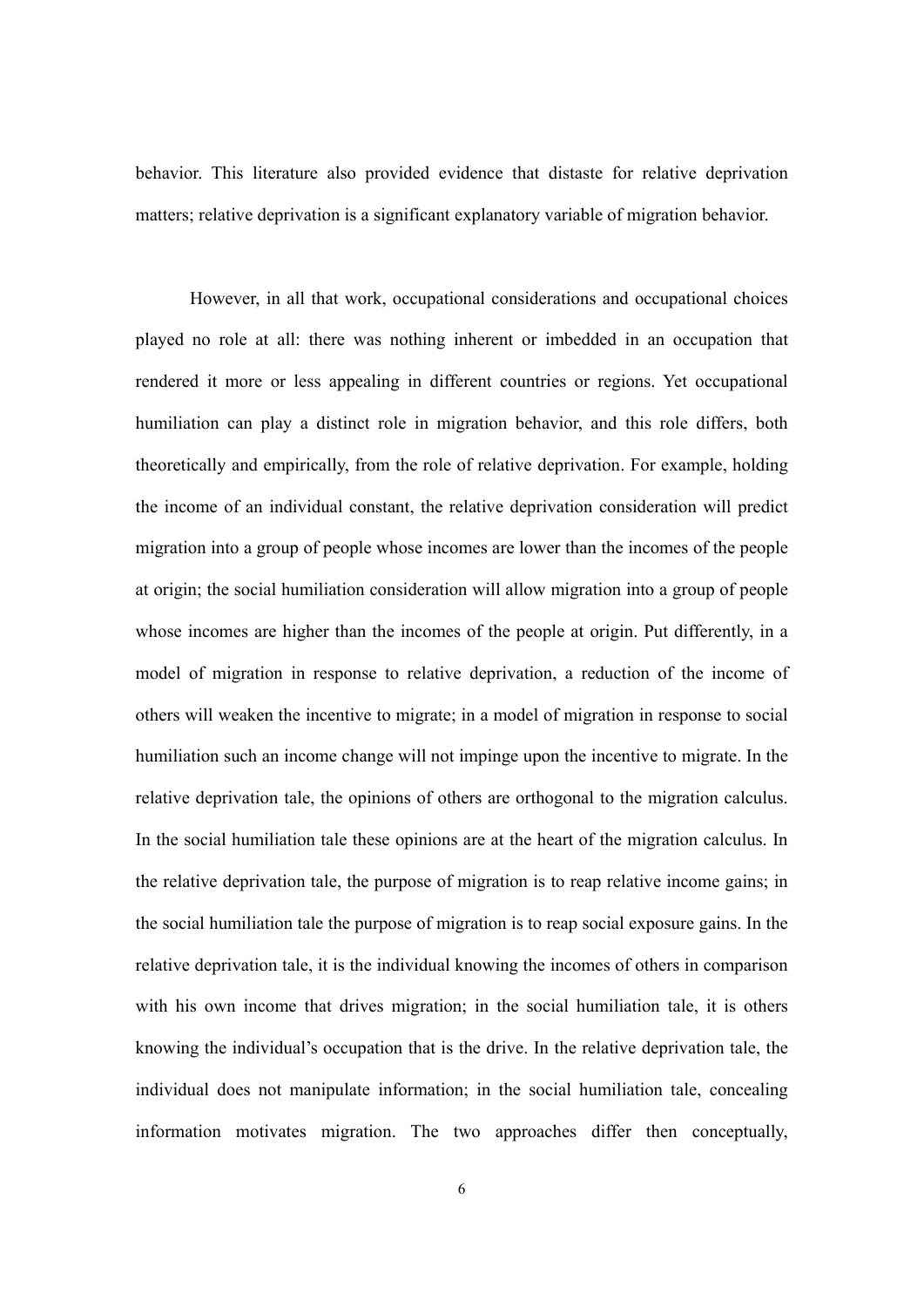empirically, and consequently, and quite obviously, also in terms of the corresponding policy design: what works when relative deprivation is the motive for migration will not bear on migration behavior when avoidance of social humiliation is the reason, and vice versa.

The remainder of this paper is structured as follows. In Section 2, we set up the basic analytical framework by constructing a general equilibrium model that incorporates occupational status, and we examine the interactions between the goods market and the labor market. We show that holding other things the same, a worker who performs a "humiliation" type job will receive a higher wage than a worker who performs a "normal" type job, which is consistent with the principle of "compensating wage differentials."<sup>9</sup> In Section 3, we extend the general equilibrium framework of occupational status in a closed, single economy to an open economy in a world that consists of two countries or two regions. We demonstrate the existence and uniqueness of a general equilibrium in this extended setting. We show that as long as migration can sufficiently reduce humiliation, migration will occur *even* between two identical economies. Hence, we present a new model of migration in which migration is motivated by a desire to reap social exposure gains. Moreover, we show that the more migration reduces the "humiliation" of performing degrading jobs, the larger the number of

<sup>&</sup>lt;sup>9</sup> A large literature tests for "compensating wage differentials." This body of work generally provides empirical support for the theory. Recent writings include Gertler et al. (2005), Butler and Worrall (2008), Del Bono and Weber (2008), Diaz-Serrano et al. (2008), and Edlund et al. (2009). For surveys of the earlier theoretical and empirical literature on "compensating wage differentials" see Rosen (1986), and Bender (1998).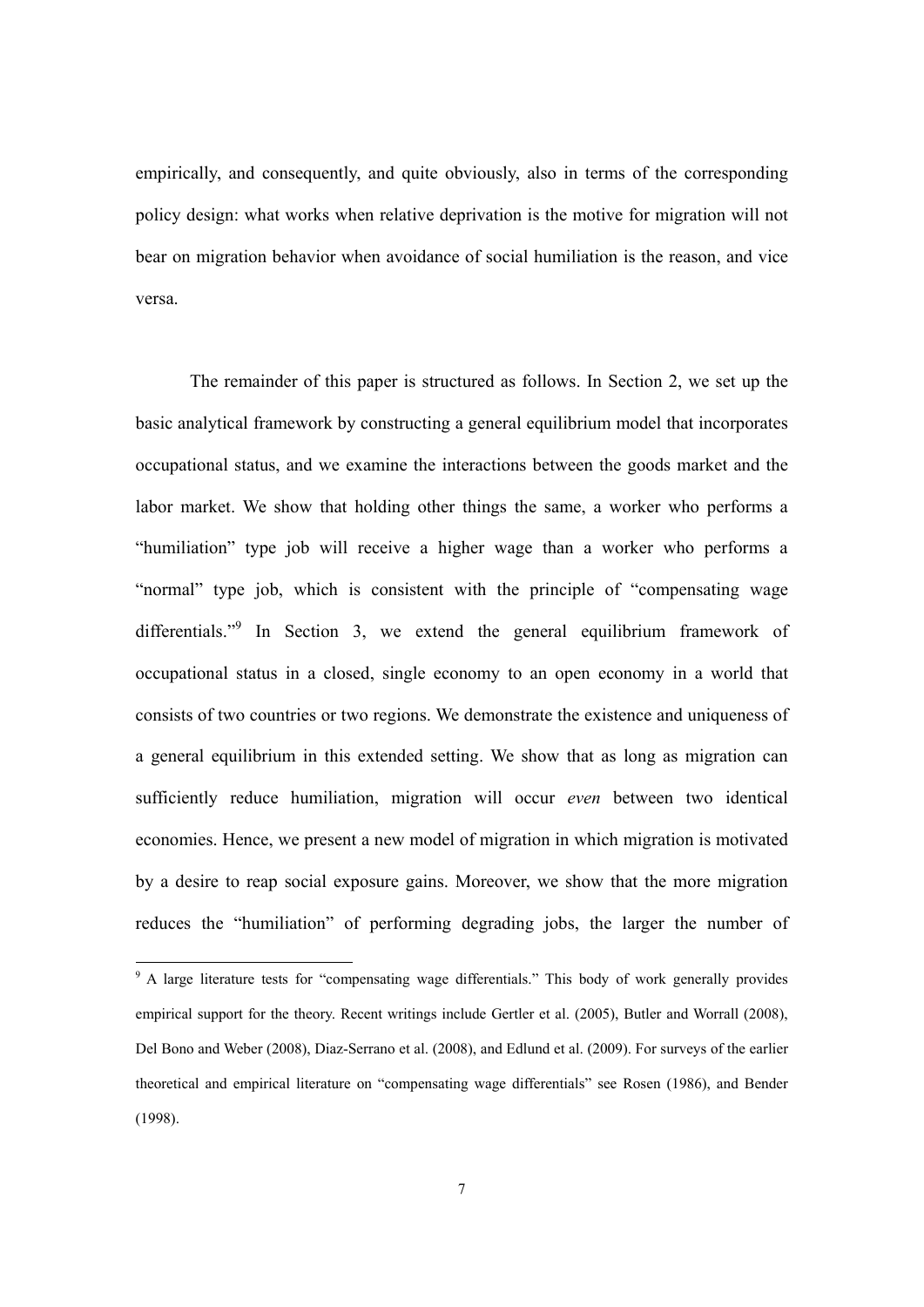individuals who end up choosing such jobs, and the lower the price of the good produced in the sector associated with low social status. We also show that the cost of migrating from one economy to the other has an ambiguous impact on the price of the good produced in the sector associated with a low social status.

In Section 4, we investigate the repercussions of migration in the extended framework developed in Section 3. We show that migration increases the number of individuals who choose to perform degrading jobs, and that consequently it reduces the prices of the outputs produced in the corresponding sector. Migration also reduces the "compensating wage differential" for degrading jobs. In addition, we conduct a welfare analysis, comparing the level of wellbeing when the economy is open to that when the economy is closed. We find that an individual who works in the "normal" sector when the economy is closed is better off when the economy is open; that an individual who works in the "degrading" sector when the economy is closed is worse off when the economy is open if he continues to work in the "degrading" sector in his home country; and that an individual who works in the "degrading" sector when the economy is closed may be better off when the economy is open if he migrates to work in the "degrading" sector of the foreign country.

In Section 5, we extend the model by addressing the case of migration as a response to occupational honor, which logically is the flip side of the case of migration driven by the avoidance of humiliation. People can migrate in order to detach themselves from a social group that has a long "social distance" with them, and immerse themselves in a social group whose members' opinions matter to them.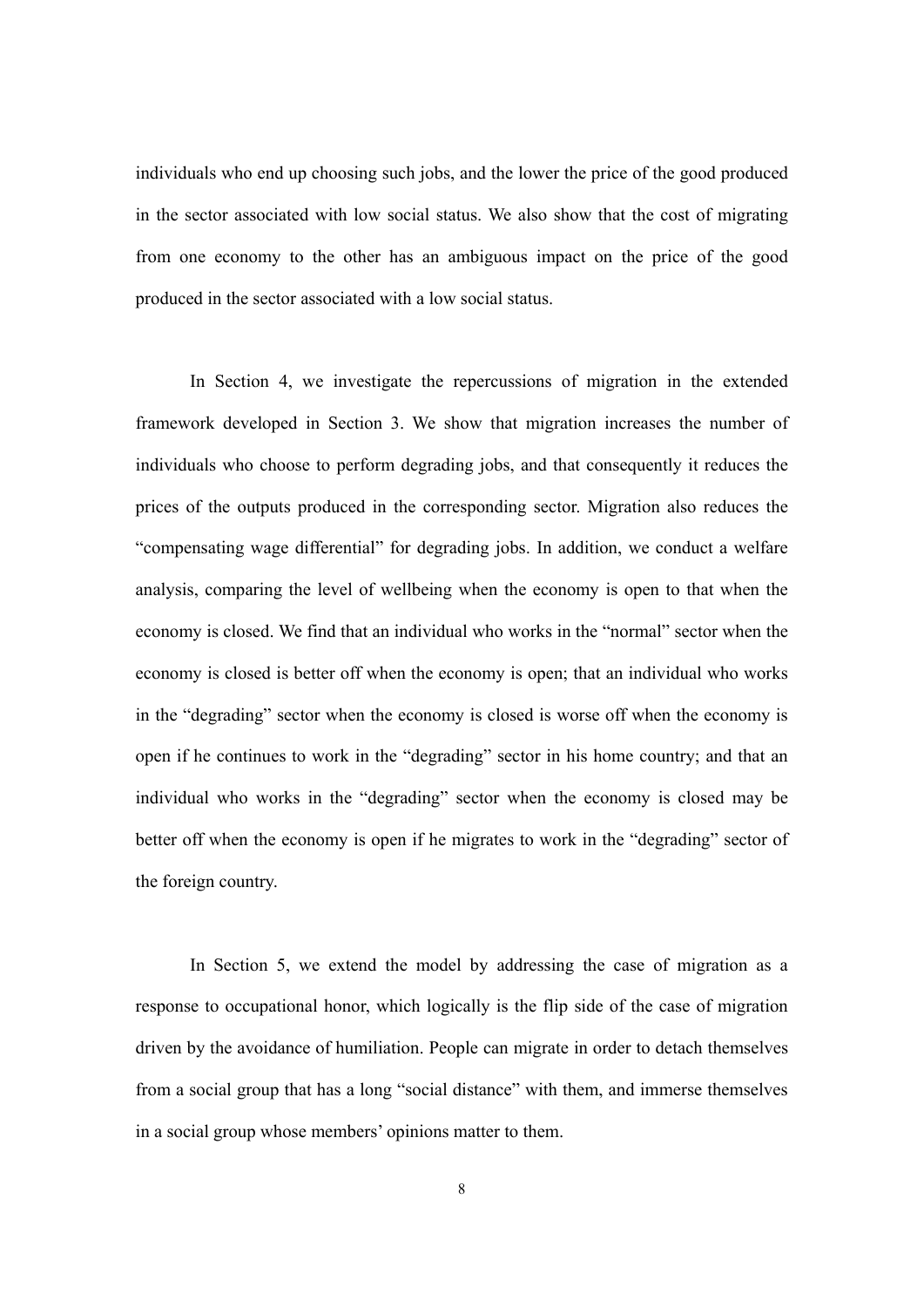## **2. General equilibrium in a closed economy**

In this section we develop a general equilibrium model in a closed economy setting. The model builds on the idea that individuals derive utility not only from their material consumption but also from their social status, and it examines the interaction between the goods market and the labor market in the light of this idea. The analysis in this section provides the basic analytical framework and a comparison benchmark for the subsequent sections.

Consider an economy that consists of a large number of individuals. Let the population size be of measure one. Individuals in the economy produce and consume two goods (or services): *x* and *y*. We refer to the sector producing *x* as the "normal" sector, and to the sector producing *y* as the "humiliation" sector. For the sake of convenience and clarity of exposition, we will also refer to the sectors producing  $x$  and  $y$  as the "X" sector and the "Y" sector, respectively. An individual works in either the "X" sector or in the "Y" sector. Prior to making their occupational choices, all the individuals are assumed to be identical, except for having an idiosyncratic taste for working in the "humiliation" sector. An individual's utility function is as follows:

(2.1) 
$$
u = \alpha \ln x + (1 - \alpha) \ln y - \kappa(j)\varepsilon
$$

where  $\alpha \in (0,1)$  is constant; *j* indicates the sector in which the individual works such that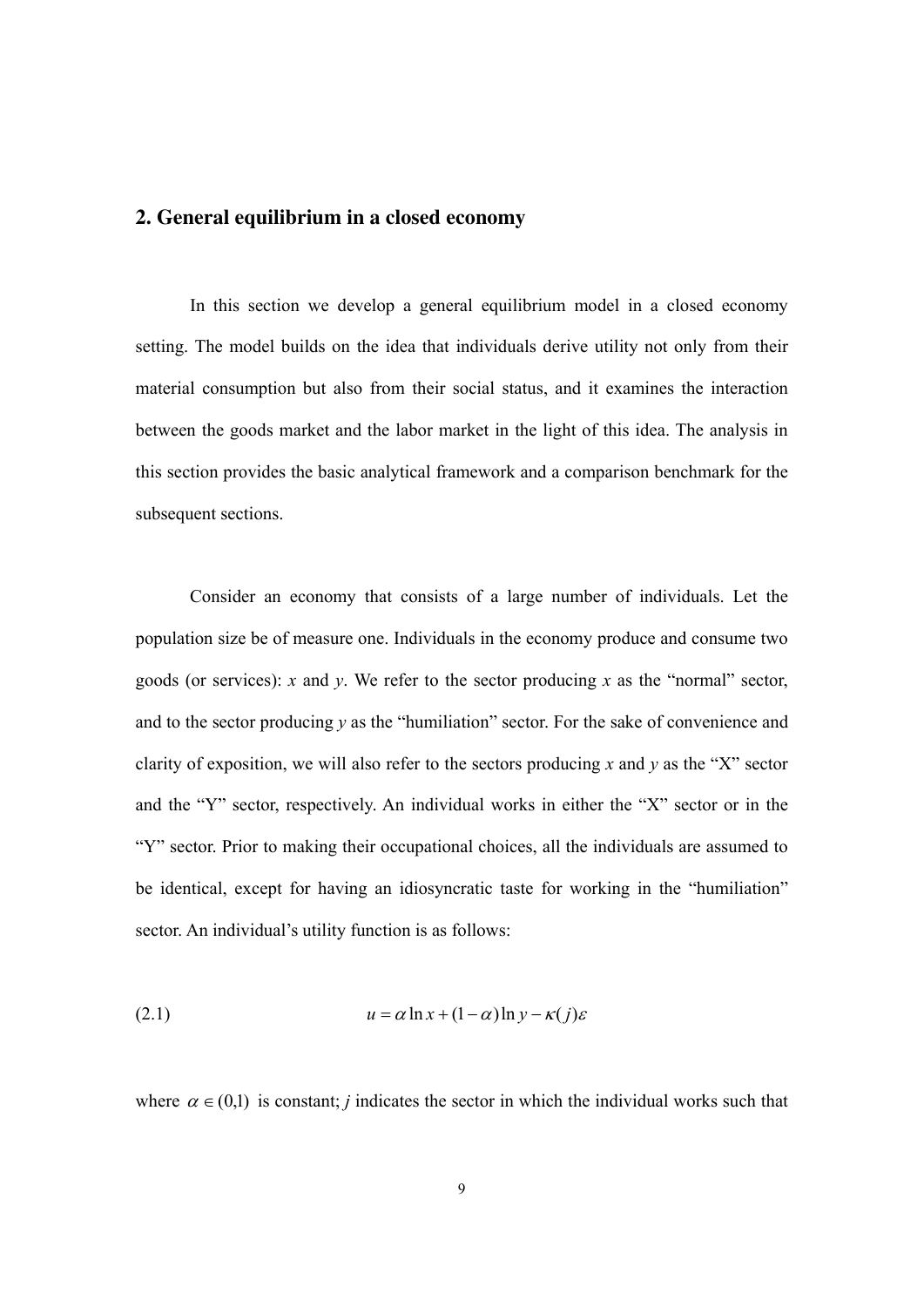if the individual works in the "X" sector,  $j = X$ , and if the individual works in the "Y" sector,  $j = Y$ ;  $\kappa(j)$  is a function that depends on the individual's occupational choice such that  $\kappa(X) = 0$  and  $\kappa(Y) = 1$ ; and  $\varepsilon$  is a random variable over the domain  $[0, \infty)$ , with its distribution function and probability density function denoted, respectively, by " $F(\cdot)$ " and " $f(\cdot)$ ." We assume that the function " $F(\cdot)$ " is continuous and differentiable with respect to its variable, and that  $f(z) = F'(z) > 0$  for all  $z \in [0, \infty)$ . The variable  $\varepsilon$ captures the extent of humiliation; the higher the value of *ε*, the greater the humiliation. Put differently, *ε* serves as an index that measures the degree of "humiliation aversion" of the individual. Intuitively, *ε* can be determined by the individual's personality and character, upbringing, family and cultural background, and so on.

We assume that labor is the only factor of production. Every individual is endowed with one unit of labor, which is supplied inelastically. The production functions in the sectors producing *x* and *y* are, respectively,  $X = L_x$  and  $Y = L_y$ , where *X* and *Y* are the total quantities of the outputs in the "X" sector and in the "Y" sector, respectively, and  $L<sub>x</sub>$  and  $L<sub>y</sub>$  are the total labor inputs in the "X" sector and in the "Y" sector, respectively. We use the price of  $x$  as the numeraire, and we denote the price of  $y$  by  $p$ . Since the economy is perfectly competitive, the wage rates in the sectors producing  $x$  and  $y$ , which we denote by  $w_x$  and  $w_y$ , are, respectively,

$$
(2.2) \t\t\t w_x = 1 \tand \t w_y = p
$$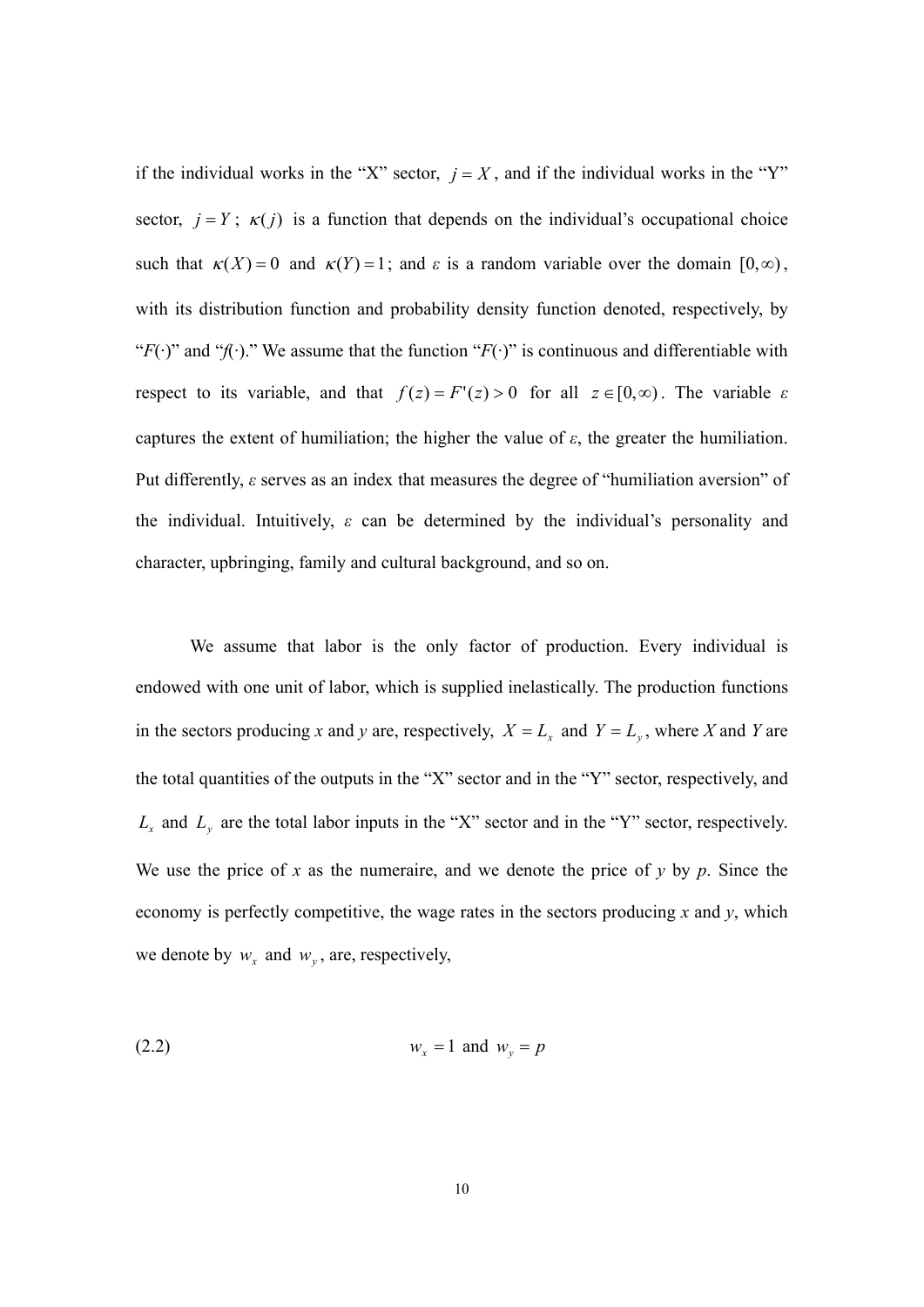The budget constraint of an individual in this economy is then

(2.3) 
$$
x + py = w_i \ \ i \in \{x, y\}
$$

Maximizing (2.1) subject to (2.3), we get that

(2.4) 
$$
x = \alpha w_i
$$
 and  $y = \frac{(1 - \alpha)w_i}{p}$ ,  $i \in \{x, y\}$ 

Thus, if an individual works in the "X" sector, then upon inserting (2.4) into (2.1) and rearranging, we get that his utility is

(2.5)  
\n
$$
u_x \equiv \alpha \ln x + (1 - \alpha) \ln y
$$
\n
$$
= \alpha \ln \alpha + (1 - \alpha) \ln(1 - \alpha) + \ln w_x - (1 - \alpha) \ln p
$$

If an individual works in the "Y" sector, then upon inserting (2.4) into (2.1) and rearranging, we get that his utility is

(2.6) 
$$
u_y = \alpha \ln x + (1 - \alpha) \ln y - \varepsilon
$$

$$
= \alpha \ln \alpha + (1 - \alpha) \ln(1 - \alpha) + \ln w_y - (1 - \alpha) \ln p - \varepsilon
$$

Clearly, an individual will choose to work in the "Y" sector if and only if  $u_x < u_y$ , namely if and only if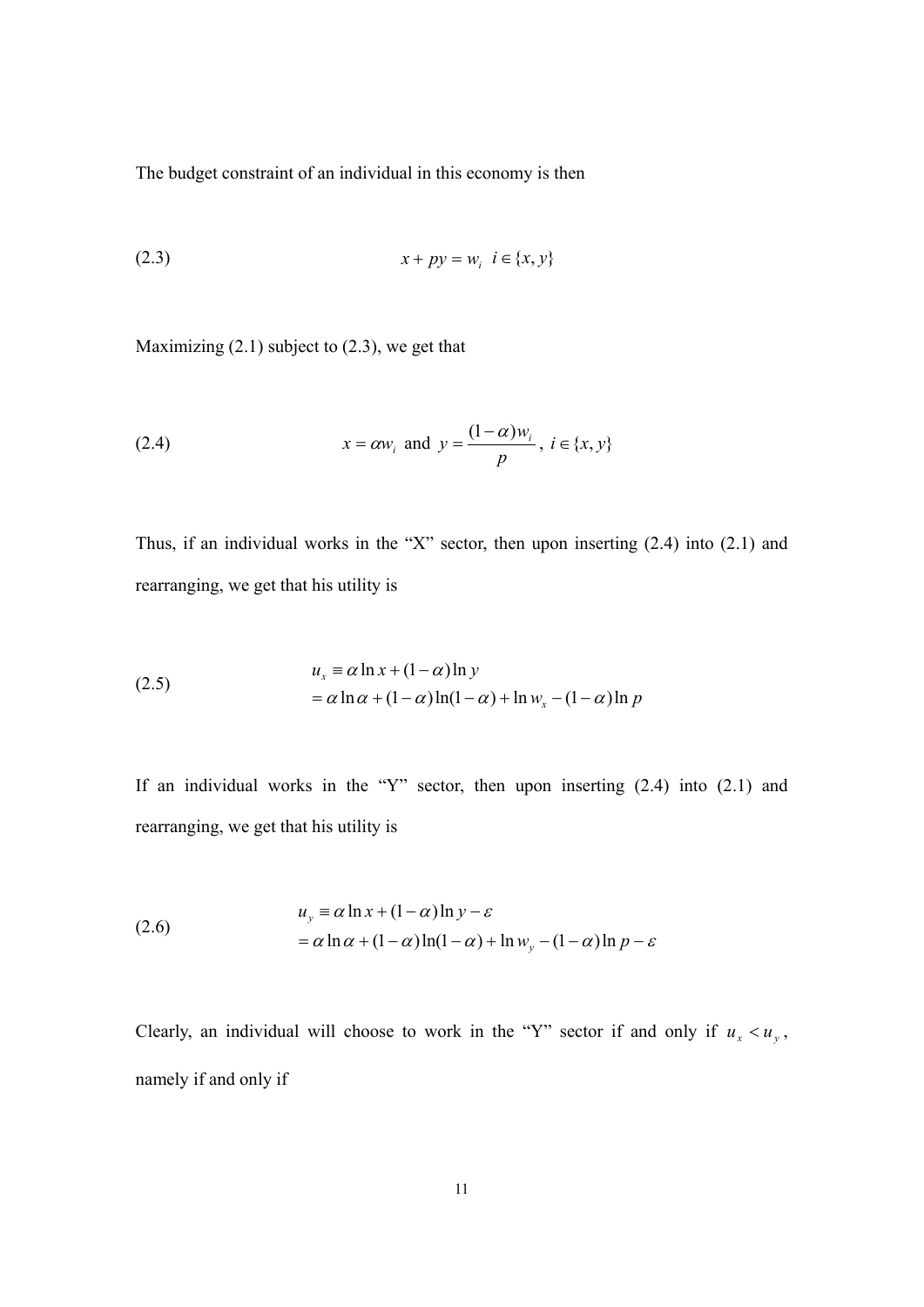(2.7) 
$$
\alpha \ln \alpha + (1 - \alpha) \ln(1 - \alpha) + \ln w_x - (1 - \alpha) \ln p
$$

$$
< \alpha \ln \alpha + (1 - \alpha) \ln(1 - \alpha) + \ln w_y - (1 - \alpha) \ln p - \varepsilon
$$

that is, if and only if

$$
\varepsilon < \ln w_y - \ln w_x
$$

Thus, the proportion (and the number) of individuals who choose to work in the sector producing *y* is

$$
(2.9) \t\t P(\varepsilon < \ln w_y - \ln w_x) = F(\ln w_y - \ln w_x)
$$

Therefore, the total quantity supplied of *y* is:

$$
(2.10) \t\t F(\ln w_y - \ln w_x)
$$

Also, from (2.4) and (2.9), we know that the total quantity demanded of *y* is:

(2.11) 
$$
\frac{(1-\alpha)w_y}{p}F(\ln w_y - \ln w_x) + \frac{(1-\alpha)w_x}{p}[1 - F(\ln w_y - \ln w_x)]
$$

Then, market equilibrium entails that the quantity supplied of  $y$  is equal to the quantity demanded of *y*, namely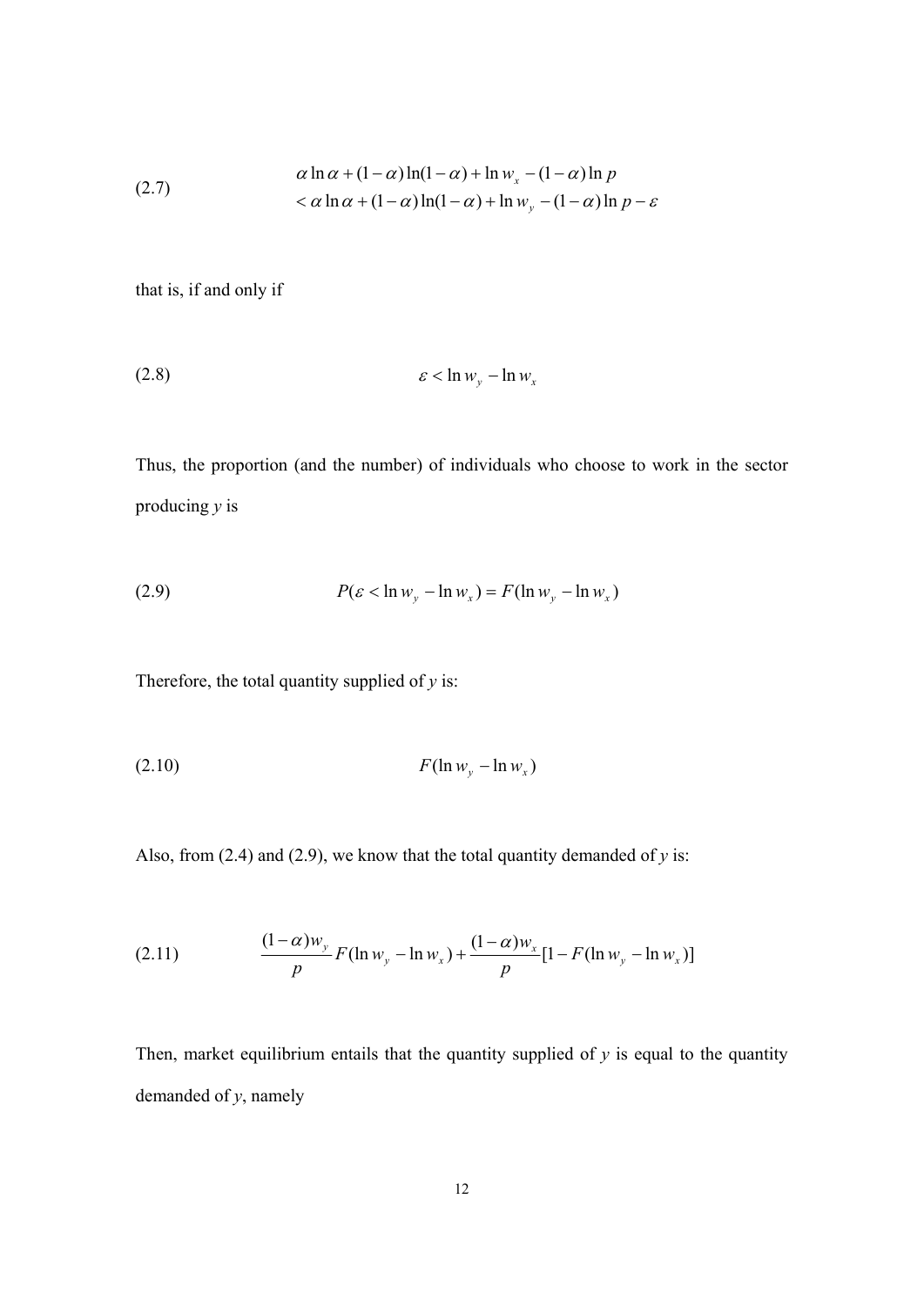$$
(2.12) \qquad F(\ln w_y - \ln w_x) = \frac{(1 - \alpha)w_y}{p} F(\ln w_y - \ln w_x) + \frac{(1 - \alpha)w_x}{p} [1 - F(\ln w_y - \ln w_x)]
$$

that is

(2.13) 
$$
F(\ln w_y - \ln w_x)[p - (1 - \alpha)(w_y - w_x)] = (1 - \alpha)w_x
$$

From  $(2.2)$ , we can rewrite  $(2.13)$  as

(2.14) 
$$
F(\ln p)[p-(1-\alpha)(p-1)] = 1-\alpha
$$

Let the equilibrium level of  $p$  in a closed economy be denoted by  $p^c$ . Then, we have the following proposition.

**Proposition 1**: (a)  $p^c$  exists and is unique. (b)  $p^c > 1$ . (c) An individual will choose to work *in the "Y" sector if and only if*  $\varepsilon$  < ln  $p^c$ .

**Proof**: See the Appendix.

Proposition 1 characterizes the equilibrium price in a general-equilibrium framework in which every individual obtains utility from consumption and from social status. Note that we consider the general equilibrium not only of the labor market, but also of the goods market, thereby extending the related literature (Fershtman and Weiss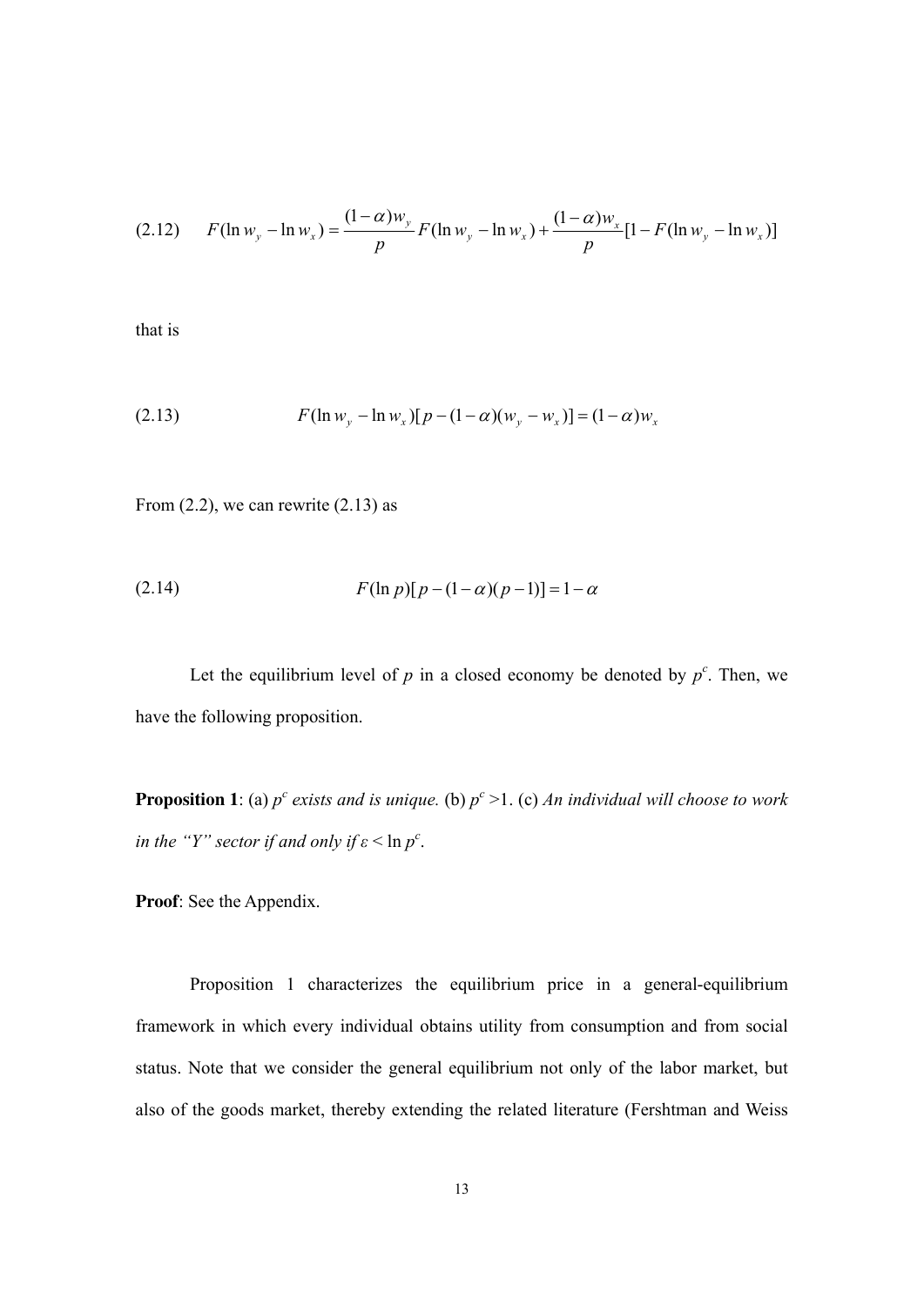1993). Recall that the wage rates in the "X" and "Y" sectors are, respectively, 1 and *p c* . The second part of Proposition 1 implies that individuals in the "Y" sector are paid a higher wage in compensation for the loss of social status from working in the sector. This is in line with the concept of "compensating wage differential," which refers to a wage difference that is due to the non-pecuniary aspects of different occupations. The second part of Proposition 1 predicts that holding other things constant, a worker who performs a "humiliation" type job will receive a higher wage than a worker who performs a "normal" type job.

The principle of a "compensating wage differential" is one of the oldest insights in economics. In his classical book that established the foundations of modern economics, *The Wealth of Nations*, Adam Smith (1776, Chapter 10) states: "… the wages of labour vary with the ease or hardship, the cleanliness or dirtiness, the honourableness or dishonourableness of the employment." Adam Smith assigns a particularly important role of honor or humiliation to the principle of a "compensating wage differential." For example, Adam Smith (1776, Chapter 10) states: "Honour makes a great part of the reward of all honourable professions. In point of pecuniary gain, all things considered, they are generally under-compensated… . The most detestable of all employment, that of public executioner, is, in proportion to the quantity of work done, better paid than any common trade whatever." While the topic of the "compensating wage differential" has received considerable attention in the economics literature in general,  $10$  somewhat surprisingly relatively little attention has been paid to the particular role of honor or

<sup>&</sup>lt;sup>10</sup> For example, see the literature survey in Ehrenberg and Smith (2009).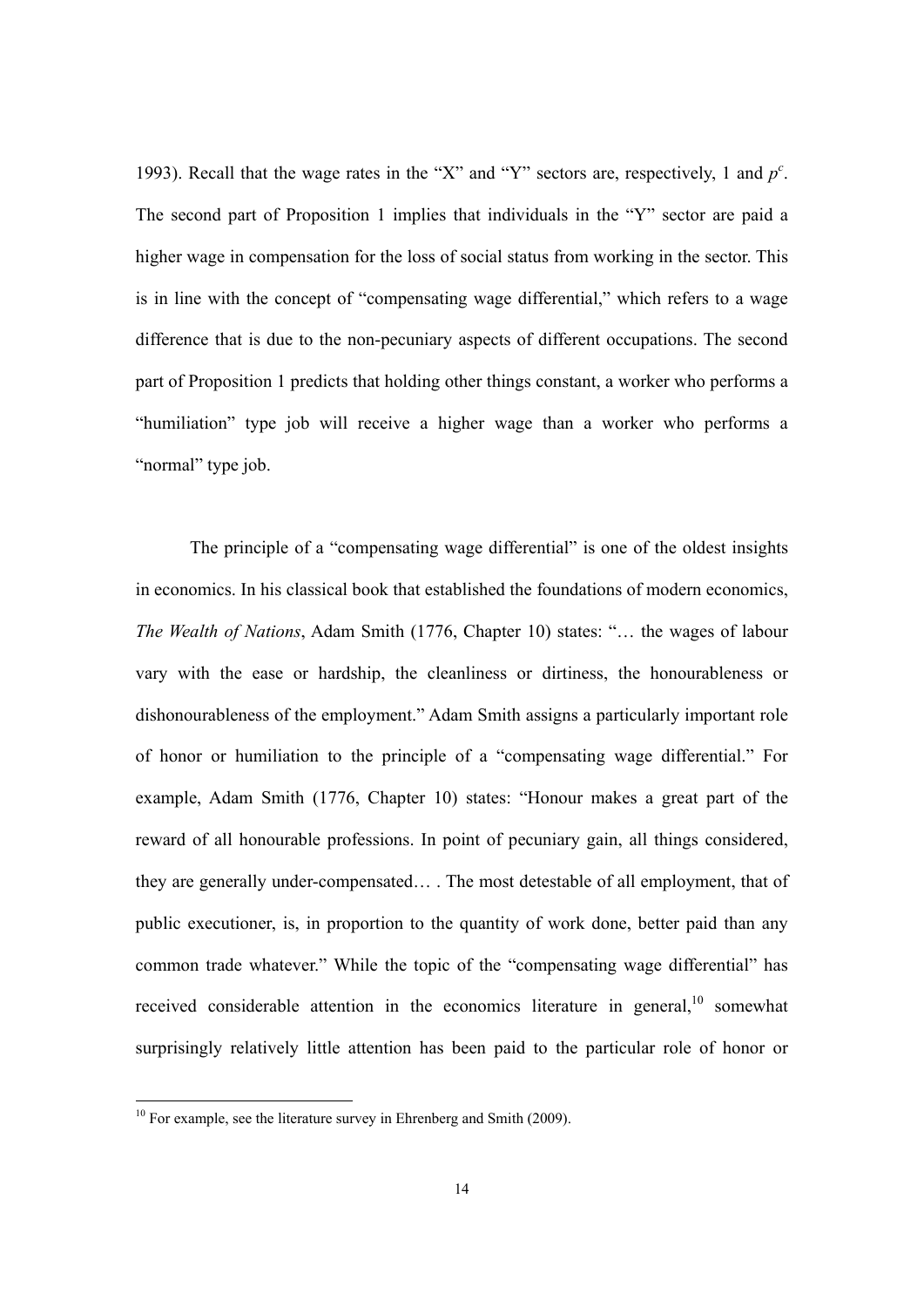humiliation in shaping wage differentials. Our analysis helps fill this gap.

The third part of Proposition 1 implies that the higher the price of good Y, the larger the proportion (and number) of individuals who will choose to work in the "Y" sector. Also, from (2.2) and (2.9) we know that the number of individuals working in the "Y" sector is  $F(\ln p^c) > 0$ .

## **3. General equilibrium in an open economy**

In this section, we extend the general equilibrium framework of occupational status in a closed, single economy to an open economy with two countries. To highlight the essential idea of our paper, we consider two identical economies.<sup>11</sup> We choose such a setting for two reasons (let alone the advantage of technical simplicity). First, the setting implies that there will be no trade between the two countries (assuming that production in each country is based on constant returns to scale technologies). Consequently, we are able to focus on international *migration* between the two economies. Second, the setting implies that there is no wage differential between the two countries. Thus, this specification helps highlight our key idea that migration can be caused by the consideration of aversion to "humiliation," rather than by a wage differential.

We extend the model of the preceding section by assuming that an individual has the additional option of working abroad (or, for that matter, in a "foreign" region or in a

<sup>&</sup>lt;sup>11</sup> The two economies can likewise be two regions or two cities in the same country.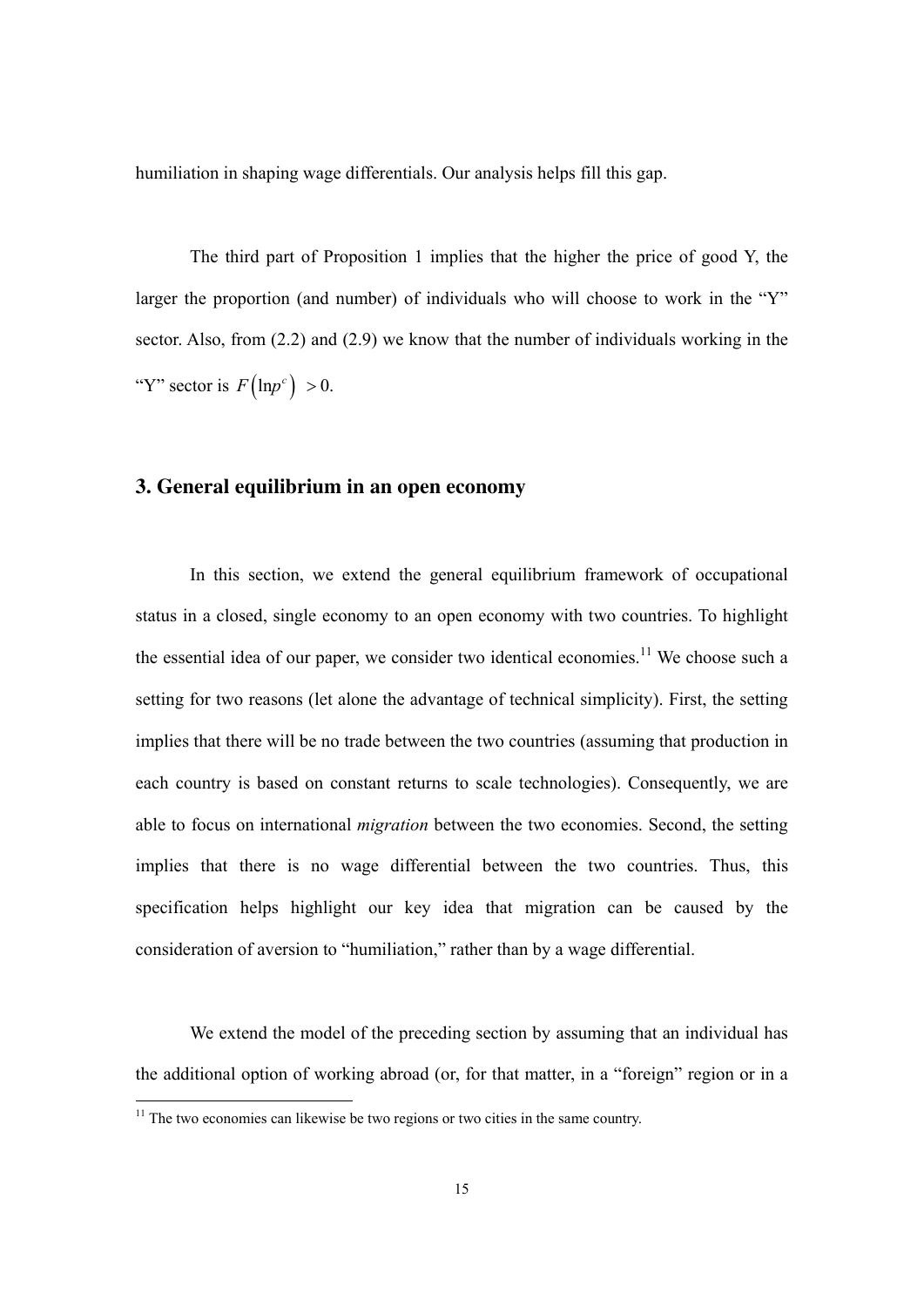"foreign" city). If an individual works abroad, his utility function becomes

(3.1) 
$$
u_f = \alpha \ln x + (1 - \alpha) \ln y - \gamma \kappa(j) \varepsilon
$$

where  $\gamma$  (<1) is a positive constant. The difference between (3.1) and (2.1) is the inclusion in (3.1) of the parameter *γ*. The assumption that  $\gamma$  <1 captures the idea that there is less humiliation upon working in the "Y" sector of the foreign country (utility is reduced by a lesser amount) than upon working in the "Y" sector of the home country. As explained in the introduction,  $\gamma$  < 1 stems from the greater "social distance" between an individual and his living environment in the foreign country, and from the barriers to the transmission of information about the individual's occupational status from the foreign country to the home country, a country in which the social distance between the individual and the local inhabitants is naturally much shorter. Moreover, it is easy to verify that for an individual who works in the "Y" sector of the foreign country and whose utility function is given by  $(3.1)$ , the optimal consumption bundle is characterized by  $(2.4)$ , where in this case *w* indicates net income.

We assume that there is a fixed cost of migration, which we denote by *c*. When the economies are identical and migration is costly, migrants will never work in the "X" sector of the foreign country. In other words, if there is migration, the migrants must work in the "Y" sector of the foreign country.

Let  $w_f$  denote the wage in the foreign "Y" sector. Note that the equilibrium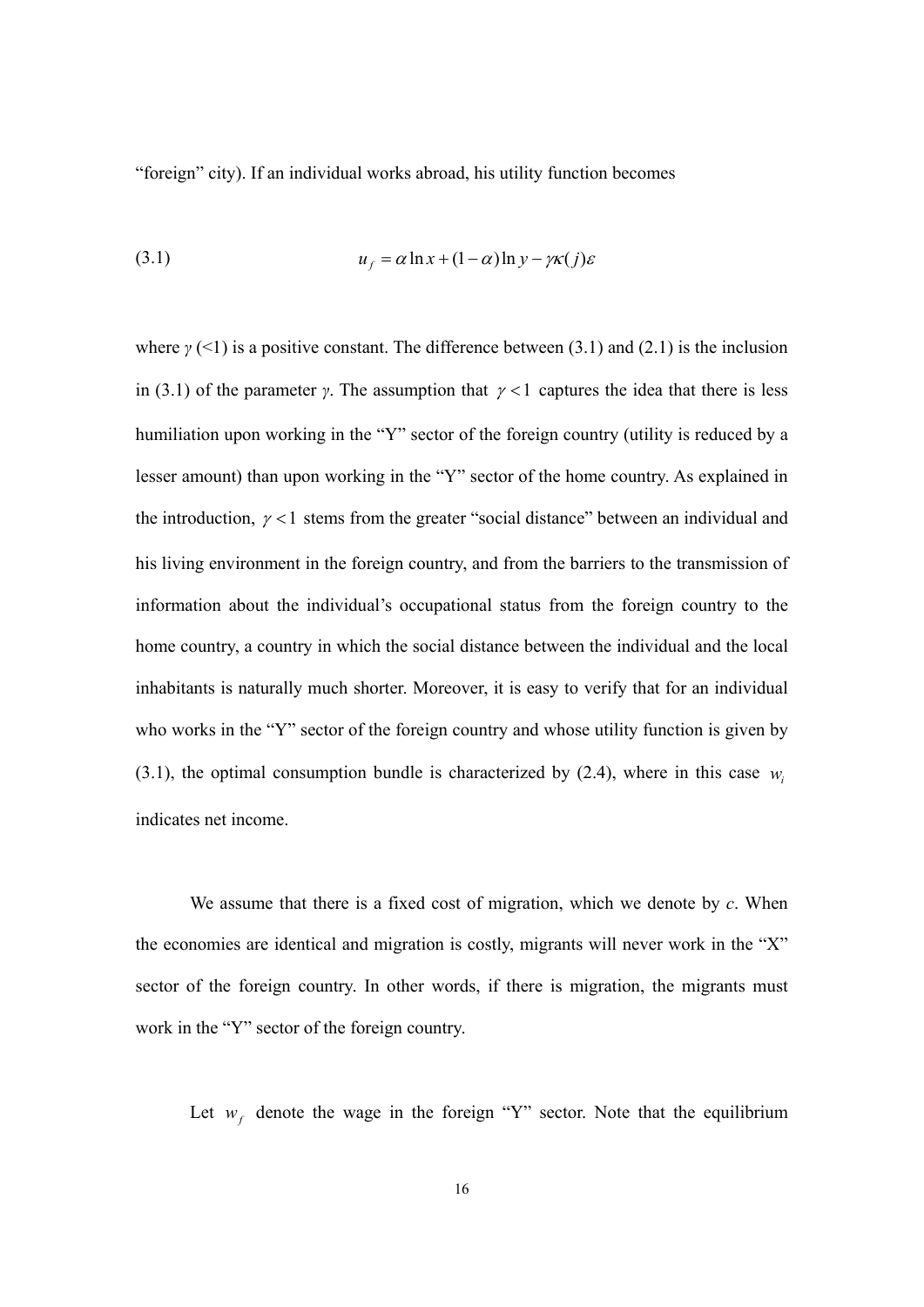prices in the foreign country and in the home country must be the same since the countries are identical. Then, akin to the analysis in the preceding section, we can infer that the utility of working in the "Y" sector of the foreign country is

(3.2) 
$$
u_f = \alpha \ln \alpha + (1 - \alpha) \ln(1 - \alpha) + \ln(w_f - c) - (1 - \alpha) \ln p - \gamma \varepsilon
$$

Because both economies are competitive and identical, in equilibrium we have that

$$
(3.3) \t\t\t w_x = 1 \t\t\tand \t\t\t w_f = w_y = p^o
$$

where  $p<sup>o</sup>$  denotes the equilibrium price when the economies are open, which will be derived later.

We first provide a condition for migration to exist. If and only if migration does not take place will it follow that  $p^{\circ} = p^{\circ}$ . We thus have the following proposition.

**Proposition 2***: Migration will occur if and only if* 

$$
\gamma < \frac{\ln(p^c - c)}{\ln p^c}
$$

**Proof**: See the Appendix.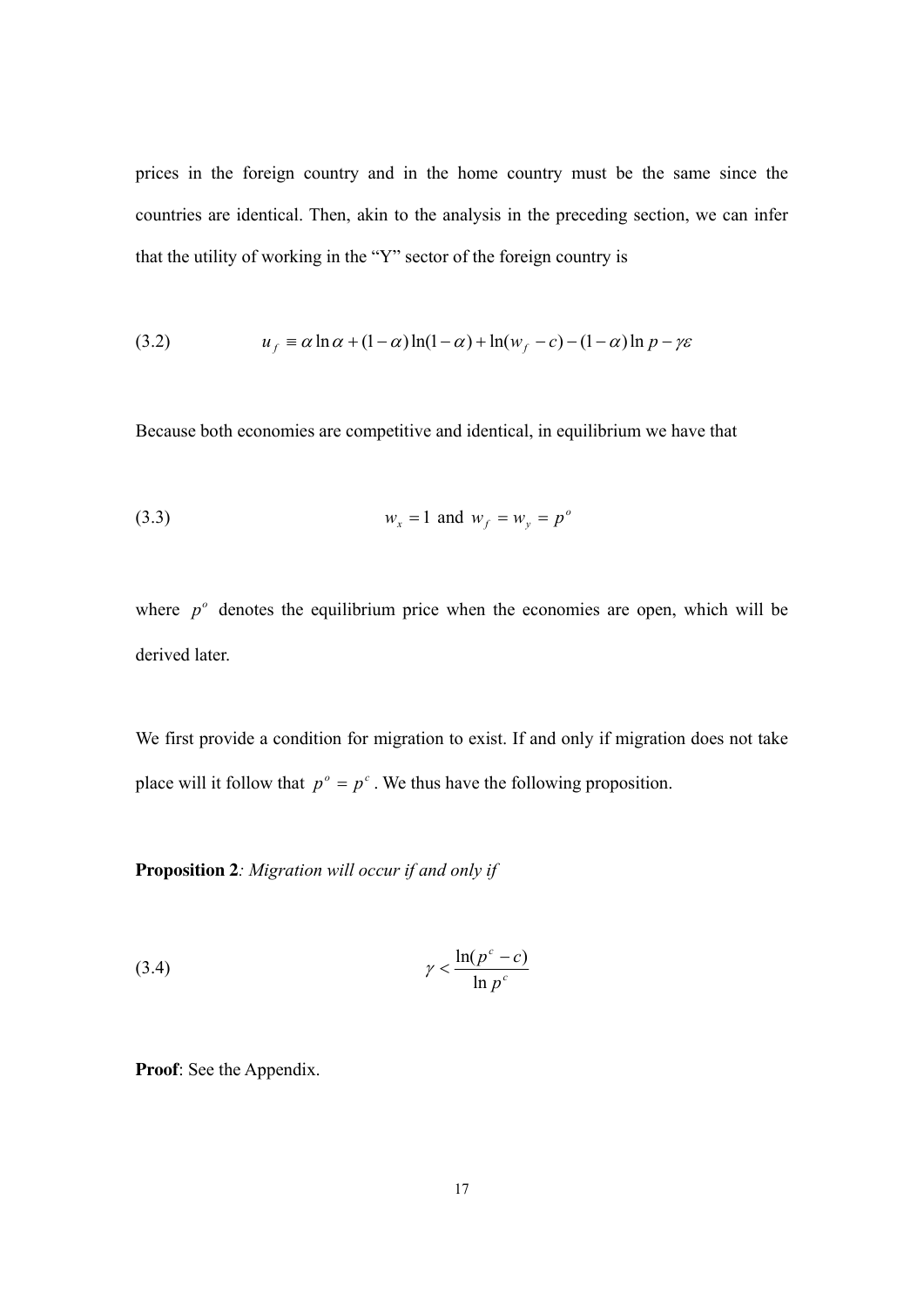Since  $p^c$  is independent of *γ*, (3.4) will hold if *γ* is sufficiently small. In other words, Proposition 2 shows that as long as migration can reduce humiliation sufficiently, migration will occur even between two identical economies. Also, since  $p^c$  is independent of *c*, (3.4) is more likely to hold the smaller is *c*. Thus, Proposition 2 implies that the two crucial factors that determine whether migration occurs are the reduction of humiliation from migration, and the cost of migration.

We next, have the following lemma.

**Lemma 1.** *In an open economy, if migration occurs (that is, if (3.4) is satisfied), then*  (a) *An individual will work in the "X" sector of the home country if* 

$$
(3.5) \t\t\t\t\t\varepsilon > \frac{\ln(p^{\circ} - c)}{\gamma}
$$

*In this case, the individual's wage / income is* 1.

(b) *An individual will work in the "Y" sector of the home country if* 

$$
\varepsilon < \frac{\ln p^{\circ} - \ln(p^{\circ} - c)}{1 - \gamma}
$$

In this case, the individual's wage / income is  $p^o$ .

(c) *An individual will work in the "Y" sector of the foreign country if*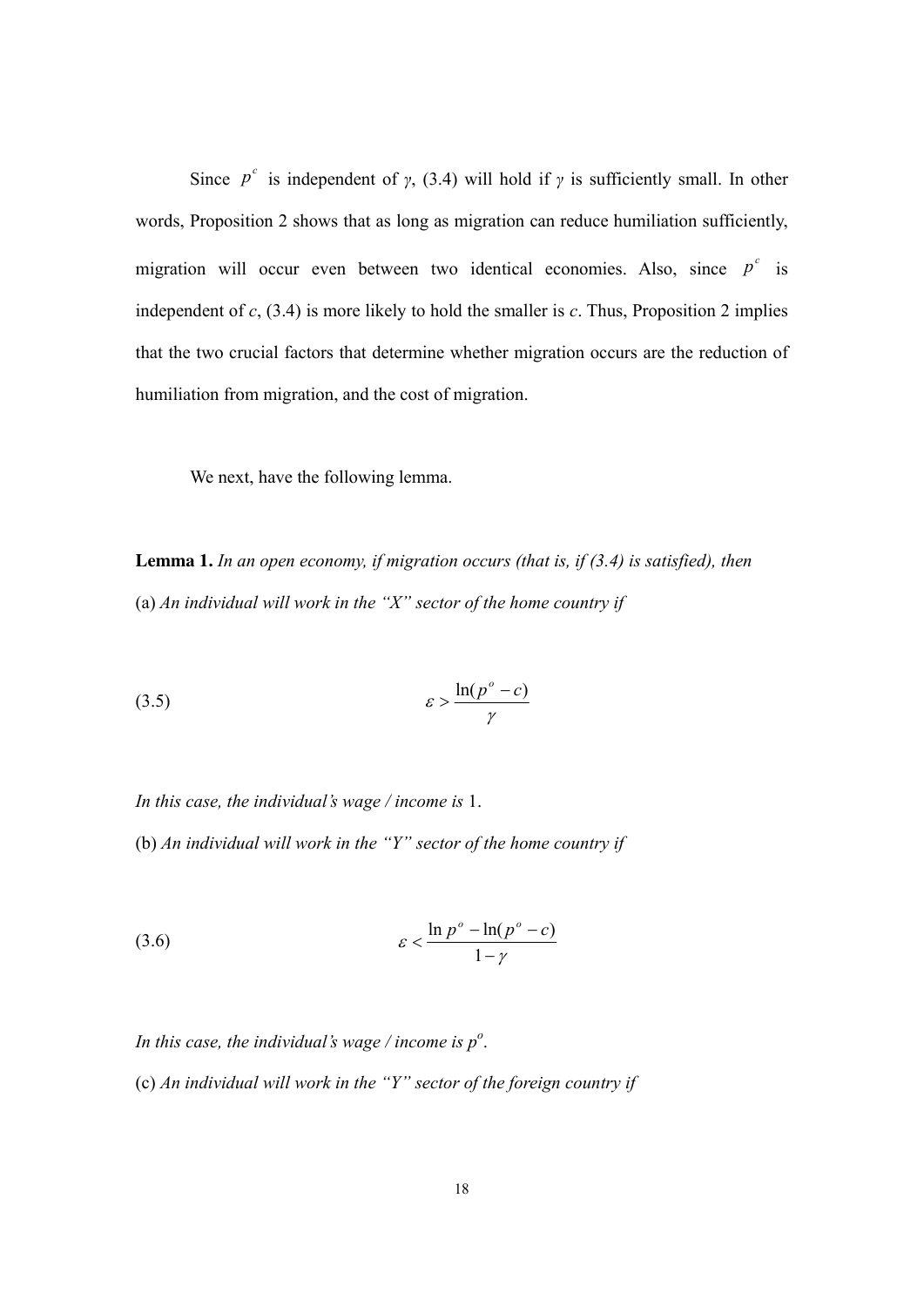$$
\frac{\ln p^{\circ} - \ln(p^{\circ} - c)}{1 - \gamma} < \varepsilon < \frac{\ln(p^{\circ} - c)}{\gamma}
$$

*In this case, the individual's wage is*  $p^o$ *, and his net income is*  $p^o - c$ .

**Proof**: See the Appendix.

We next embark on the derivation of  $p^{\circ}$ . Because the two countries are identical, in equilibrium the number of foreigners working in the "Y" sector of the home country must be equal to the number of "domestic" individuals working in the "Y" sector of the foreign country. Thus (suppressing the superscript), the total labor force in the "Y" sector of the home country is simply  $F\left| \frac{\ln(p-c)}{n} \right|$ γ  $\ln(p-c)$  $\left\lfloor \frac{\eta}{\gamma} \right\rfloor$ . Among these workers, the proportion (and number) of the domestic individuals working in the "Y" sector in the home country is:

$$
(3.8)\qquad \qquad F\left[\frac{\ln p - \ln(p-c)}{1-\gamma}\right]
$$

Thus, the proportion (and number) of foreign individuals working in the "Y" sector in the home country is

(3.9) 
$$
F\left[\frac{\ln(p-c)}{\gamma}\right] - F\left[\frac{\ln p - \ln(p-c)}{1-\gamma}\right]
$$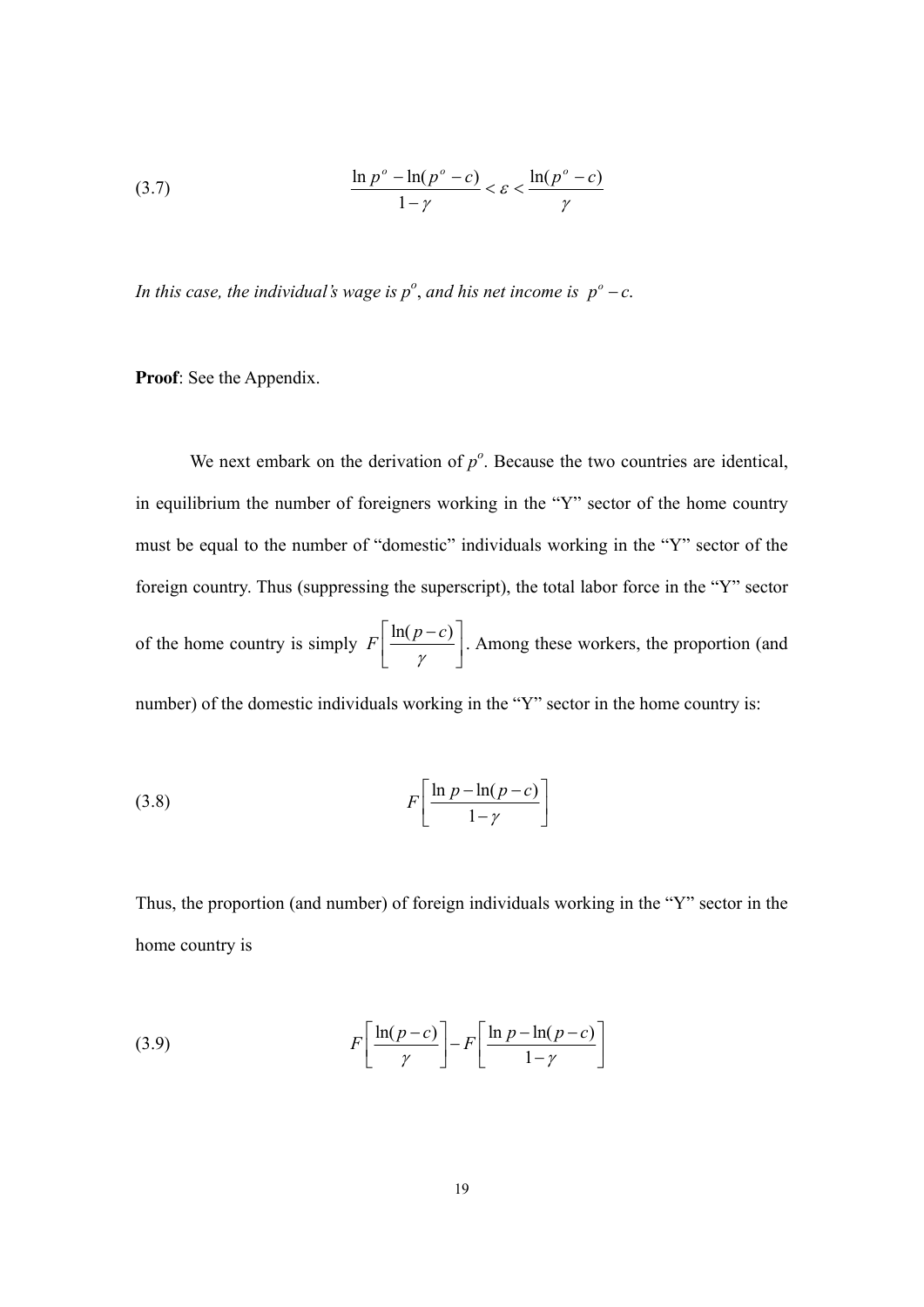Also, the proportion (and number) of the individuals working in the "X" sector in the home country is  $1 - F \left| \frac{\ln(p-c)}{2} \right|$ γ  $-F\left[\frac{\ln(p-c)}{\gamma}\right]$ . Thus, from Lemma 1 and (2.4), we know that the

total demand for  $y$  in the home country is

(3.10)
$$
\frac{(1-\alpha)(p-c)}{p} \left\{ F \left[ \frac{\ln(p-c)}{\gamma} \right] - F \left[ \frac{\ln p - \ln(p-c)}{1-\gamma} \right] \right\}
$$

$$
+ \frac{(1-\alpha)p}{p} F \left[ \frac{\ln p - \ln(p-c)}{1-\gamma} \right] + \frac{(1-\alpha)\left[1-F \left[ \frac{\ln(p-c)}{\gamma} \right] \right]}{p}
$$

We know that the total quantity supplied of *y* in the home country is  $F\left| \frac{\ln(p-c)}{2} \right|$ γ  $\ln(p-c)$  $\left[\frac{m(p-c)}{\gamma}\right]$ . Thus,

market equilibrium entails

(3.11) 
$$
F\left[\frac{\ln(p-c)}{\gamma}\right] = \frac{(1-\alpha)(p-c)}{p} \left\{ F\left[\frac{\ln(p-c)}{\gamma}\right] - F\left[\frac{\ln p - \ln(p-c)}{1-\gamma}\right] \right\} + \frac{(1-\alpha)p}{p} F\left[\frac{\ln p - \ln(p-c)}{1-\gamma}\right] + \frac{(1-\alpha)\left(p-c\right)}{p} \left\{1 - F\left[\frac{\ln(p-c)}{\gamma}\right] \right\}
$$

Namely

$$
(3.12)\quad \left(\alpha + \frac{c+1-\alpha-\alpha c}{p}\right)F\left[\frac{\ln(p-c)}{\gamma}\right] - \frac{c(1-\alpha)}{p}F\left[\frac{\ln p - \ln(p-c)}{1-\gamma}\right] - \frac{(1-\alpha)}{p} = 0
$$

Note that  $p^{\circ}$  is the solution to (3.12). We then have the following proposition.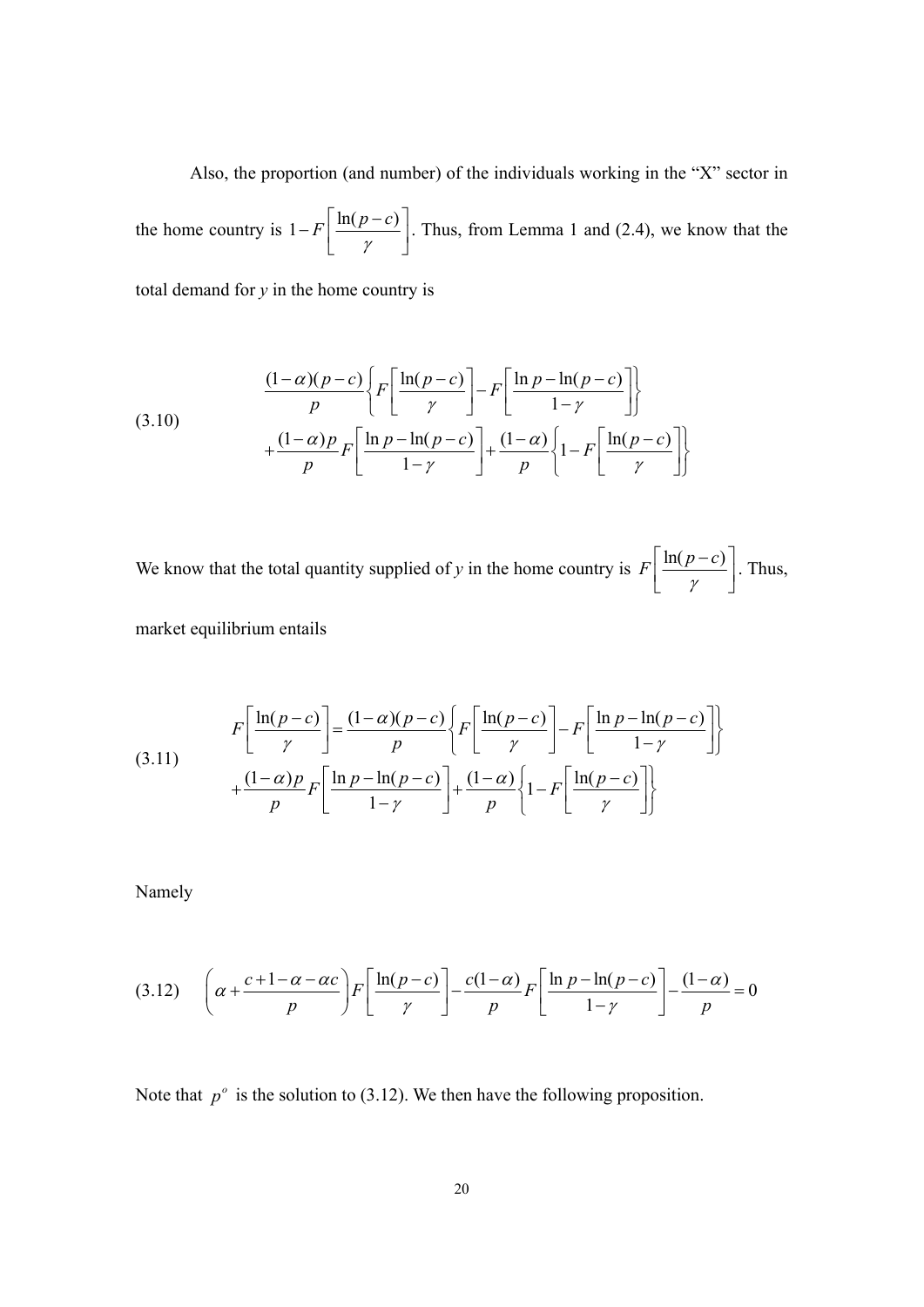**Proposition 3**: (a) *If migration exists, then*  $p^{\circ}$  *exists and is unique.* (b)  $p^{\circ} > 1+c$ .

**Proof**: See the Appendix.

When  $p^{\circ}$  is determined, the wage rates for the "X" and "Y" sectors in both the home country and the foreign country will be solved. Thus, Proposition 3 characterizes the general equilibrium of a model of occupational status that allows for international migration. Recall that the wage rate in the "X" sector of the home country and the net wage in the "Y" sector of the foreign country are, respectively, 1 and  $p^{\circ} - c$ . Part (b) of Proposition 3 demonstrates that the principle of "compensating wage differentials" continues to hold in the new environment of migration and open economy.

The analysis in this section provides a general equilibrium framework of occupational status and migration. In the received literature, it is ordinarily stated that people migrate for the sake of a higher wage at destination. We unearth a rationale that adds to the received literature, and we demonstrate that the rationale arises from an aversion to humiliation rather than from an aspiration for higher wages as such. Moreover, we show that migration is undertaken by rational individuals in a market equilibrium setting, although if occupational stigma were not considered, migration (which is costly) would appear to be a "waste."

Next, we have the following proposition.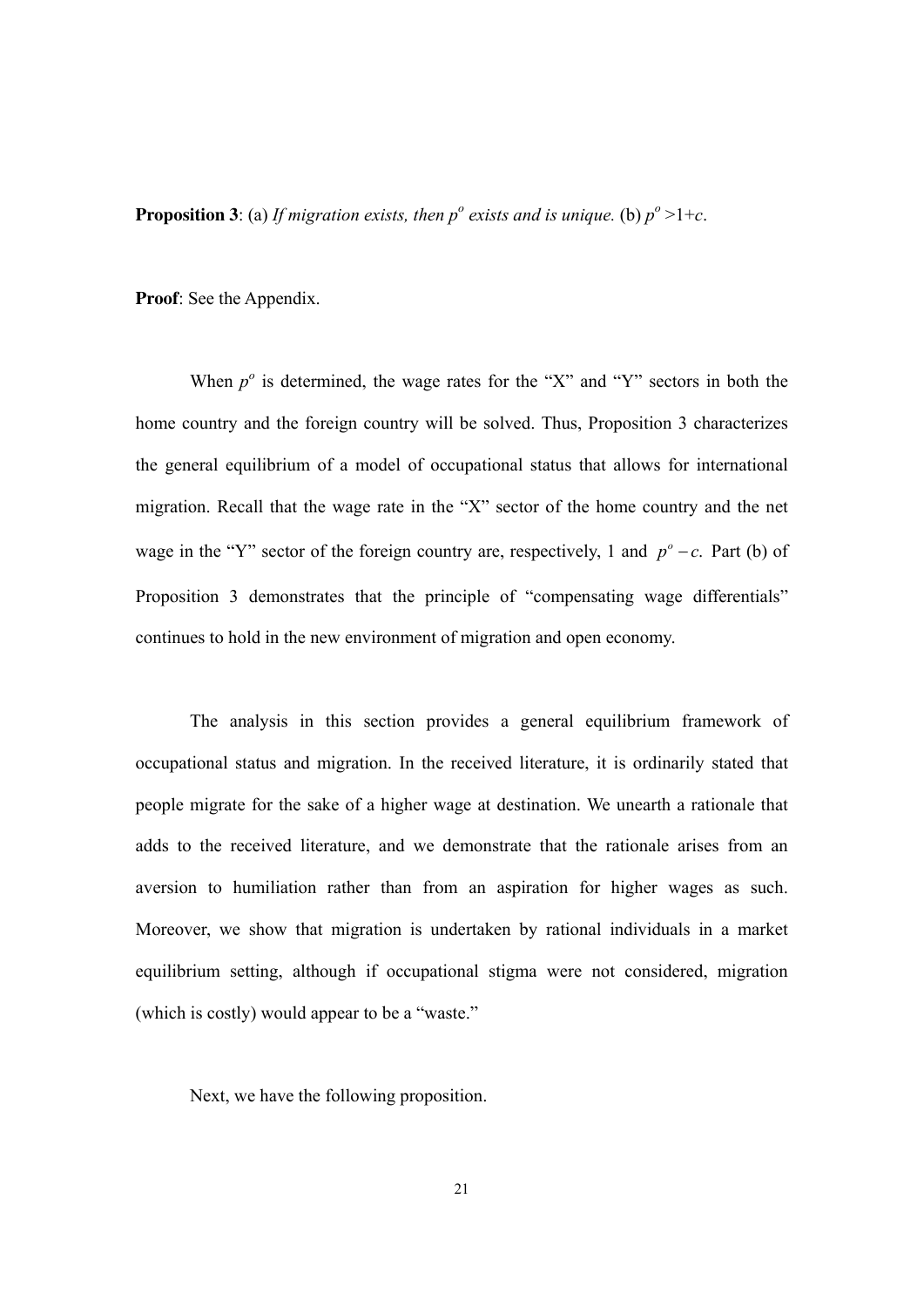**Proposition 4:** (a) 
$$
\frac{d(p^o)}{dy} > 0
$$

(b) the sign of 
$$
\frac{d(p^o)}{dc}
$$
 is ambiguous.

#### **Proof**: See the Appendix.

-

The intuition of this proposition is as follows. First, as *γ* decreases, the occupational stigma associated with working in the "Y" sector of the foreign country will decrease. Consequently, the total labor supply in the "Y" sector will increase,  $^{12}$  which leads to the price of the *y* good to drop in equilibrium. Second, as *c* decreases, the total labor supply in the "Y" sector will tend to increase. However, a decrease in *c* also increases the demand of the migrants. As both the supply and the demand increase, the net impact on the price of the *y* good is ambiguous.

This proposition has an interesting empirical implication. Information about a humiliating job performed away from home does not become available if migration is to a faraway destination, but becomes readily available if migration is to a destination nearby. In other words, social distance and geographical distance are often positively correlated, implying that *γ* may decrease with distance. Thus, Part (a) of Proposition 4 implies that the impact of faraway migration on  $p^{\circ}$  will be greater than the impact of short-distance migration and consequently and correspondingly, will be the impact of

 $12$  Proposition 6 in the next section provides a rigorous proof of the labor supply changes.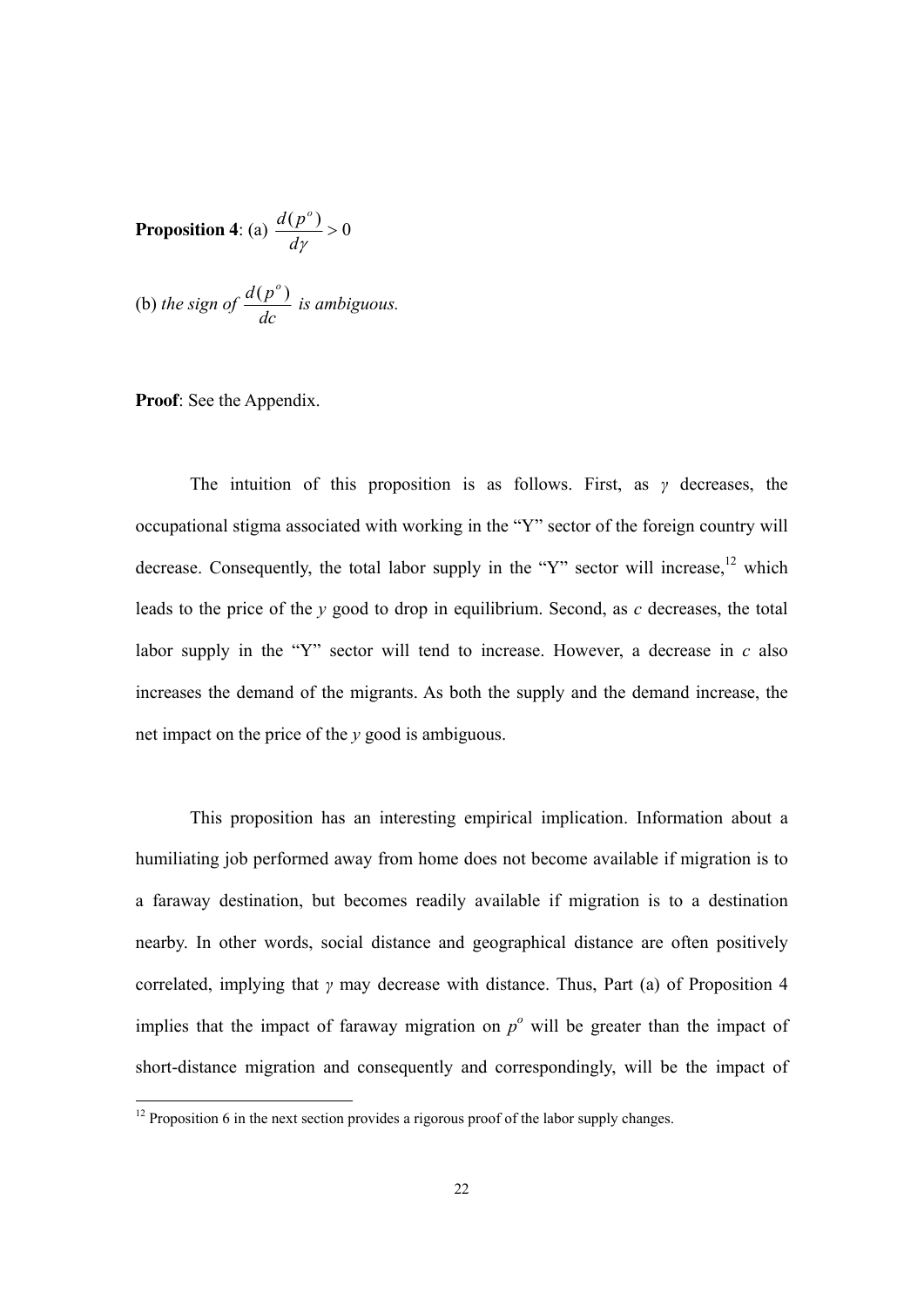faraway migration on wage rates, and on the reallocation of employment between the "X" sector and the "Y" sector. Although a longer distance might be associated with a higher cost of migration, namely "*c*," Part (b) of Proposition 4 states that the impact of "*c*" on  $p^{\circ}$ is ambiguous. Thus, particularly when a longer distance does not increase "*c*" substantially, which is likely to be the case with the modern technologies of international transportation, a longer distance of migration will reduce  $p^o$ , a reduction which is associated with a larger supply of labor in the "Y" sector, and a lower relative wage in that sector.

## **4. The consequences of migration**

In this section, we investigate the repercussions of migration in the extended framework developed in Section 3. First, we have the following proposition.

**Proposition 5**: *If migration exists (that is, if (3.4) is satisfied)*, *then* 

$$
p^o < p^c
$$

**Proof**: See the Appendix.

Proposition 5 shows that migration entails a decrease in the price of the output of the "Y" sector. From the analysis in the preceding sections we know that the net wage for work in the "humiliation" sector strictly increases in the price of the output of that sector.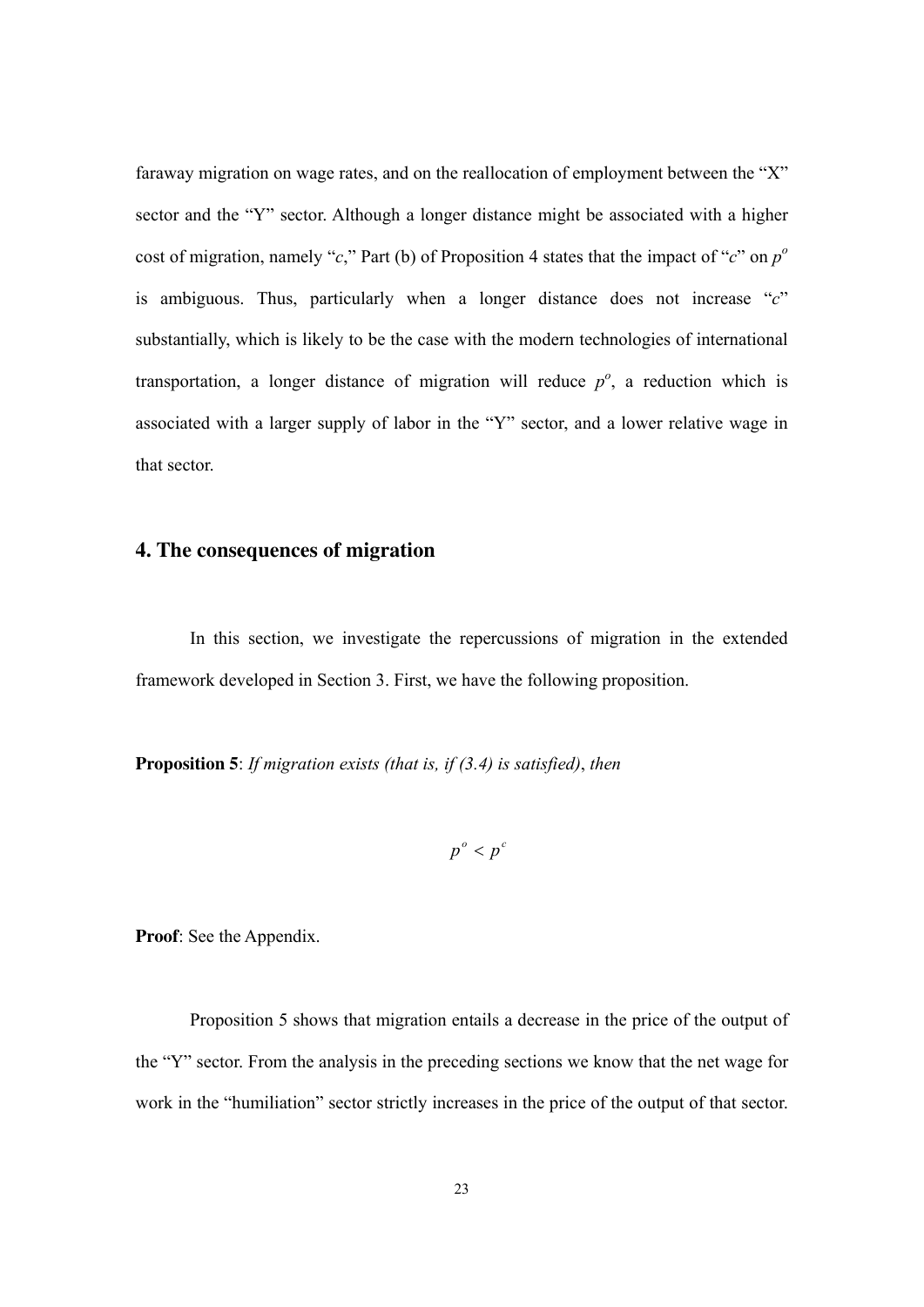Thus, an interesting testable implication is that international migration reduces the "compensating wage differential" for the "humiliation" sector. The intuition for this implication is as follows. When a place is hardly accessible to migrants, the "humiliation" sector work is performed by the locals. To induce the locals to perform humiliating work, it would be necessary to pamper them with a relatively high wage. When a place is accessible to migrants, humiliating work can be performed by migrants. Since they are detached from the reference group that matters to them, they are willing to perform the humiliating work with less of a cushioning of a compensating wage. In this case, the "compensating wage differential" will be low. Therefore, the model predicts that the more isolated (open) a place, the higher (smaller) the "compensating wage differential" for the "humiliation" sector jobs.

We also have the following proposition.

**Proposition 6**: *If migration exists, then there will be fewer individuals working in the "X" sector in the open economy than in the closed economy.* 

**Proof**: See the Appendix.

-

Proposition 6 shows that the opening up of the economy leads to a reduction in the number of individuals working in the "X" sector, and to an increase in the number of individuals working in the "Y" sector.<sup>13</sup> The rationale is quite straightforward. In the "X"

<sup>&</sup>lt;sup>13</sup> For simplicity, we have not allowed for a revision of social attitudes as a function of the number of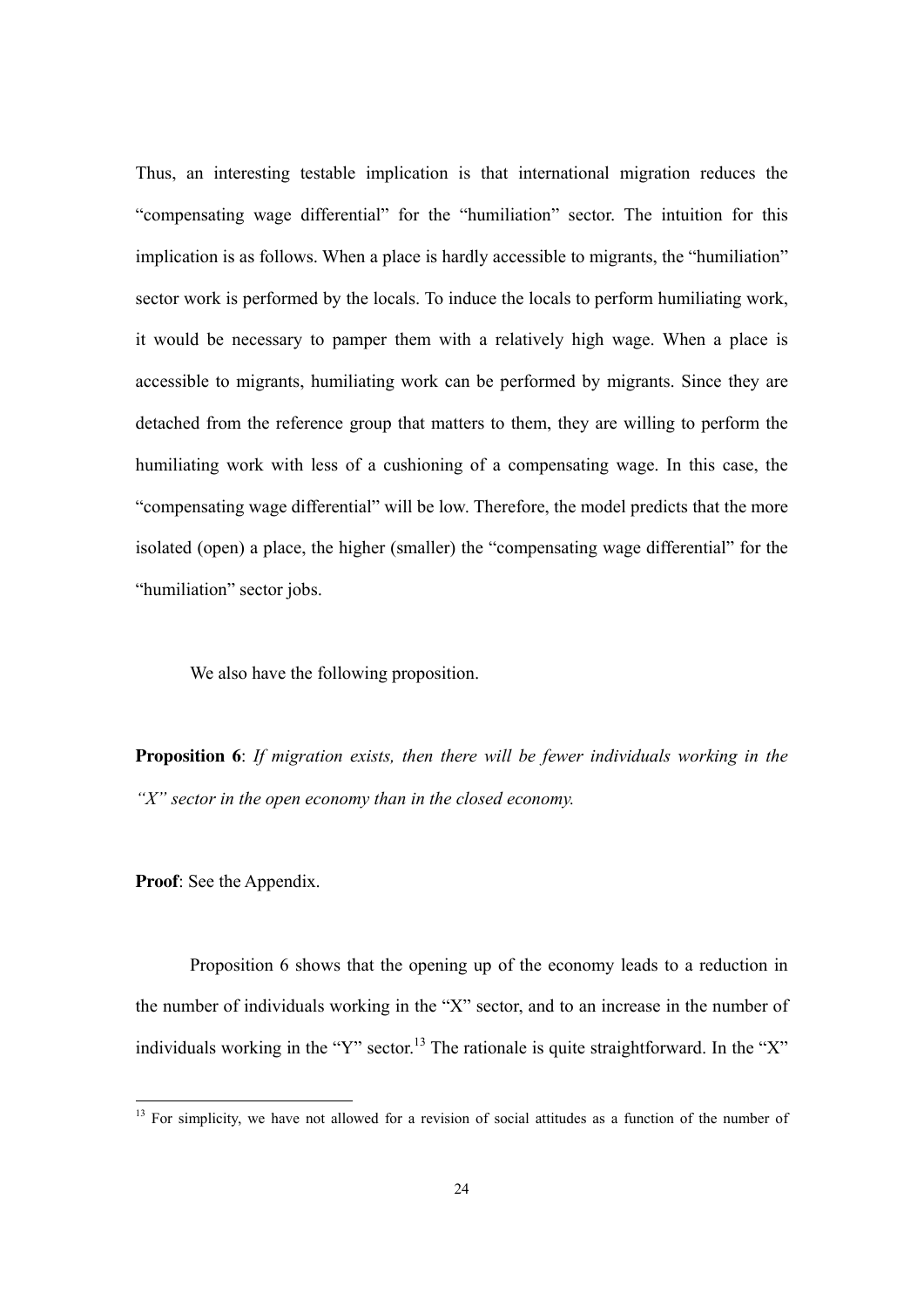sector, the demand decreases in the open economy because a decrease of the relative price of the *y* good (Proposition 5) reduces the income of those who work in the "Y" sector (in terms of the numeraire  $x$ ), and because the cost of migration reduces the income of the migrants who constitute a fraction of those who work in the "Y" sector. This implies that the supply of the  $x$  good and hence the labor force in the "X" sector will decrease in equilibrium.<sup>14</sup> In contrast, in the "Y" sector, the decrease of the relative price of the  $y$ good increases the demand for it, which implies that the supply of the *y* good and hence the labor force in the "Y" sector will increase in equilibrium.

Moreover, from Proposition 6, we have the following proposition.

**Proposition 7**:

$$
F\left[\frac{\ln(p^o - c)}{\gamma}\right] > F[\ln(p^c)]
$$

#### **Proof**: See the Appendix

individuals who are working in the "Y" sector. Akin to Akerlof (1980), a case could be made that the larger the number of individuals working in a "degrading" sector, the less the associated social humiliation. It could then follow that working in the "Y" sector will be even more attractive, drawing in additional workers, and lowering further both the wage in this sector and the price of good *y*.

<sup>14</sup> Note that the cost of migration - the fixed cost of being away from the home country - does not affect an individual's output since this cost is assumed to be a pecuniary cost rather than a time cost of labor supply.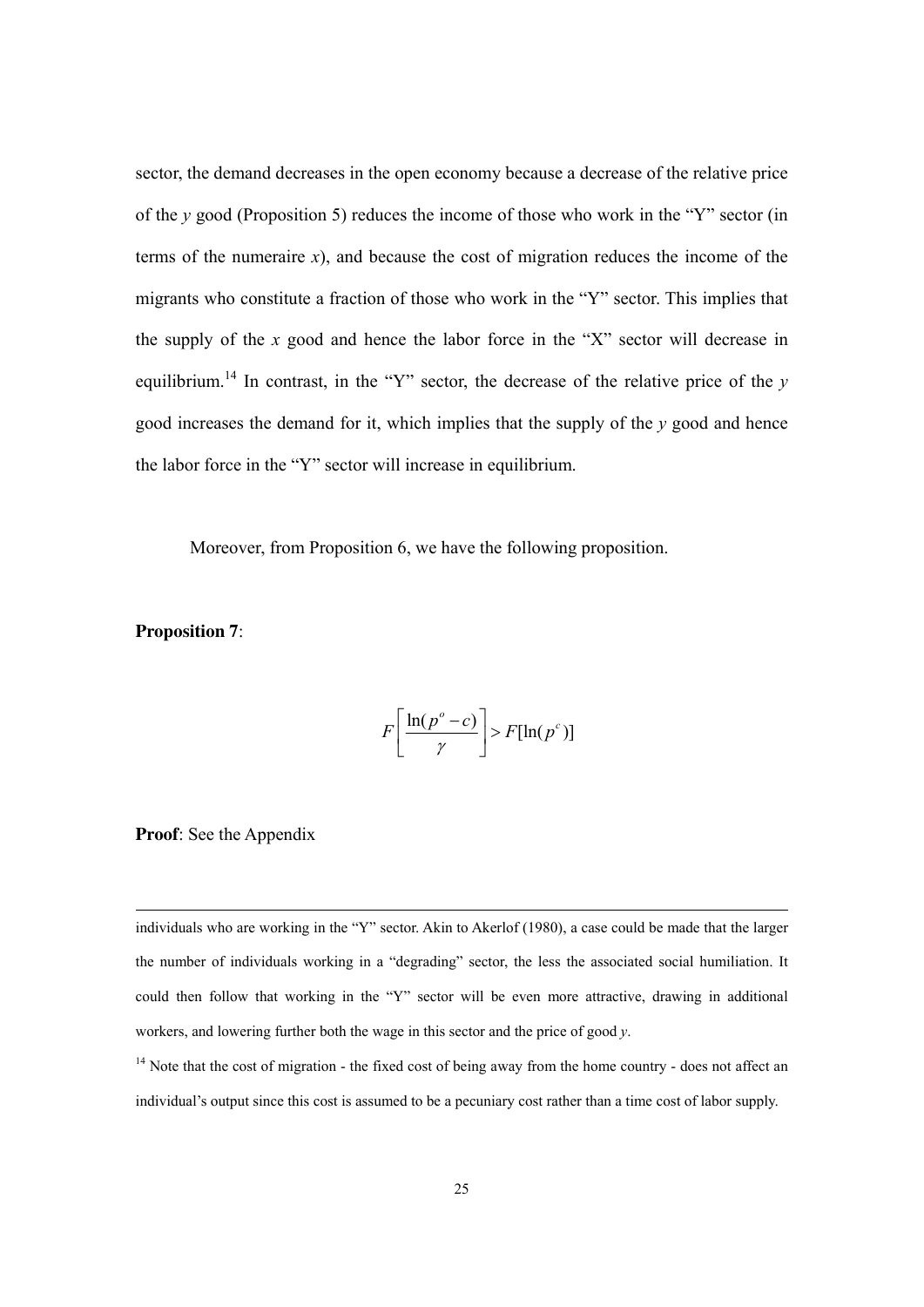Our analysis suggests that while the "normal" jobs are performed by natives, the degrading jobs are often performed by both migrants and natives. Moreover, from Lemma 1 and Proposition 7 we can see that the possibility of migration increases the number of individuals working in the "Y" sector of each country by the amount

(4.1) 
$$
F\left[\frac{\ln(p^o - c)}{\gamma}\right] - F[\ln(p^c)]
$$

This is precisely the number of individuals who leave the "X" sector in their home country for the "Y" sector in the foreign country. From Proposition 1 and Lemma 1 we can further see that the number of individuals who leave the "Y" sector in their home country for the "Y" sector in the foreign country is

(4.2) 
$$
F[\ln(p^c)] - F\left[\frac{\ln p^o - \ln(p^o - c)}{1 - \gamma}\right]
$$

Finally, we conduct a welfare analysis, comparing the level of wellbeing in an open economy with the level of wellbeing in a closed economy. To this end, we state the following lemma.

**Lemma 2:** *An individual who works in the "X" sector in the closed economy will not work in the "Y" sector of the home country in the open economy.*

**Proof.** See the Appendix.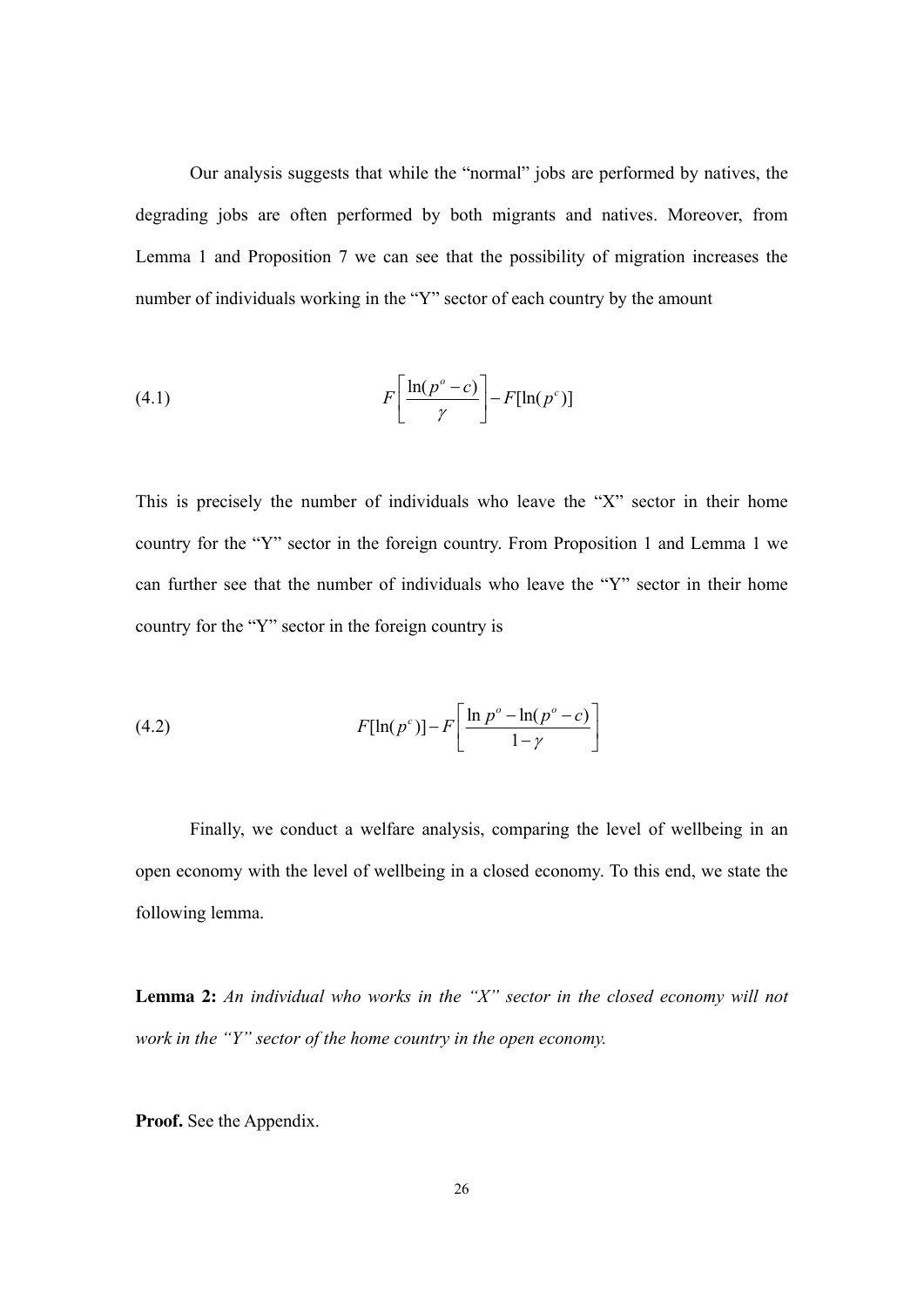Drawing on Lemma 2, the individuals of a country can be divided into four types:

- (1) those who would work in the "X" sector in the closed economy and continue to work in the "X" sector in the open economy;
- (2) those who would work in the "X" sector in the closed economy but work in the "Y" sector of the foreign country in the open economy;
- (3) those who would work in the "Y" sector of the home country in the closed economy and continue to work in the "Y" sector of the home country in the open economy;
- (4) those who would work in the "Y" sector of the home country in the closed economy but work in the "Y" sector of the foreign country in the open economy.

We now have the following proposition.

**Proposition 8**: *Comparing the level of wellbeing in an open economy with the level of wellbeing in a closed economy, we have that:* 

- (a) *Type (1) individuals will be better off.*
- (b) *Type (2) individuals will be better off.*
- (c) *Type (3) individuals will be worse off.*
- (d) *A Type (4) individual will be better off if and only if his ε satisfies*

(4.3) 
$$
\varepsilon > \frac{\alpha \ln p^c - \ln(p^o - c) + (1 - \alpha) \ln p^o}{1 - \gamma}
$$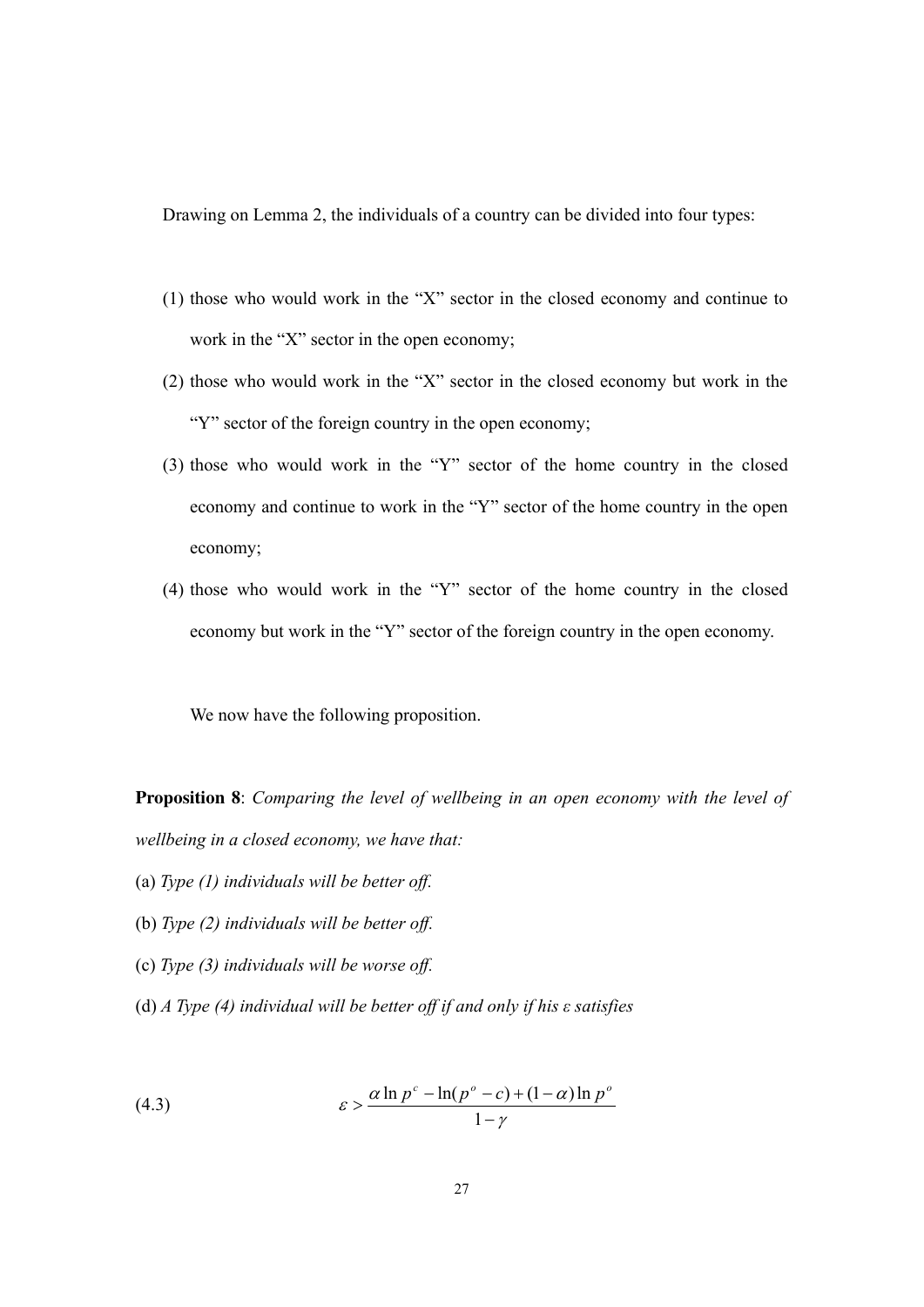**Proof**: See the Appendix.

This proposition states that international migration entails different welfare implications for different types of individuals.

For those who work in the "X" sector in the closed economy and continue to work in the "X" sector in the open economy (type (1) individuals), their (nominal) income is unchanged but the price of good *y* decreases. These individuals do not incur any disutility from humiliation. Thus, they are better off in the open economy.

For those who work in the "Y" sector of the home country in the closed economy setting but work in the "Y" sector of the foreign country in the open economy setting (type (4) individuals), international migration reduces their disutility from occupational stigma by the amount of  $(1 - \gamma)\varepsilon$ , which clearly increases with  $\varepsilon$ . Thus, when  $\varepsilon$  is sufficiently large that such an individual's gain from the reduction of humiliation outweighs the cost of migration and the reduction of the wage in the "Y" sector, namely when (4.3) is satisfied, the individual will be better off in an open economy with international migration.

For those individuals who change occupations from the "X" sector to the "Y" sector due to the opportunity of migration (type (2) individuals), welfare will increase too. The basic intuition for this result is as follows. From Proposition 1 it follows that  $\varepsilon$ is higher for the individuals who work in the "X" sector in a closed economy than for the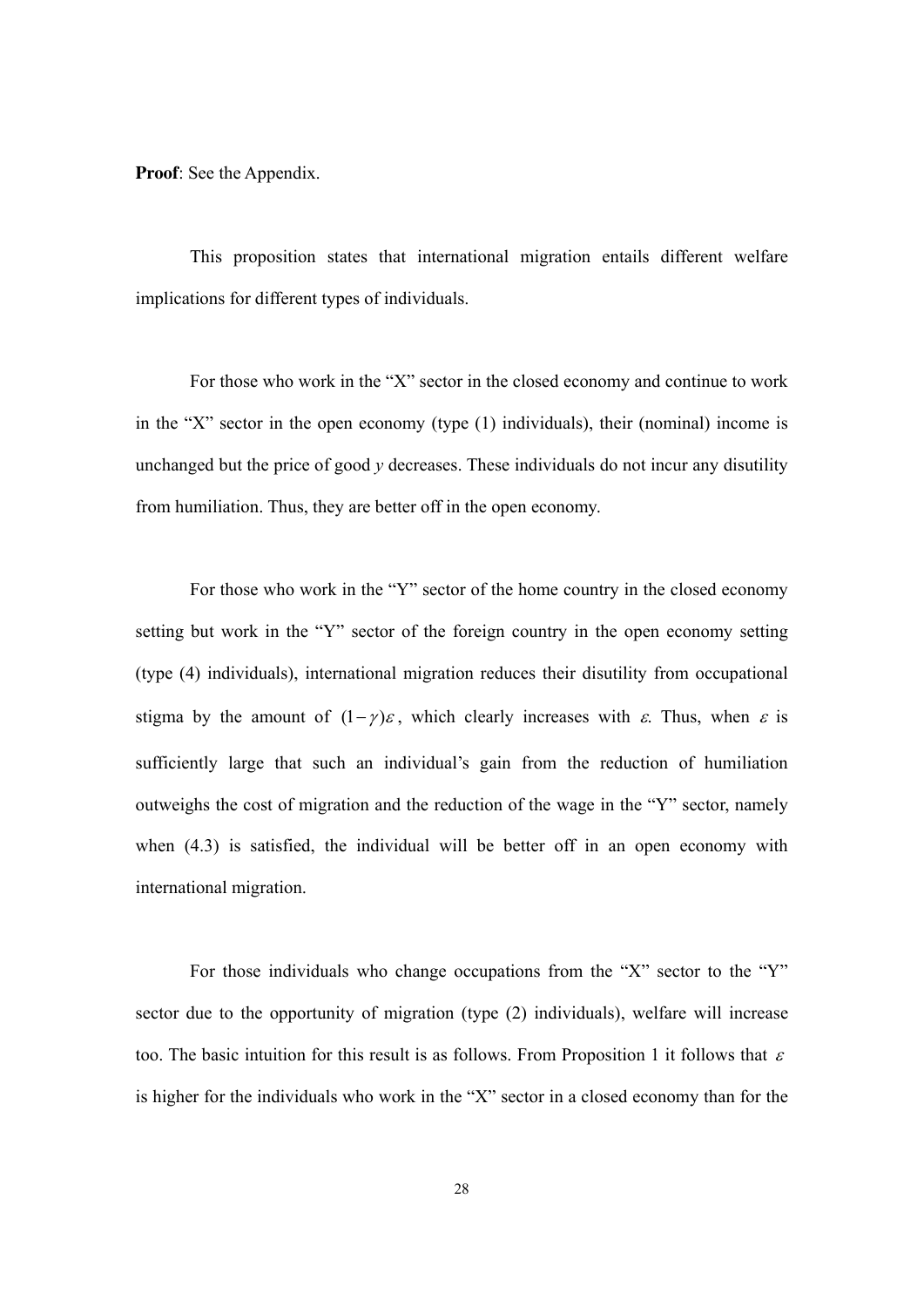individuals who work in the "Y" sector in the closed economy. This implies that international migration reduces humiliation more for the individuals who work in the "X" sector in a closed economy than for the individuals who work in the "Y" sector in the closed economy. Therefore, by the same logic as that of the preceding paragraph, for individuals of this type the gain from experiencing lower humiliation upon international migration outweighs the cost of migration, which in turn implies that international migration increases their welfare.

However, international migration will reduce the welfare of those who work in the "Y" sector of the home country in the closed economy setting and who continue to work in the "Y" sector of the home country in the open economy setting (type (3) individuals). This occurs because as analyzed in the general-equilibrium framework presented in the preceding sections, international migration increases the supply of the workforce in the "Y" sector, and decreases the demand for the output of the "Y" sector, which in turn decreases the real income of the individuals working in the "Y" sector. Meanwhile, since these individuals continue to work in the "Y" sector of the home country, they experience the same level of humiliation before and after the economy opens up. Thus, they end up being worse off in the open-economy setting.

From Proposition 1, Lemma 1, and Proposition 7, the typology of individuals can be illustrated with the help of the following schematic depiction,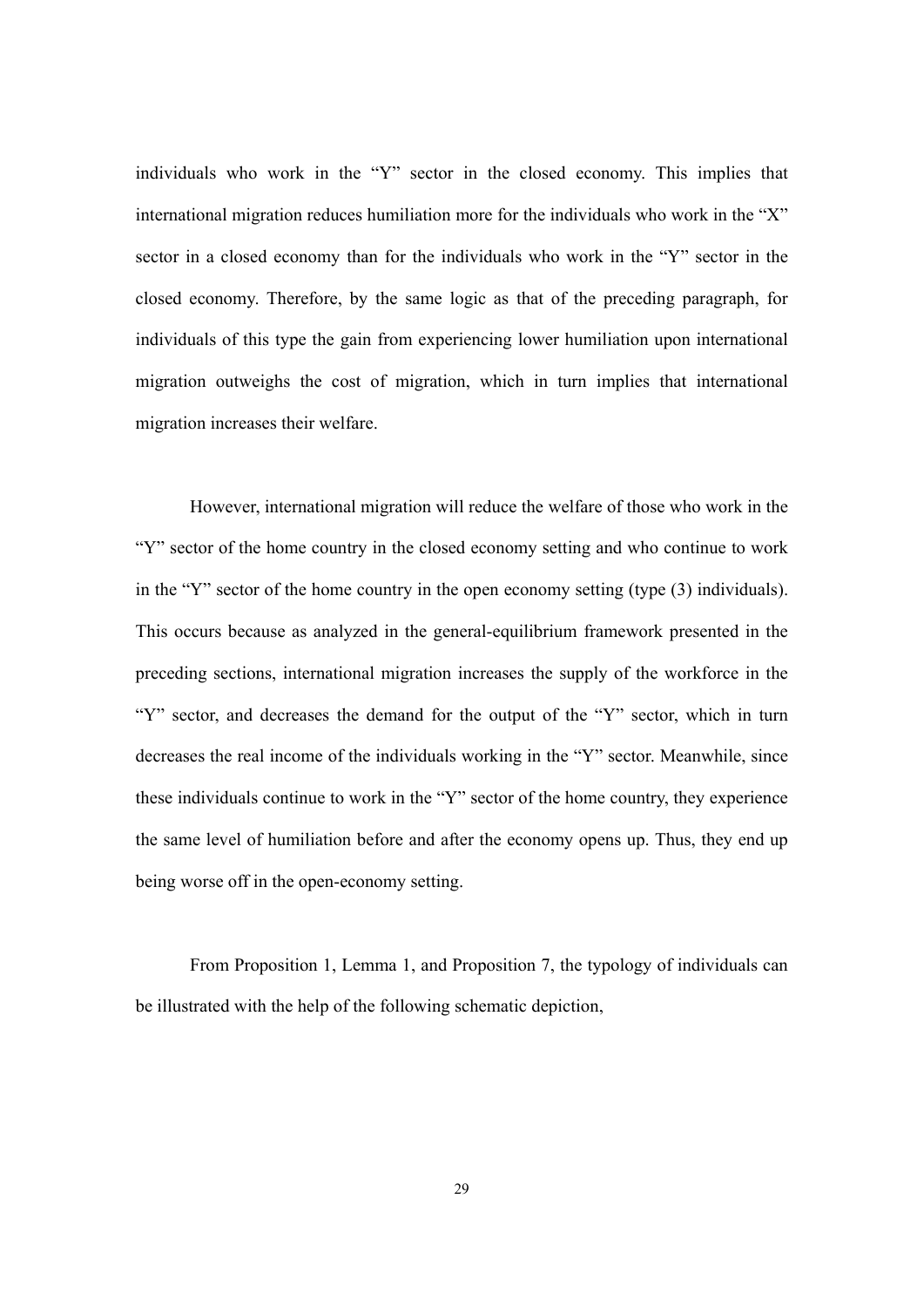

Moreover, from the schematic depiction and Proposition 8, we obtain as a straightforward corollary that an individual will be better off in the open economy setting if and only if his  $\varepsilon$  satisfies condition (4.3). Thus, Proposition 8 implies that the greater is *ε* for an individual, the more likely the individual will experience a welfare gain when the economy opens up. If an individual with a high value of *ε* continues to work in the "X" sector in the open-economy setting, his utility will increase due to the decrease in the price of "Y" good<sup>15</sup>; if an individual with a high value of  $\varepsilon$  switches to work in the "Y" sector of the foreign country, the preceding analysis also shows that he will be better off than in the closed-economy setting. In contrast, individuals with a sufficiently low value of *ε* will continue to work in the "Y" sector of the home country in the open-economy setting, and they will experience a welfare loss when the economy opens up. Individuals who switch from working in the "Y" sector of the home country to working in the "Y" sector of the foreign country will also experience a welfare loss in the open-economy setting if their  $\varepsilon$  is small such that (4.3) is not satisfied; if however their  $\varepsilon$  is relatively

<sup>&</sup>lt;sup>15</sup> The humiliation-induced migration of other individuals confers a utility gain upon the non-migrating individuals who work in the "normal" sector.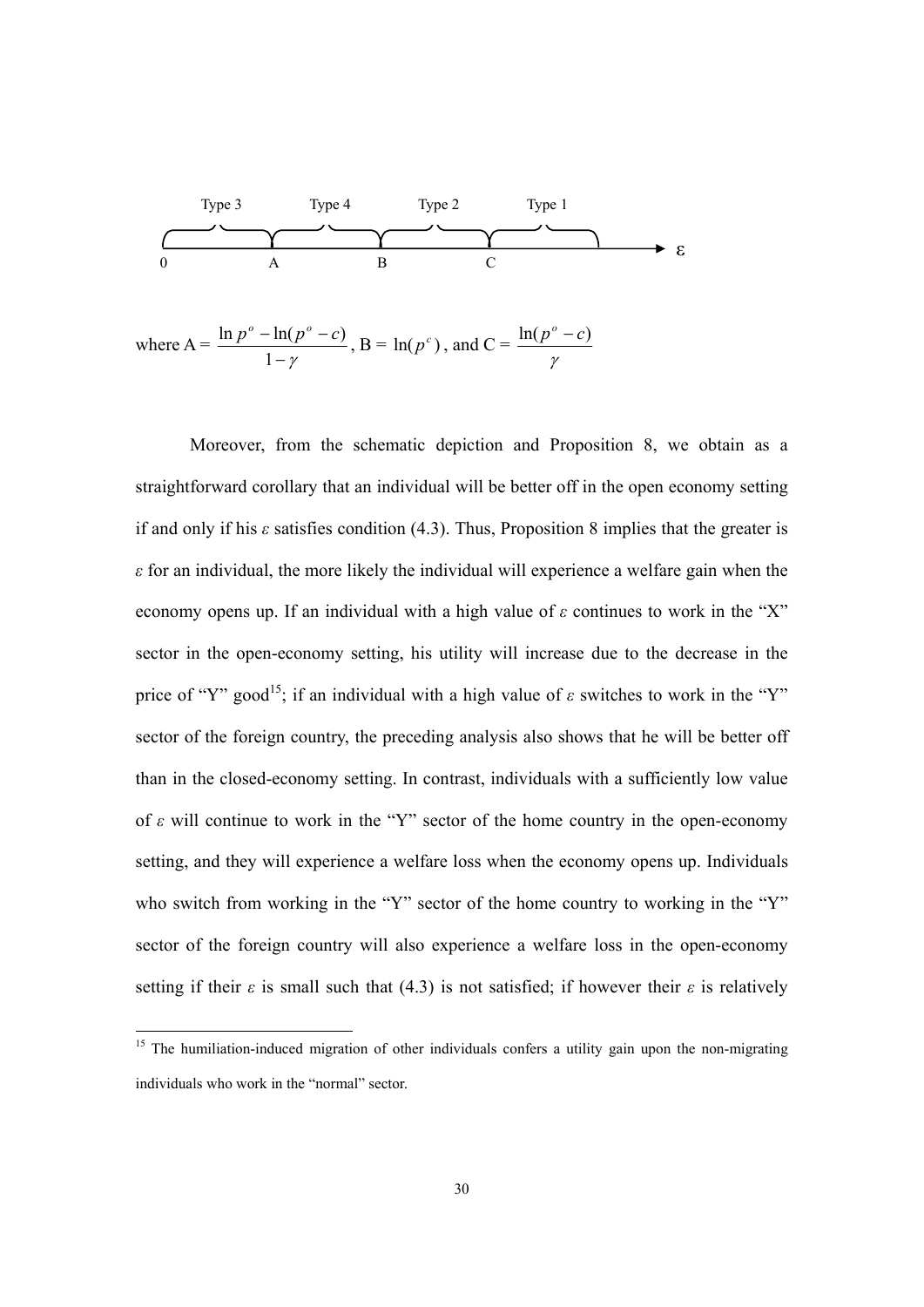large such that (4.3) is satisfied, they will experience a welfare gain in the open-economy setting.

Proposition 8 suggests that migration does not result in a Pareto improvement nor in a Pareto deterioration and hence, it has ambiguous social welfare implications. This could further explain why often migration is a politically contentious issue. Nonetheless, if from a social welfare point of view the greatest concern is with the wellbeing of those who experience much humiliation, then migration could be seen as a purveyor of a social welfare gain.

Moreover, from the proof of Proposition 8 in the Appendix we can see that the parameter  $\gamma$  is a crucial determinant of the impact of migration on welfare. Recall that  $(1 - \gamma)\varepsilon$  measures the reduction of humiliation from migration. Thus, the smaller  $\gamma$ , the larger the reduction. As noted earlier, a greater distance of migration may reduce γ. Thus, distance will then be a benefit, not a hindrance, and it will correlate positively, not negatively, with migration. The standard claim in migration theory is that distance is a proxy for cost and hence that distance is detrimental to migration. The humiliation perspective predicts the opposite: distance is conducive to migration if the information available to others, whose opinion the individual values, is a declining function of the distance between the migration destination and the location of those "others." In the economics of migration and humiliation, distance yields a *valuable* decaying of information. Distance could confer a benefit that is larger than the cost of covering it.<sup>16</sup>

<sup>&</sup>lt;sup>16</sup> This is not the first time though that distance features positively in the calculus of migration. The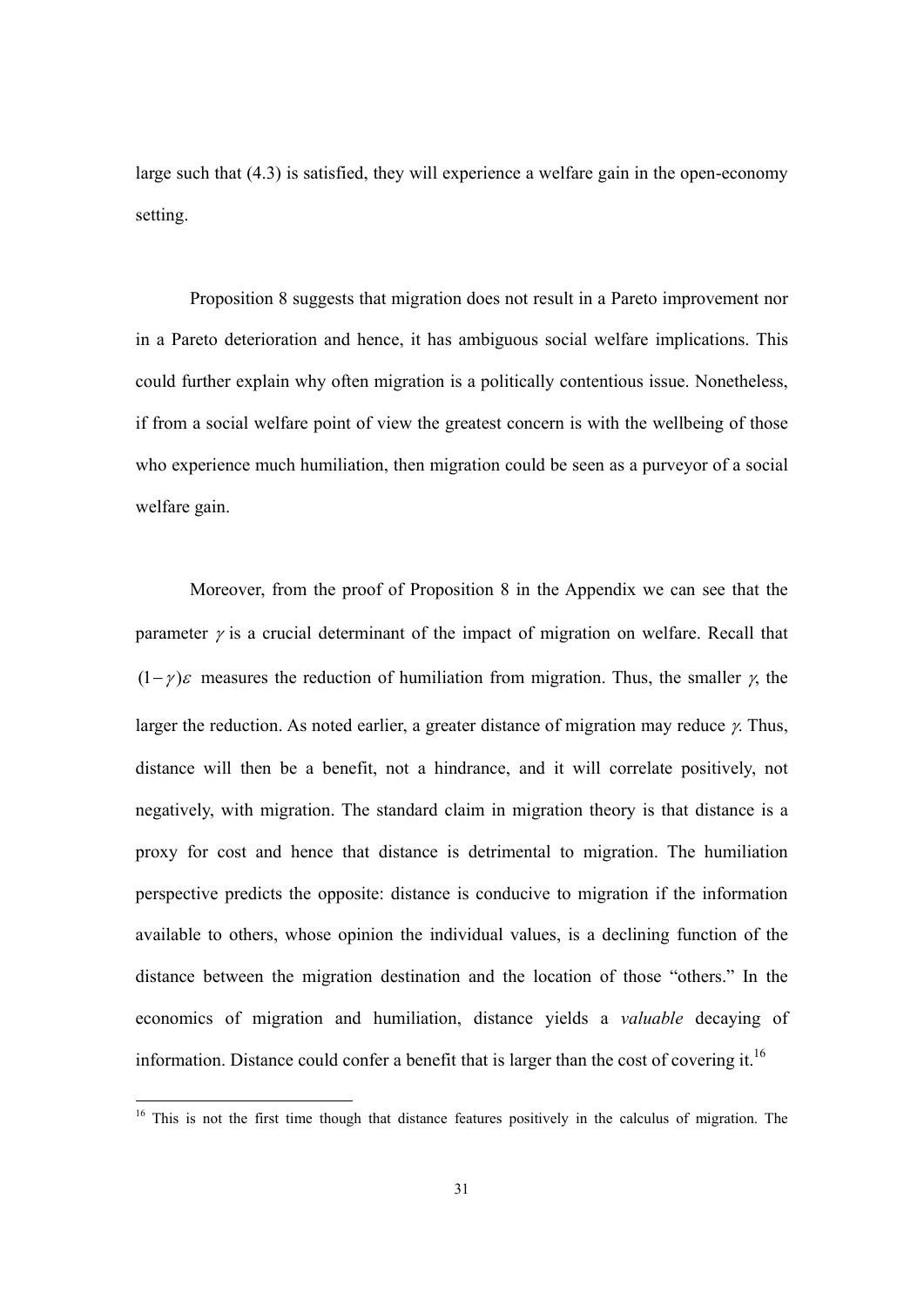# **5. Migration and occupational honor**

The theme of this paper is its title: migration as a response to occupational stigma. Migration of this type is usually by unskilled workers. But migration could also be undertaken in pursuit of occupational honor by skilled workers. In a number of developing countries such as, for example, India and China today, and Israel, Japan, and Korea in the 1960s and 1970s, many nationals who obtained their Ph.D. in the United States returned home. Whereas these individuals could have commanded good salaries in the United States, they nonetheless went back to receive considerably lower salaries at home.<sup>17</sup> In the economics literature this phenomenon is referred to as "return migration."<sup>18</sup>

In the received literature, it is usually argued that while the nominal earnings in rich countries are high, the price levels in poorer countries are low. Thus, individuals may find it optimal to spend positive fractions of their lifetime work in the home country and in the foreign country, which means that they will elect to return-migrate from a rich

literature on migration and risk refers to the diversification of family risks and to the lowering of overall familial risk as reasons for migration by a family member. In that context, when income realizations covary less as the destination is farther away from the home economy, distance is conducive to migration. (Inter alia, see Rosenzweig and Stark 1989.)

 $17$  See, for example, Zweig et al. (2008) and the literature reviewed therein.

 $18$  In the literature of other social sciences, this phenomenon is often referred to as "brain circulation." See, for example, Gaillard and Gaillard (1997), and Zweig et al. (2008).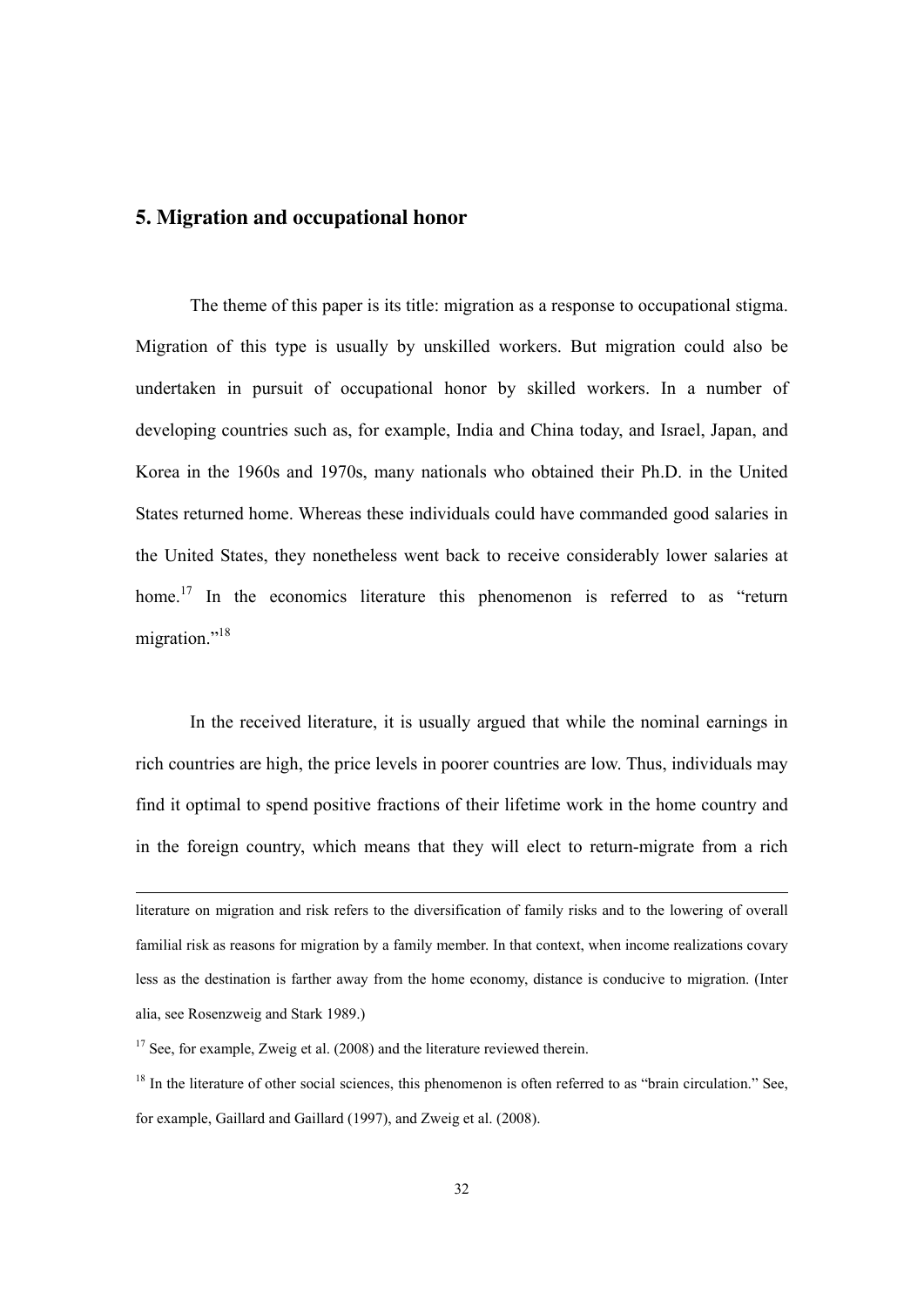country to a poor country.<sup>19</sup>

-

Drawing, with some modification, on the setup of the preceding sections, we shed light on this phenomenon of return migration from a new angle. Similar to the preceding sections, we assume that individuals derive utility from two sources: income, and occupational status. But unlike in the preceding sections, we now contend that an individual with a prestigious occupation, say a university professor, enjoys occupational honor. Moreover, the closer the "social distance" between that individual and the people in his living environment, the higher is his utility from occupational honor. The glory (like the shame) that an individual experiences is intimately related to the social group he belongs to, and to the psychological distance between himself and that group. In the United States, the social distance between, for example, a Ph.D. who comes from Korea and the community he lives in is usually long. Consequently, he derives little glory (utility) from being, say, a professor in the United States. In Korea, however, the social distance between himself and his community is short. People in his social group (family members, old classmates, and so on) bask in his glory. This is valuable to him; namely, he derives considerable utility from being a professor in his home country. Thus, individuals may choose to migrate in order to pull themselves out from a social group that has a long "social distance" with them, and immerse themselves in a social group whose members' opinions matter to them.

<sup>&</sup>lt;sup>19</sup> For writings on return migration from rich destinations to not-so-rich origins see, for example, Stark et al. (1997), and Stark and Fan (2007).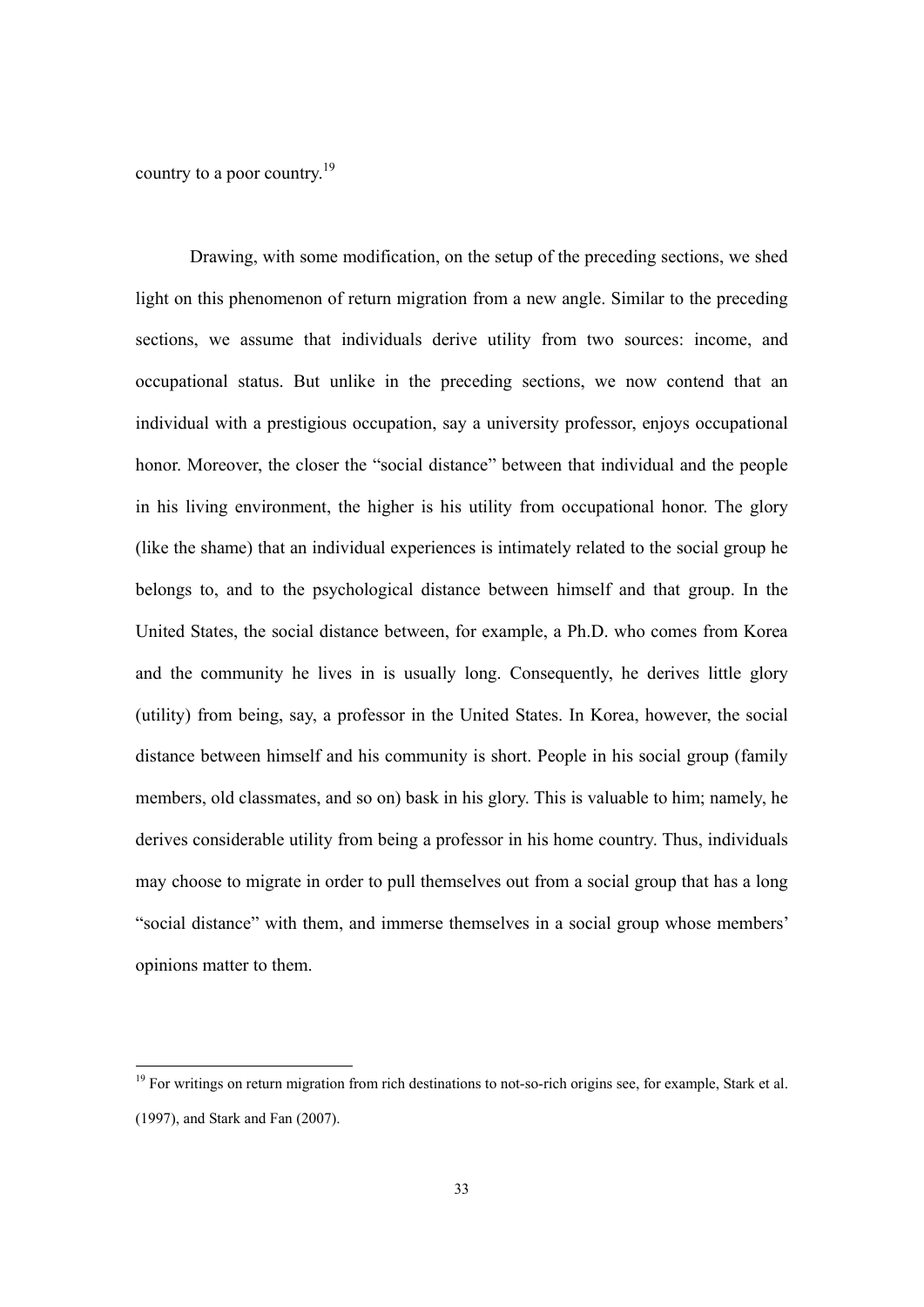Our analysis therefore implies that the migration of skilled workers can also be related to a concern for occupational status and social distance. Such a line of reasoning suggests a novel explanation for return migration from rich to poor countries.

## **6. Summary and conclusions**

In the substantial literature on labor migration, the basic theoretical tenet is the wage differential: people migrate for the sake of a higher wage at destination. However, while it is often observed that the desire to reap pecuniary rewards is not the only incentive for migration, the non-pecuniary aspects of migration have not been researched extensively. The current paper attempts to help fill this gap by exploring, in a generalequilibrium framework, the idea that labor migration is prompted by a desire to avoid "social humiliation."

We first construct a general equilibrium model that incorporates occupational status by examining the interactions of the goods market and the labor market. We then extend the general equilibrium framework of occupational status in a closed, single economy to an open economy in a world that consists of two countries or two regions. We demonstrate the existence and uniqueness of a general equilibrium in this setting. We show that as long as migration can reduce humiliation sufficiently, migration will occur *even* between two identical economies. Hence, we delineate a new model of migration in which migration is resorted to as a means of obtaining social exposure gains.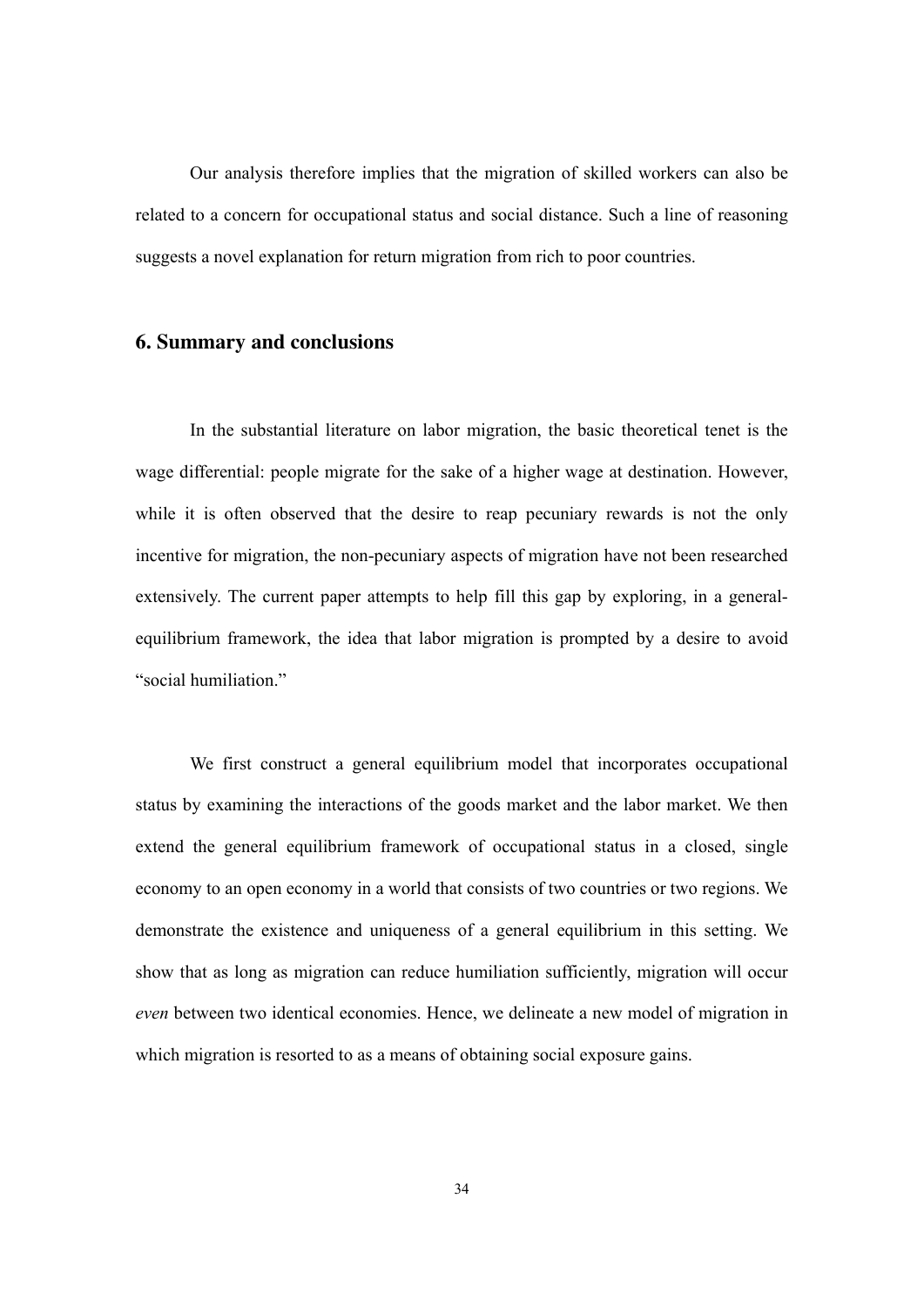There are numerous observations that as migrants, individuals engage in work, often of a degrading nature, which on the occupational prestige ladder is inferior to the work that they would have engaged in if at home. The rationale that is provided for this behavior in the received literature is often the prevalence of a wage differential. What we have sought to do in this paper is to unearth a novel rationale which adds to the received literature, demonstrate that the rationale arises from an aversion to humiliation rather than from aspiration for higher wages as such, show that the rationale yields testable implications, and point out that these implications can differentiate empirically between the wage rationale approach and our new approach. In reality, we believe that migration is undertaken for a combination of reasons, and that while a wage differential is one such reason, it is not the only one.

Our model shows that migration increases the number of individuals who choose to perform degrading jobs, and consequently lowers the price of the good produced in the sector that is associated with low social status. We show that the more migration reduces the humiliation of performing degrading jobs, the more individuals will choose such jobs, and the lower will be the price of the good produced in the corresponding sector. A related and interesting testable implication is that international migration reduces the "compensating wage differential" for degrading jobs. We conduct a welfare analysis, comparing the level of wellbeing in an open economy with the level of wellbeing in a closed economy. We find that the greater the psychological cost to an individual of performing degrading jobs, the more likely it is that the individual will experience a welfare gain when the economy opens up. Finally, we extend the model by referring to the case of migration as a response to occupational honor. This extension helps explain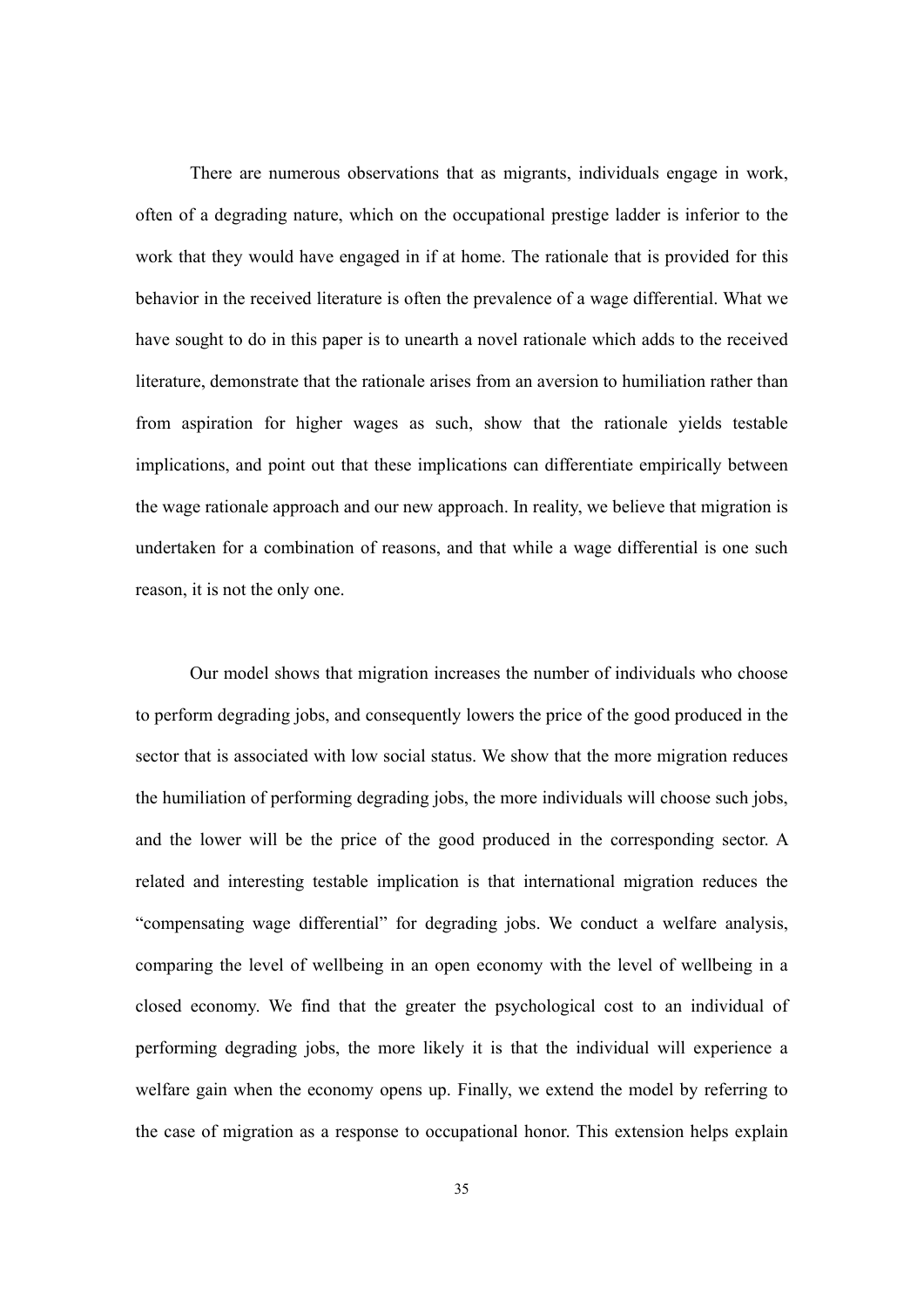the migration of skilled workers from rich to poor countries.

The model has a number of interesting policy implications. For example, it suggests that the employment of migrants in degrading activities may not be due to discrimination by the host society but rather to individuals' choosing destinations far from home as arenas for their activities. A presumption by members of the host society that "we would be humiliated to perform jobs that the migrants do" is not synonymous with migrants feeling that they perform humiliating jobs. Conversely, if an individual believes that others think that he is engaged in a degrading activity, the individual will sense humiliation even if, by himself, he does not conceive of his job to be degrading, provided that the individual cares about the opinions of those others. Thus, efforts to give migrants jobs that their hosts consider to be less humiliating in order to increase the migrants' sense of wellbeing will be misguided if individuals migrate in order to avoid or lower humiliation at home. It is the humiliation at home that matters, less or not so at destination. Put differently, if individuals migrate to secure higher wages, then a higher wage at home or a lower wage at destination will have a symmetrical adverse impact on the incentive to migrate: in the case of humiliation described in this paper the reduced humiliation at home matters more, while an increase in (exogenously conceived) humiliation at destination matters less, or not at all.

We have employed the simplest model in order to highlight the essential idea of the paper. In future research we will seek to extend the model in several directions. For example, we will want to consider migration as a response to occupational stigma in a poor country - rich country setting. In such a context, it could be shown that migration is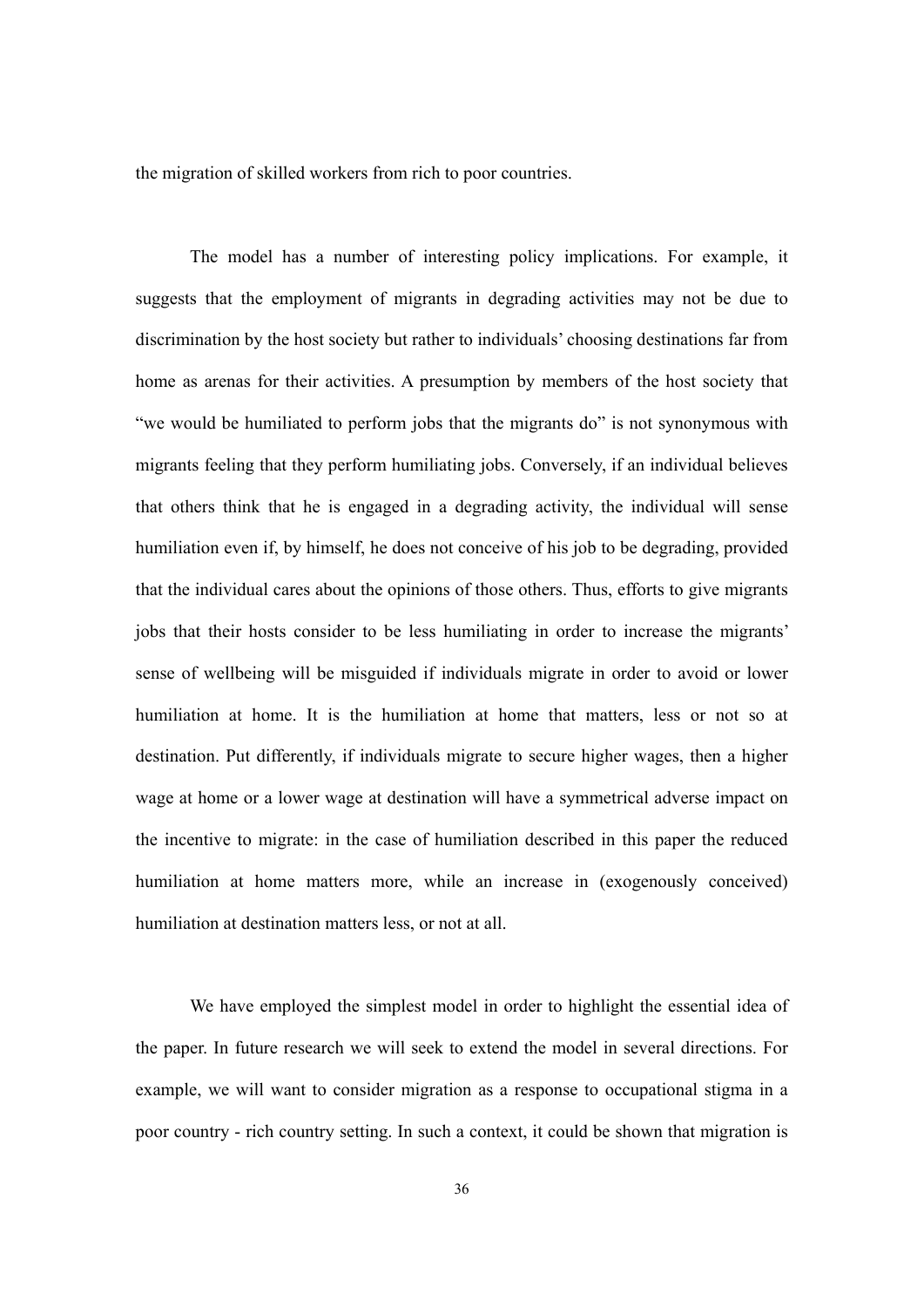caused by both a wage differential and a desire to avoid humiliation. Migration that takes place under the "guise" of a wage differential from a poorer country to a richer country could just as well be undertaken for the purpose of lowering humiliation, even though the prevalence of this motive is ordinarily masked, so to speak, by the observed wage differential. In addition, the model can be extended to explore the implications of labor heterogeneity. Based on a model similar to the one presented in the current paper with labor being interpreted as unskilled labor, we could introduce a dimension of skilled labor. In such an extension, we will have skilled labor producing another good, say good "Z". It is reasonable to assume that from the perspective of consumers' utility maximization, the goods produced by skilled labor and unskilled labor are complementary. In a closed economy without migration, the concern of humiliation results in too few unskilled individuals working in the "Y" sector. Consequently, the relative prices of both the "Z" good and the "X" good are low relative to the "Y" good. By a similar logic to that of the existing model, migration will "invite" more unskilled individuals to work in the "Y" sector, which in turn will increase the relative prices of both the "Z" good and the "X" good. Consequently, we could show that a skilled individual's real income and welfare will increase upon opening the economy to the migration of unskilled individuals. Moreover, based on Section 5, we may consider the repercussions of the migration of skilled individuals from rich to poor countries. In the contemporary world, most developed countries apply selection criteria such that skilled individuals from poor countries have higher chances of migrating to rich countries than unskilled individuals. When the concern for "honor" is not considered, the prediction would be that only a few skilled migrants will return to their home country. Then, due to the scarcity of skilled labor in the poor country, the relative price of the "Z" good will be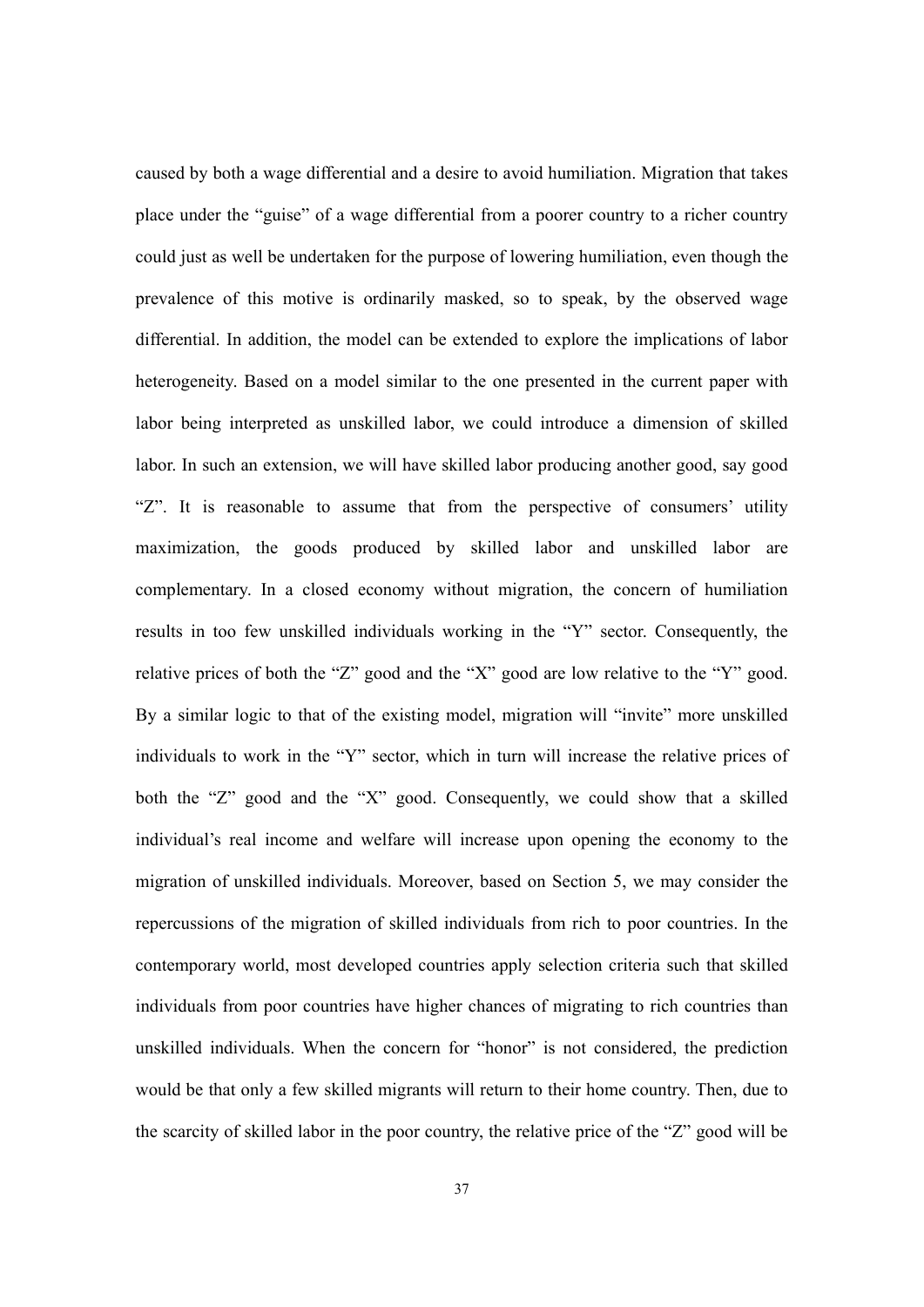high, which reduces the welfare of unskilled individuals. However, when we incorporate the effect of "honor" in an individual's utility and admit that this effect is stronger when the "social distance" between an individual and the local population decreases, we will predict that many migrants will return home even when the wage gap between the rich and the poor countries is still high. Due to the consequent increase in the supply of skilled labor in the poor country, the relative price of the "Z" good will be lower, which raises the welfare of the unskilled individuals.

An interesting venue of future research will be to pursue a rigorous empirical study based on the preceding theoretical analysis. For example, our model implies that international migration reduces the "compensating wage differential" for the "humiliation" sector. We may test this implication with both micro and macro level data and examine whether increased migration at the era of globalization shrinks the "compensating wage differential". As another and specific blueprint of an empirical study, take the case of migration that is prompted by a desire to avoid humiliation. Suppose that we identify migrants who perform humiliating jobs. We then ask them: "will you be willing to perform *at home* this very same job for the very same wage, "*W*," that you are getting now?" The evidence will be in support of our theory if and only if the answer is "no." Suppose that the reply is "no." Then we will ask: "what would be the wage that if paid to you at home will render you willing to perform that very same job at home?" Suppose they answer "*H*," and that  $H > W$ . Then,  $H-W$  is the "humiliation" premium," and as long as *H*−*W* > 0, our theory will be supported by evidence.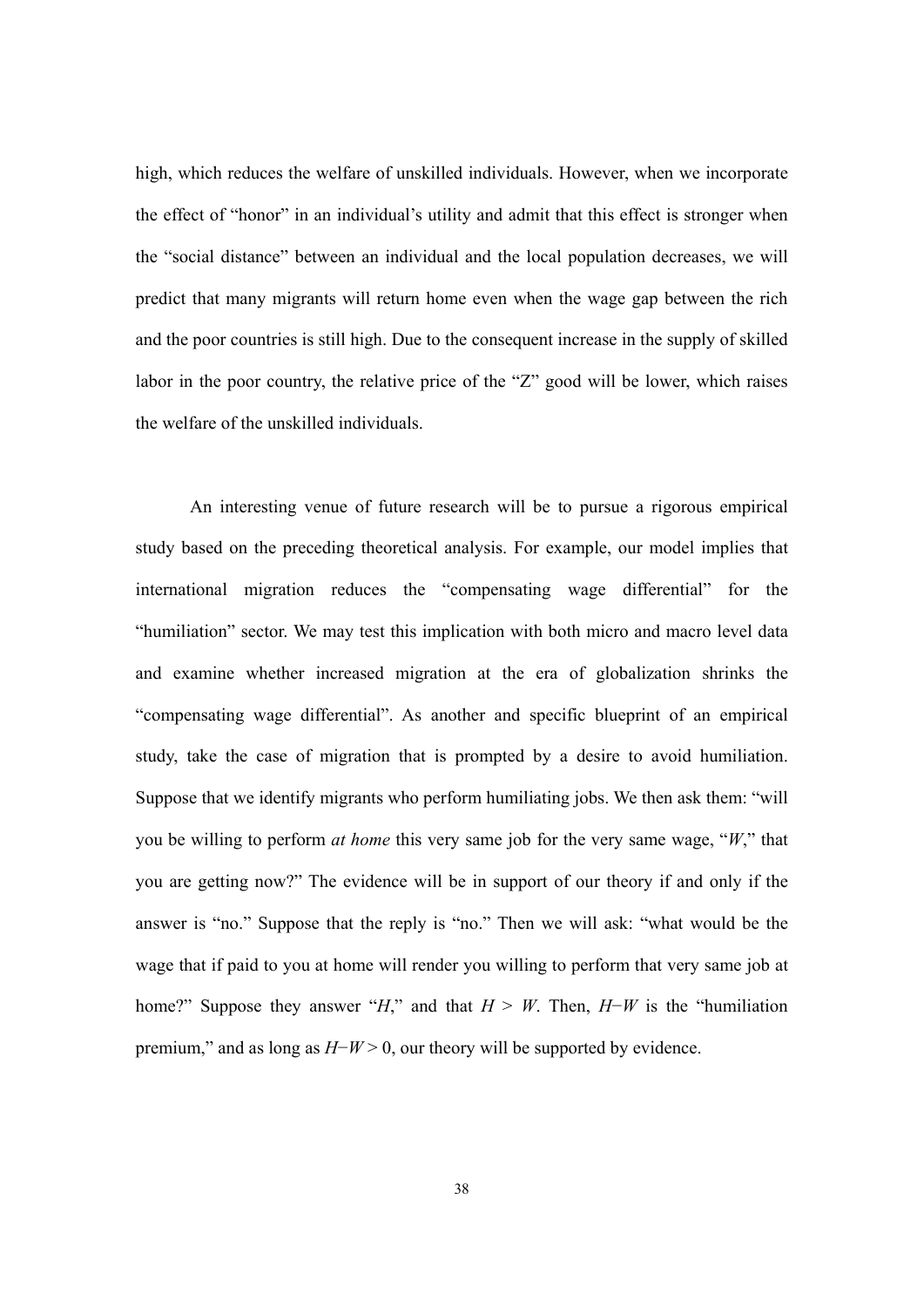## **Appendix: Proofs**

**Proof of Proposition 1:** (a) Note that  $p^c$  is the solution to (2.14). To prove its existence, we consider the properties of  $F(\ln p)[p - (1 - \alpha)(p - 1)]$  when  $p = 1$ , and when  $p \to \infty$ . When  $p = 1$ , we know that

(A.1) 
$$
F(\ln p)[p-(1-\alpha)(p-1)] = F(0) = 0 < 1-\alpha
$$

When  $p \rightarrow \infty$ , we know that

(A.2) 
$$
\lim_{p \to \infty} F(\ln p)[p - (1 - \alpha)(p - 1)] = \lim_{p \to \infty} \alpha p + (1 - \alpha) > 1 - \alpha
$$

Thus, from the continuity of *F*( $\cdot$ ) and the term  $1 - \alpha w_x = 1 - \alpha$ , there exists a  $p^c \in (1, N)$ , where *N* is a sufficiently large number, such that  $p^c$  is a solution to (2.14). Furthermore, there are no solutions to equation  $(2.14)$  in the interval  $(0,1)$ , as in this case condition (2.8) for participation in the "Y" sector (noting (2.2)) would become

$$
(A.3) \t\t\t\t\varepsilon < \ln p < 0
$$

not allowing for any production of Y at all.

To prove the uniqueness of  $p^c$ , we note that for all  $p$  greater than 1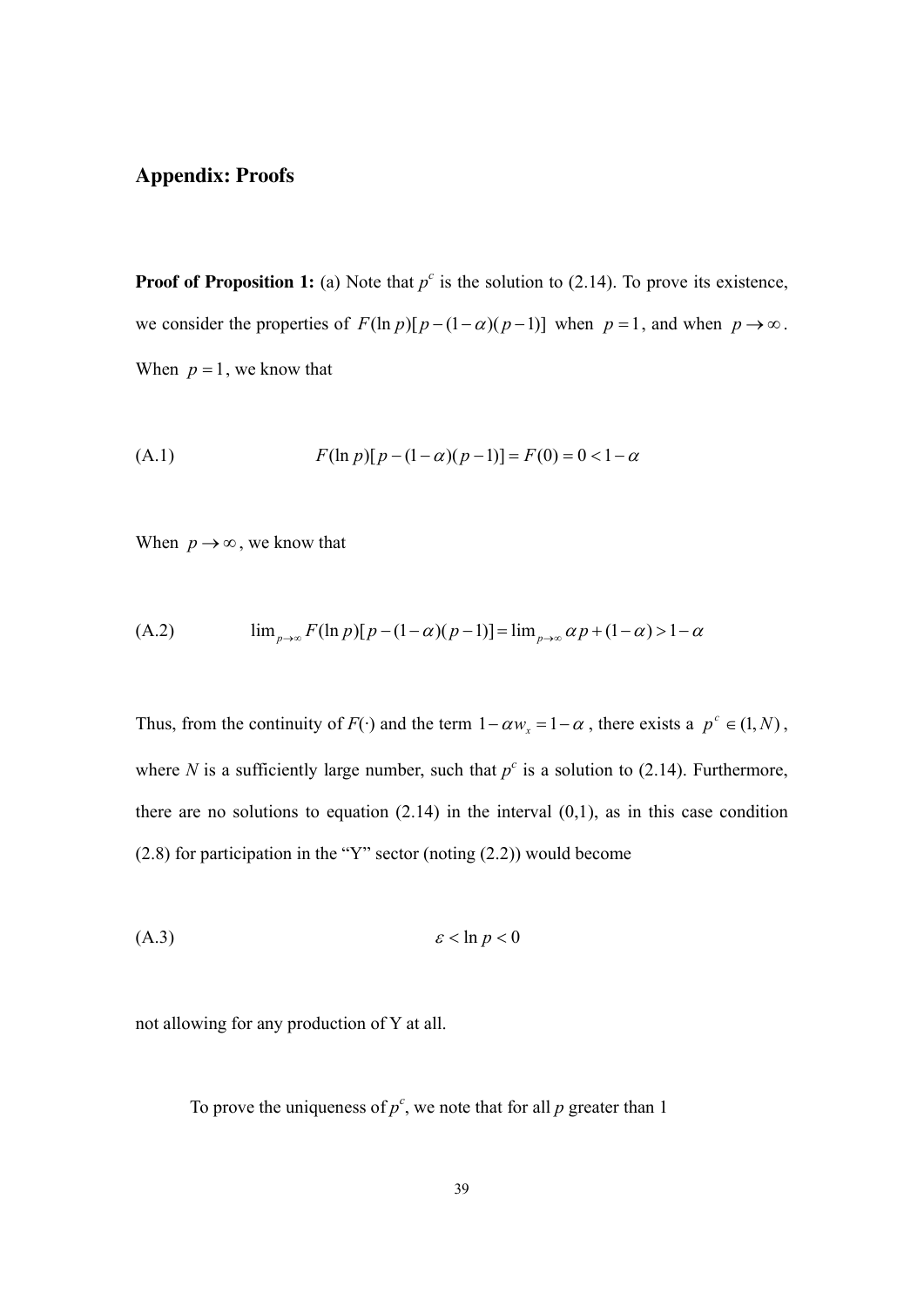$$
\frac{d\{F(\ln p)[p - (1 - \alpha)(p - 1)]\}}{dp}
$$
\n(A.4)\n
$$
= \frac{F'(\ln p)}{p}[p - (1 - \alpha)(p - 1)] + F(\ln p)\alpha
$$
\n
$$
= \frac{f(\ln p)}{p}[\alpha p + (1 - \alpha)] + F(\ln p)\alpha
$$
\n
$$
> 0
$$

This implies that the left-hand side of (2.14) increases with *p* for  $p \in (1, \infty)$ . Meanwhile, the right-hand side of (2.14) is independent of  $p$ . Therefore,  $p^c$  is unique.

(b)  $p^c > 1$  is already demonstrated in the preceding proof of part (a).

(c) From (2.2), (2.8), and part (a) of this proposition, the proof of the remaining part (c) is trivial.  $\blacksquare$ 

**Proof of Proposition 2***:* Consider the two identical economies at the initial situation in which  $p = p^c$ . In this case,

(A.5) 
$$
w_x = 1
$$
 and  $w_f = w_y = p^c$ 

We check under what conditions will migration take place when  $p = p^c$ .

An individual will choose to work in the "Y" sector of the foreign country over working in the "X" sector of the home country if and only if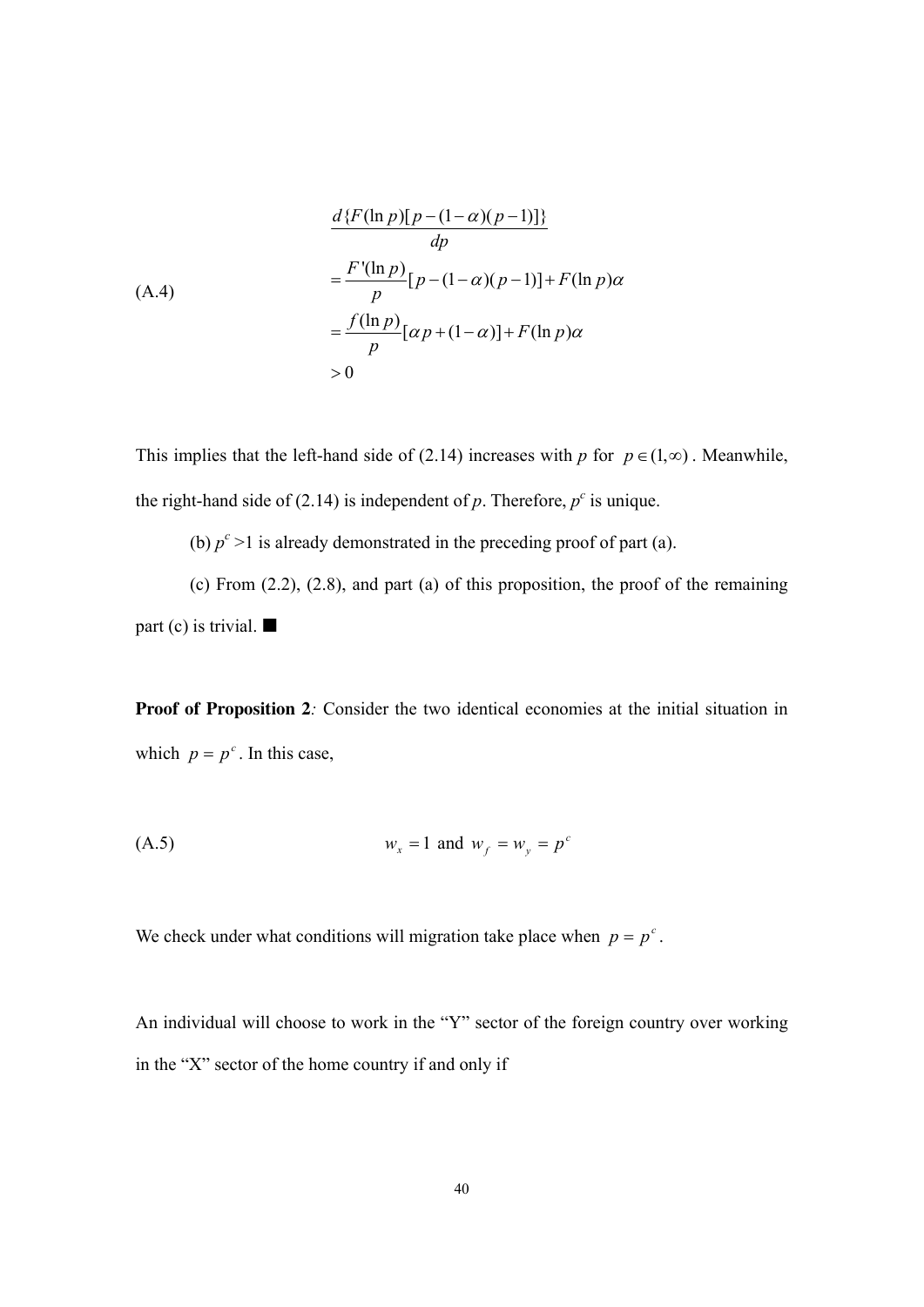$$
\alpha \ln \alpha + (1 - \alpha) \ln(1 - \alpha) + \ln(w_f - c) - (1 - \alpha) \ln p - \gamma \varepsilon
$$
  
> 
$$
\alpha \ln \alpha + (1 - \alpha) \ln(1 - \alpha) + \ln w_x - (1 - \alpha) \ln p
$$

When  $p = p^c$  and noting that  $w_x = 1$ , (A.6) can be reduced to

$$
\mathcal{E} < \frac{\ln(w_f - c) - \ln w_x}{\gamma} = \frac{\ln(p^c - c)}{\gamma}
$$

An individual will choose to work in the "Y" sector of the foreign country rather than in the "Y" sector of the home country if and only if

$$
\alpha \ln \alpha + (1 - \alpha) \ln(1 - \alpha) + \ln(w_f - c) - (1 - \alpha) \ln p - \gamma \varepsilon
$$
  
>  $\alpha \ln \alpha + (1 - \alpha) \ln(1 - \alpha) + \ln w_y - (1 - \alpha) \ln p - \varepsilon$ 

When  $p = p^c$ , (A.8) can be reduced to

(A.9) 
$$
\varepsilon > \frac{\ln w_y - \ln(w_f - c)}{1 - \gamma} = \frac{\ln p^c - \ln(p^c - c)}{1 - \gamma}
$$

In order for an individual with a migration preference to exist, inequalities (A.7) and (A.9) need to specify a non-empty interval for  $\varepsilon$ . Namely

$$
\frac{\ln(p^c - c)}{\gamma} > \frac{\ln p^c - \ln(p^c - c)}{1 - \gamma}
$$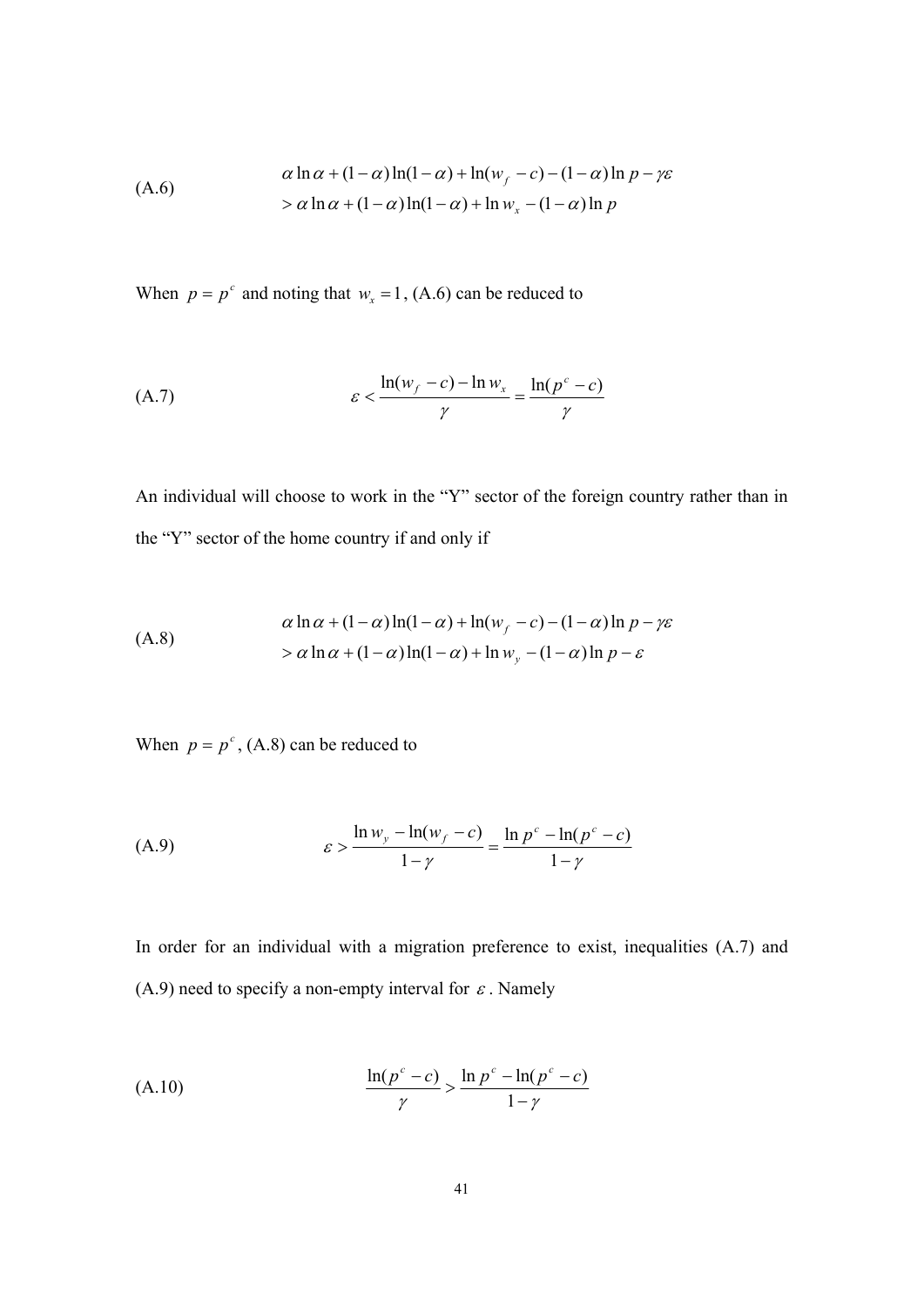$$
\gamma < \frac{\ln(p^c - c)}{\ln p^c}
$$

We note that  $(A.11)$  is the very same as  $(3.4)$ . If  $(A.11)$  is satisfied / if  $(3.4)$  is satisfied, then some individuals will choose to migrate and hence  $p = p^c$  cannot be the equilibrium in the open economy setting. On the other hand, if  $(A.11)$  is not satisfied / if  $(3.4)$  is not satisfied, then no individual will choose to migrate and hence  $p = p^c$  will continue to be the equilibrium in the open economy setting. In other words, migration will occur if and only if (3.4) is satisfied.  $\blacksquare$ 

**Proof of Lemma 1**: The logic and the procedure of the proof of this lemma are essentially the same as the logic and the procedure of the proof of Proposition 2, with  $p^c$ being replaced by  $p^{\circ}$ . Moreover, from (3.3), we know that if an individual works in the "X" sector of the home country, his wage / income will be 1; if an individual works in the "Y" sector of the home country, his wage / income will be  $p^{\circ}$ ; if an individual will work in the "Y" sector of the foreign country his wage will be  $p^{\circ}$  and his net income will be  $p^{\circ}$  – *c* (since he incurs the cost of international migration).

**Proof of Proposition 3:** (1) Note that  $p^{\circ}$  is the solution to (3.12). To prove its existence, we consider the cases in which  $p = 1 + c$  and  $p \rightarrow \infty$ .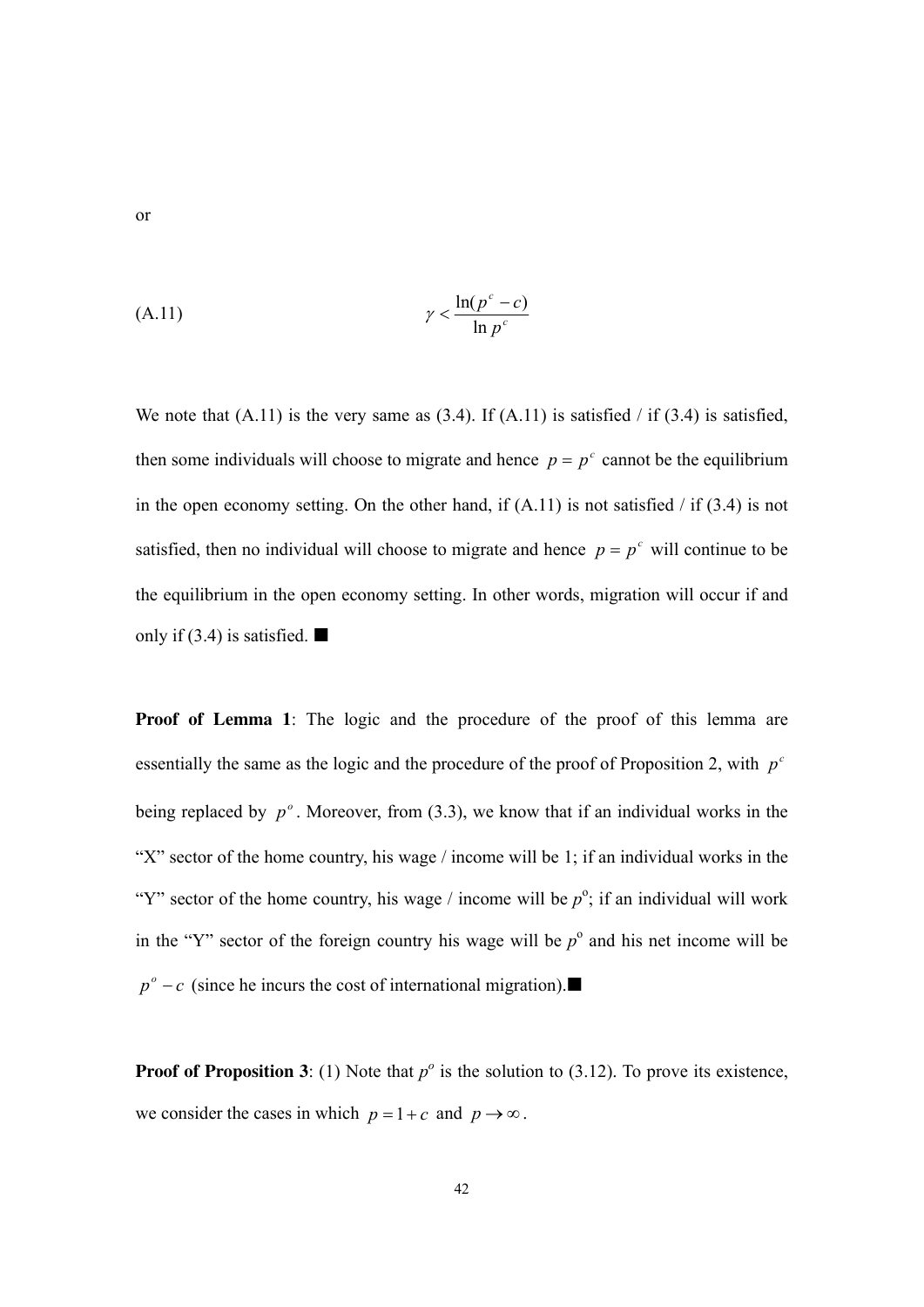When  $p = 1 + c$ , we know that the left-hand side of (3.12) is

$$
\left(\alpha + \frac{c+1-\alpha-\alpha c}{p}\right)F\left[\frac{\ln(1+c-c)}{\gamma}\right]
$$
\n(A.12)\n
$$
-\frac{c(1-\alpha)}{p}F\left[\frac{\ln(1+c)-\ln(1+c-c)}{1-\gamma}\right] - \frac{(1-\alpha)}{p}
$$
\n
$$
=-\frac{c(1-\alpha)}{p}F\left[\frac{\ln(1+c)}{1-\gamma}\right] - \frac{(1-\alpha)}{p} < 0
$$

When  $p \rightarrow \infty$ , we know the left-hand side of (3.12) is

(A.13) 
$$
\lim_{p \to \infty} \left\{ \left( \alpha + \frac{c + 1 - \alpha}{p} \right) F \left[ \frac{\ln(p - c)}{\gamma} \right] - \frac{c(1 - \alpha)}{p} F \left[ \frac{\ln p - \ln(p - c)}{1 - \gamma} \right] - \frac{(1 - \alpha)}{p} \right\}
$$

$$
= \alpha > 0
$$

Thus, there exists a  $p^{\circ} \in (1 + c, N)$ , where *N* is a sufficiently large number, such that  $p^{\circ}$  is a solution to (3.12). Furthermore, if migration exists, then any solution to equation (3.12) is greater than  $1+c$ : in the case where  $p < 1+c$ , any individual would clearly prefer working in the "X" sector at home for a wage of  $w_x = 1$  to working in the "Y" sector for a net wage smaller than 1 and migration would not occur.

Next, to prove the uniqueness of the solution, we rewrite (3.12) as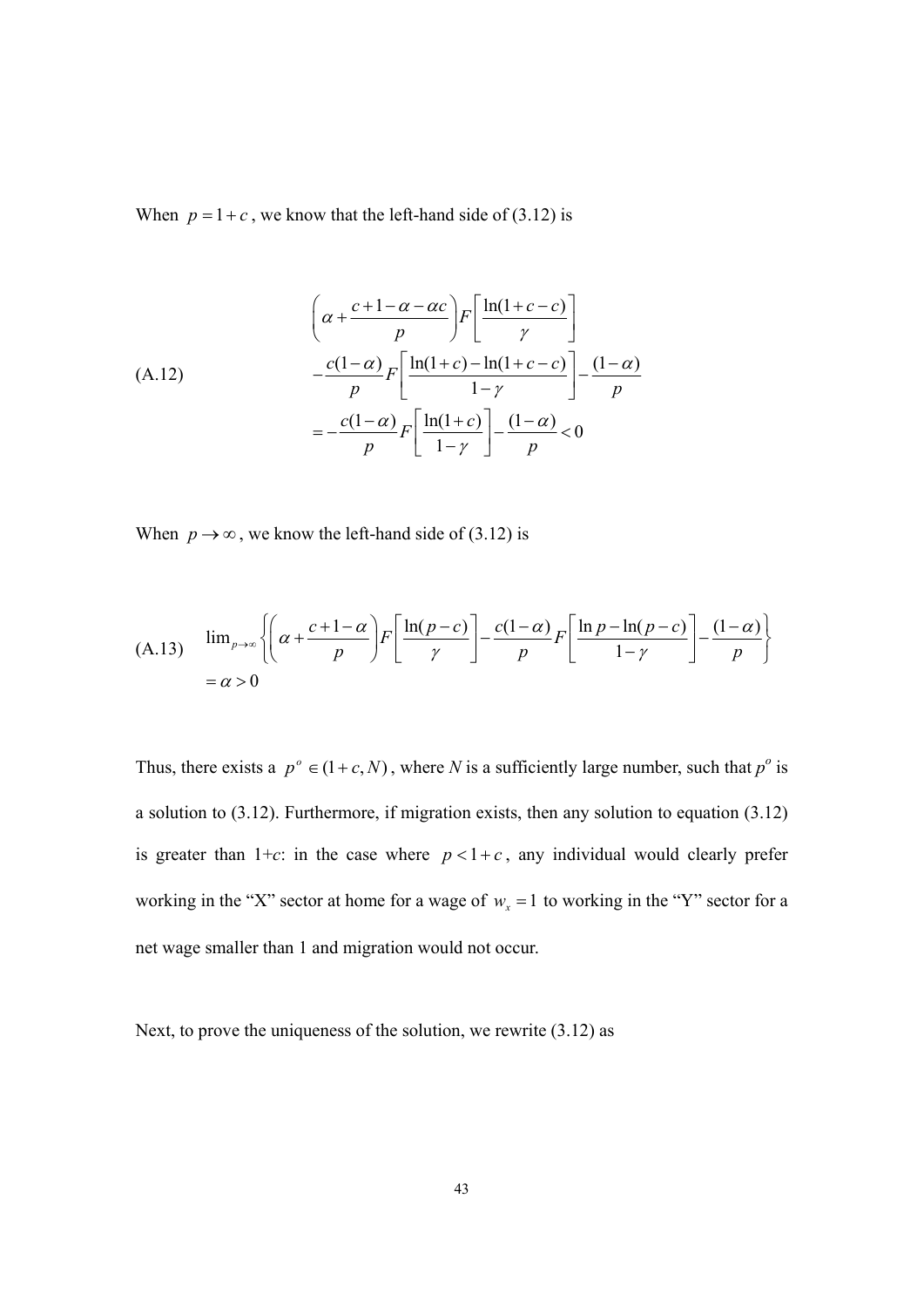(A.14) 
$$
(\alpha p + c + 1 - \alpha - \alpha c) F\left[\frac{\ln(p - c)}{\gamma}\right] - c(1 - \alpha) F\left[\frac{\ln p - \ln(p - c)}{1 - \gamma}\right] - (1 - \alpha) = 0
$$

Note that the derivative of the left-hand side of (A.14) with respect to *p*, for all  $p > 1+c$ ,

is

$$
\Gamma = \alpha F \left[ \frac{\ln(p-c)}{\gamma} \right] + \frac{(\alpha p + c + 1 - \alpha - \alpha c)}{\gamma(p-c)} F \left[ \frac{\ln(p-c)}{\gamma} \right]
$$

$$
- \frac{c(1-\alpha)}{1-\gamma} \left( \frac{1}{p} - \frac{1}{p-c} \right) F \left[ \frac{\ln p - \ln(p-c)}{1-\gamma} \right]
$$

$$
= \alpha F \left[ \frac{\ln(p-c)}{\gamma} \right] + \frac{(\alpha p + c + 1 - \alpha - \alpha c)}{\gamma(p-c)} f \left[ \frac{\ln(p-c)}{\gamma} \right]
$$

$$
+ \frac{c^2(1-\alpha)}{(1-\gamma)p(p-c)} f \left[ \frac{\ln p - \ln(p-c)}{1-\gamma} \right]
$$

$$
> 0
$$

Thus,  $p^{\circ}$  must be unique.

Finally, the proof of part (b) of the proposition is already included in the preceding proof.

**Proof of Proposition 4**: (a) Totally differentiating (A.14) with respect to *p* and *γ*, noting

(A.15), and rearranging, we get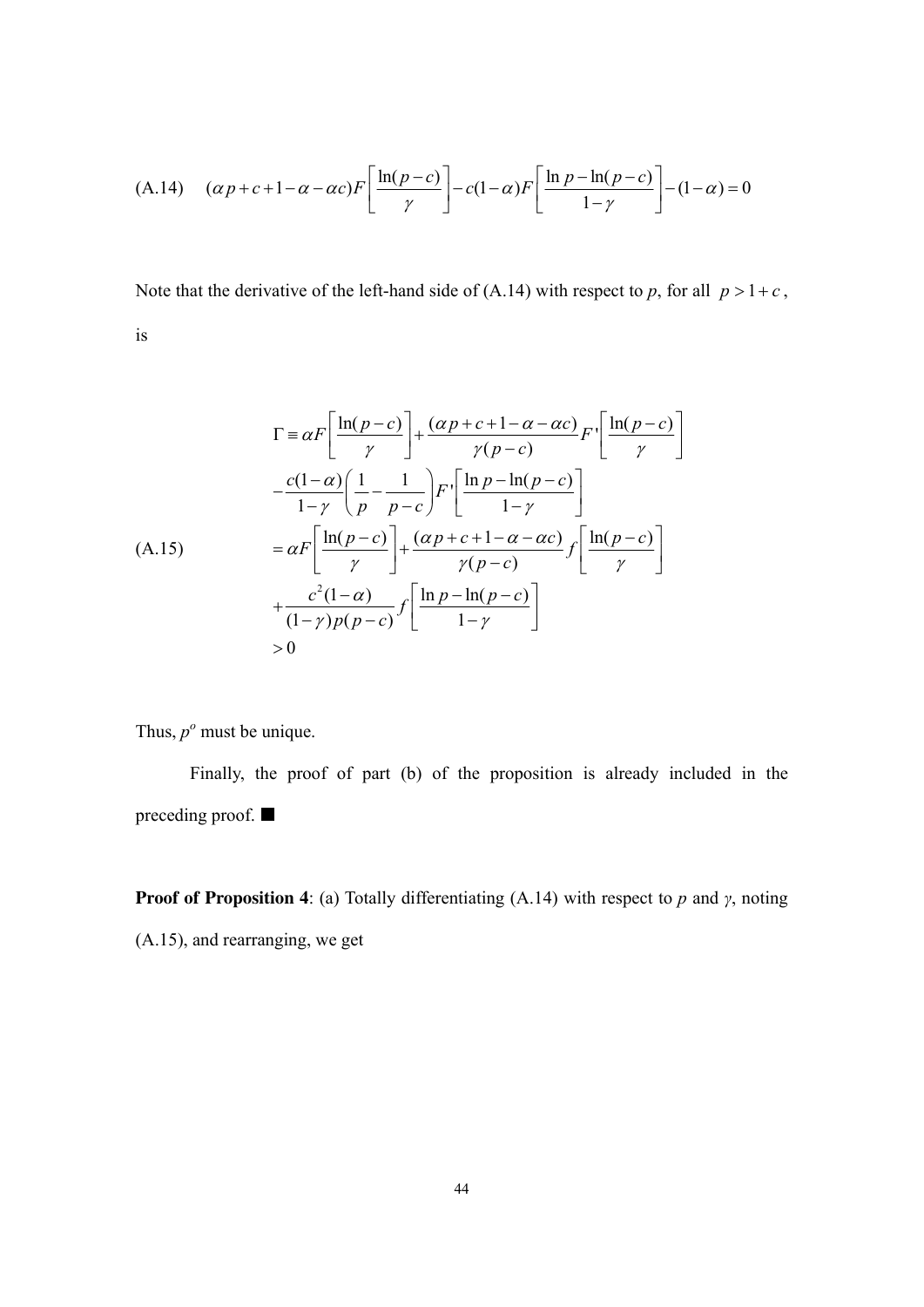$$
\frac{dp}{d\gamma} = \frac{1}{\Gamma} \left\{ \frac{\ln(p-c)}{\gamma^2} (\alpha p + c + 1 - \alpha - \alpha c) F \left[ \frac{\ln(p-c)}{\gamma} \right] + \frac{\ln p - \ln(p-c)}{(1-\gamma)^2} c (1-\alpha) F \left[ \frac{\ln p - \ln(p-c)}{1-\gamma} \right] \right\}
$$
\n
$$
> 0
$$

(b) Totally differentiating (A.14) with respect to *p* and *c*, noting (A.15), and rearranging, we get

$$
\frac{dp}{dc} = -\frac{1}{\Gamma} \left\{ F \left[ \frac{\ln(p-c)}{\gamma} \right] (1-\alpha) - \frac{1}{\gamma(p-c)} F \left[ \frac{\ln(p-c)}{\gamma} \right] (\alpha p + c + 1 - \alpha - \alpha c)
$$
\n
$$
-(1-\alpha) F \left[ \frac{\ln p - \ln(p-c)}{1-\gamma} \right] - \frac{c(1-\alpha)}{(1-\gamma)(p-c)} F \left[ \frac{\ln p - \ln(p-c)}{1-\gamma} \right] \right\}
$$

Thus, the sign of 
$$
\frac{d(p^o)}{dc}
$$
 is ambiguous.

**Proof of Proposition 5**: Inserting  $p = p^{\circ}$  into (A.14) and rearranging, we get

$$
\left(\alpha + \frac{1-\alpha}{p^o}\right) F\left[\frac{\ln(p^o - c)}{\gamma}\right] + \frac{c(1-\alpha)}{p^o} \left\{ F\left[\frac{\ln(p^o - c)}{\gamma}\right] - F\left[\frac{\ln p^o - \ln(p^o - c)}{1-\gamma}\right] \right\} - \frac{(1-\alpha)}{p^o} = 0
$$

Recall that if migration takes place, then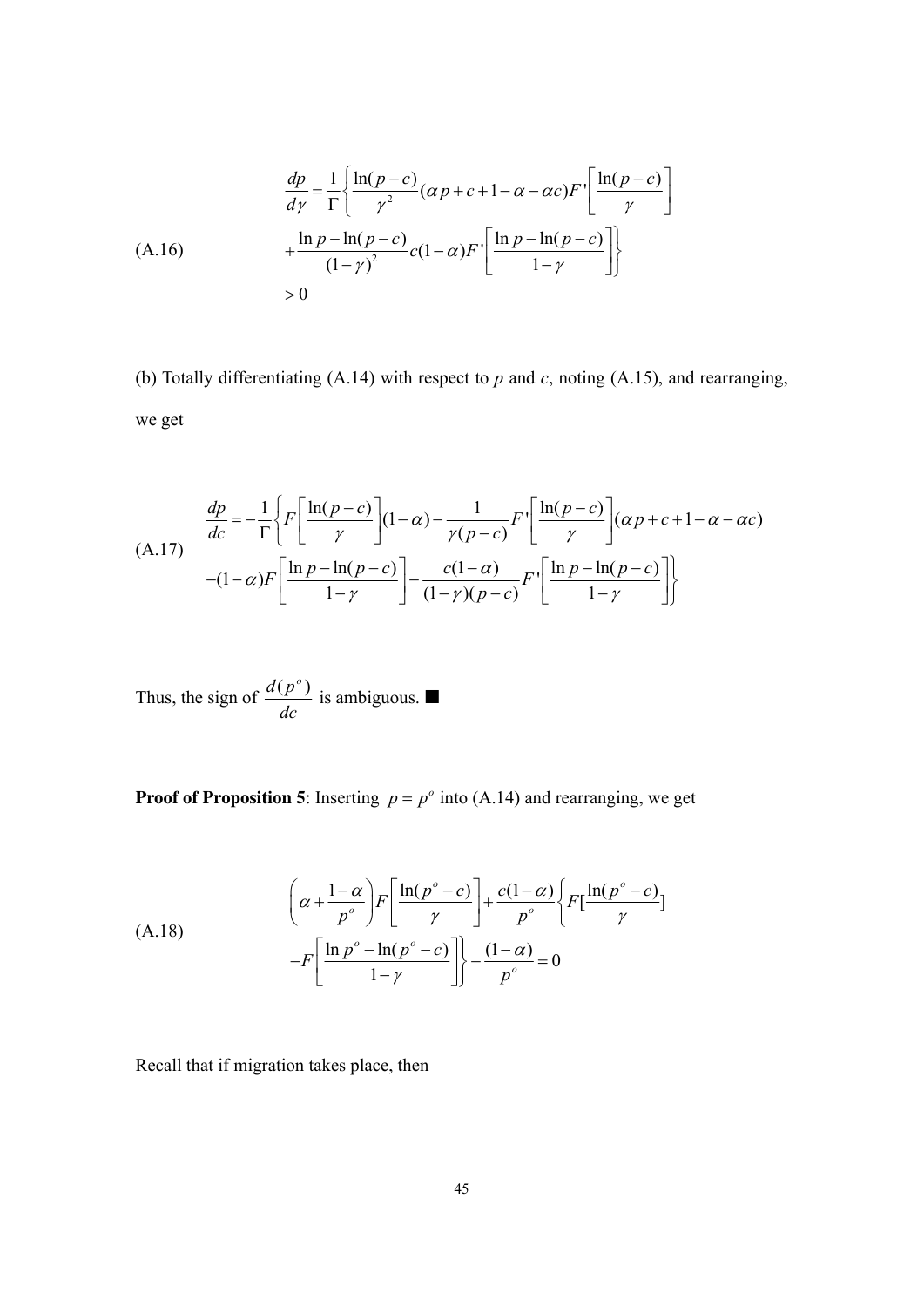(A.19) 
$$
F\left[\frac{\ln(p^o - c)}{\gamma}\right] > F\left[\frac{\ln p^o - \ln(p^o - c)}{1 - \gamma}\right]
$$

In combination, (A.18) and (A.19) imply

$$
\left(\alpha + \frac{1-\alpha}{p^o}\right)F\left[\frac{\ln(p^o - c)}{\gamma}\right] - \frac{(1-\alpha)}{p^o}
$$
\n
$$
= -\frac{c(1-\alpha)}{p^o}\left\{F\left[\frac{\ln(p^o - c)}{\gamma}\right] - F\left[\frac{\ln p^o - \ln(p^o - c)}{1-\gamma}\right]\right\}
$$
\n
$$
< 0
$$

namely that

(A.21) 
$$
(1 - \alpha + \alpha p^{\circ}) F\left[\frac{\ln(p^{\circ} - c)}{\gamma}\right] < 1 - \alpha
$$

Meanwhile, note that

(A.22) 
$$
p - (1 - \alpha)(p - 1) = 1 - \alpha + \alpha p
$$

Thus, from  $(A.21)$  and  $(2.14)$ , noting that  $p^c$  satisfies  $(2.14)$ , and upon inserting  $(A.22)$ into (2.14), we have that

(A.23) 
$$
(1 - \alpha + \alpha p^{\circ}) F\left[\frac{\ln(p^{\circ} - c)}{\gamma}\right] < 1 - \alpha = (1 - \alpha + \alpha p^{\circ}) F(\ln p^{\circ})
$$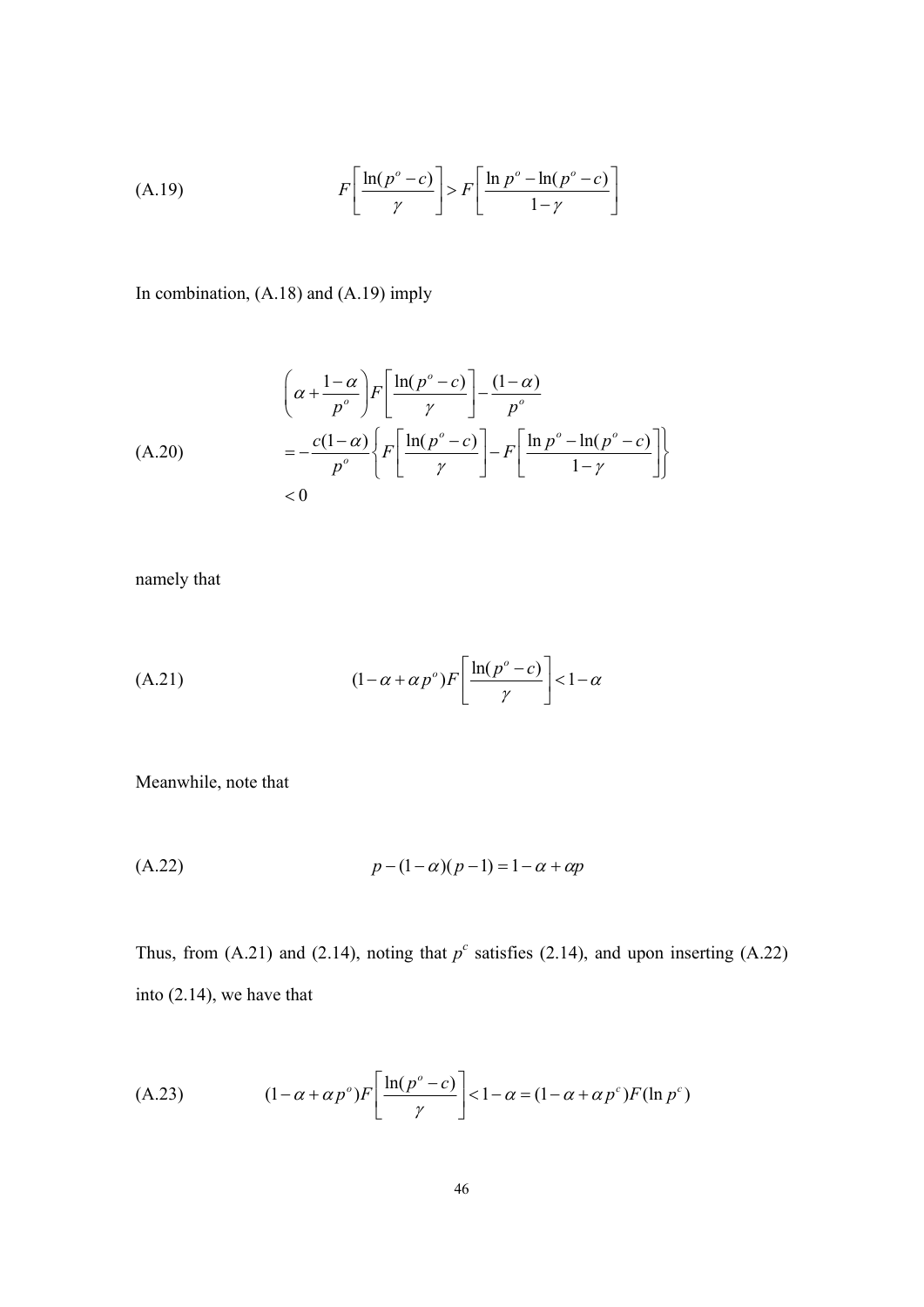We now claim that  $p^{\circ} < p^{\circ}$ . We prove this by contradiction. Suppose not. Namely suppose that  $p^{\circ} \geq p^{\circ}$ . Then, first, we have that

$$
(A.24) \qquad (1 - \alpha + \alpha p^{\circ}) \ge (1 - \alpha + \alpha p^{\circ})
$$

Also, if migration takes place, then there exists some  $\varepsilon$  that satisfies Inequality (3.7). Then, similar to the proof of Proposition 2, we can show that if migration takes place, we will have that  $\gamma < \frac{m(p)}{\ln p^{\theta}}$ *o p*  $p^o - c$ ln  $\gamma < \frac{\ln(p^{\circ} - c)}{p^{\circ}}$ . Thus, if  $p^{\circ} \ge p^{\circ}$ , then

$$
\frac{\ln(p^o - c)}{\gamma} > \ln p^o \ge \ln p^c
$$

From (A.24), (A.25), and the monotonicity of  $F(\cdot)$ , we get

(A.26) 
$$
(1 - \alpha + \alpha p^{\circ}) F\left[\frac{\ln(p^{\circ} - c)}{\gamma}\right] \ge (1 - \alpha + \alpha p^{\circ}) F(\ln p^{\circ})
$$

 $(A.26)$  contradicts  $(A.23)$ , which completes the proof of the proposition.

**Proof of Proposition 6**: We prove this by contradiction. Suppose not. Namely, suppose that in equilibrium, the number of individuals working in the "X" sector in the open economy is greater than or equal to that in the closed economy. Recalling (2.2) and (2.4),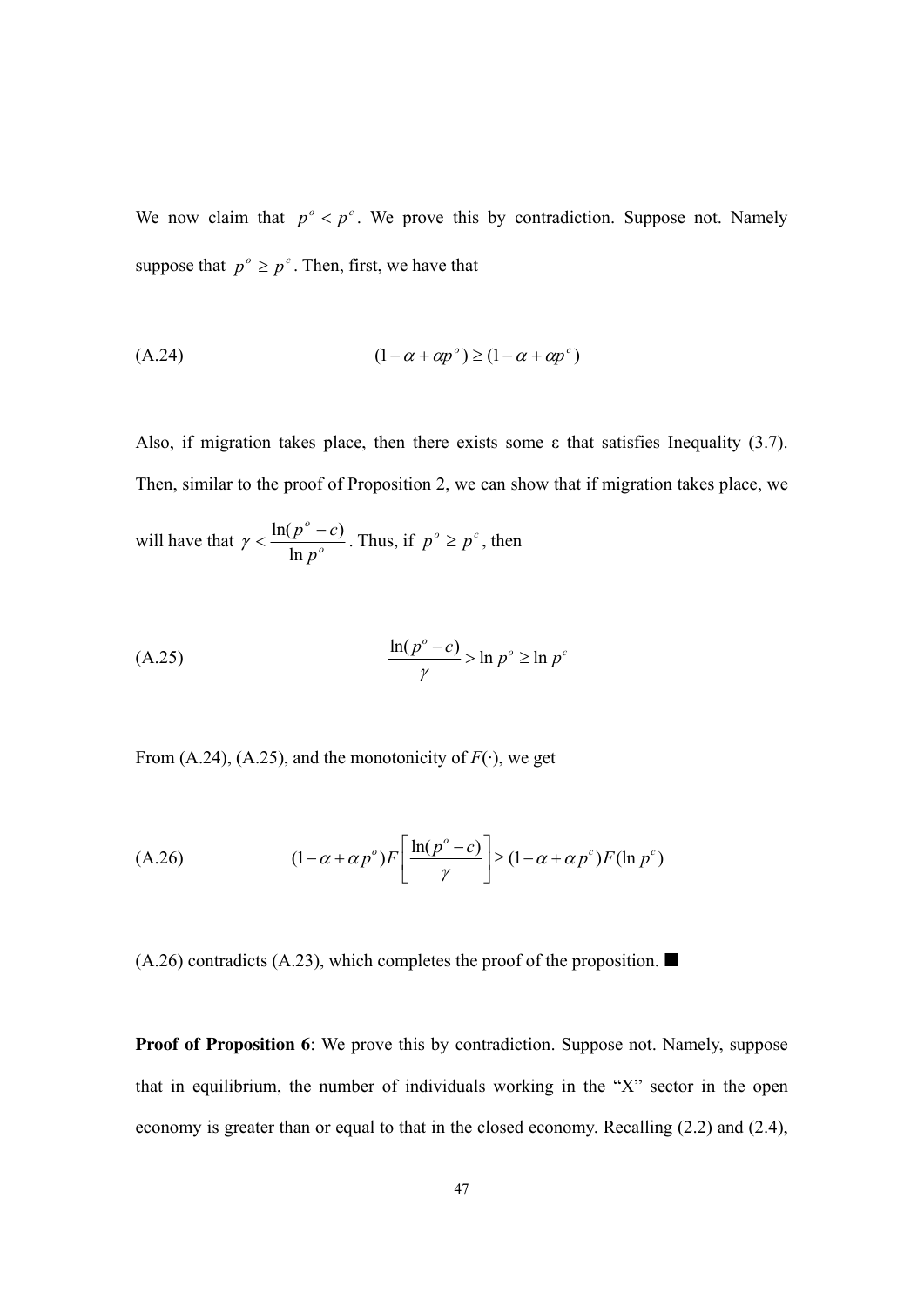we know that for an individual working in the "X" sector, his net supply of  $x$  is<sup>20</sup>

$$
(A.27) \t\t\t 1 - \alpha w_x = 1 - \alpha
$$

If the number of individuals working in the "X" sector in the open economy is greater than or equal to that in the closed economy, then the total net supply of *x* in the open economy is greater than or equal to that in the closed economy.

The net demand of *x* comes from those who work in the "Y" sector.<sup>21</sup> Recall that the demand of every individual working in the "Y" sector is a constant fraction  $(\alpha)$  of his income. If migration exists, then a fraction of individuals working in the "Y" sector in the open economy incurs a cost of migration, which reduces their income. Moreover, the decrease of the price of Y in the open economy reduces the income of everyone who works in the "Y" sector. Thus, if the number of individuals working in the "Y" sector in the open economy is less than or equal to that in the closed economy, then the total net demand of *x* in the open economy is less than that in the closed economy.

Thus, since the total net supply of *x* increases, while the total net demand of *x* decreases, the market cannot reach an equilibrium in the open economy with the number

 $20$  An individual's net supply of a good is defined as the difference between the individual's output of the good and his demand for the good.

 $21$  An individual's net demand for a good is defined as the difference between the individual's demand for the good and his output of the good. The output of *x* of individuals who work in the "Y" sector is zero. Thus, their net demand for *x* is equal to their demand for *x*.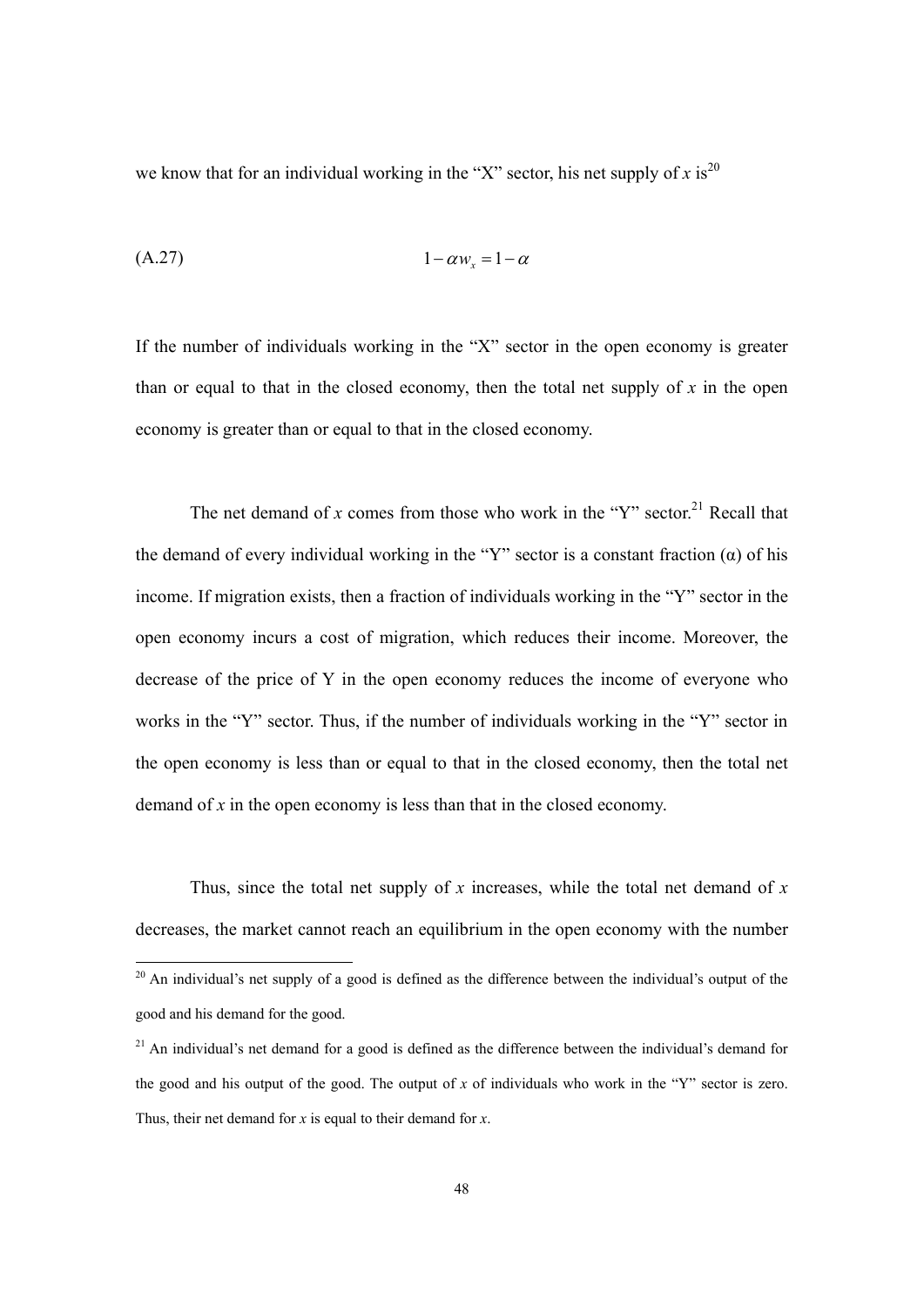of individuals working in the "X" sector being greater than or equal to that in the closed economy. This completes the proof of the proposition.

**Proof of Proposition 7**: From the analysis in Section 2, we know that the number of individuals working in the "X" sector in closed economy is

$$
(A.28) \t\t\t 1-F[\ln(p^c)]
$$

From the analysis in Section 3, we know that the number of individuals working in the "X" sector in closed economy is

$$
(A.29) \t1-F\left[\frac{\ln(p^o-c)}{\gamma}\right]
$$

From Proposition 6, we know that

$$
(A.30) \t1-F\left[\frac{\ln(p^o-c)}{\gamma}\right] < 1-F[\ln(p^c)]
$$

which implies

(A.31) 
$$
F\left[\frac{\ln(p^{\circ} - c)}{\gamma}\right] > F[\ln(p^{\circ})]
$$

 $\blacksquare$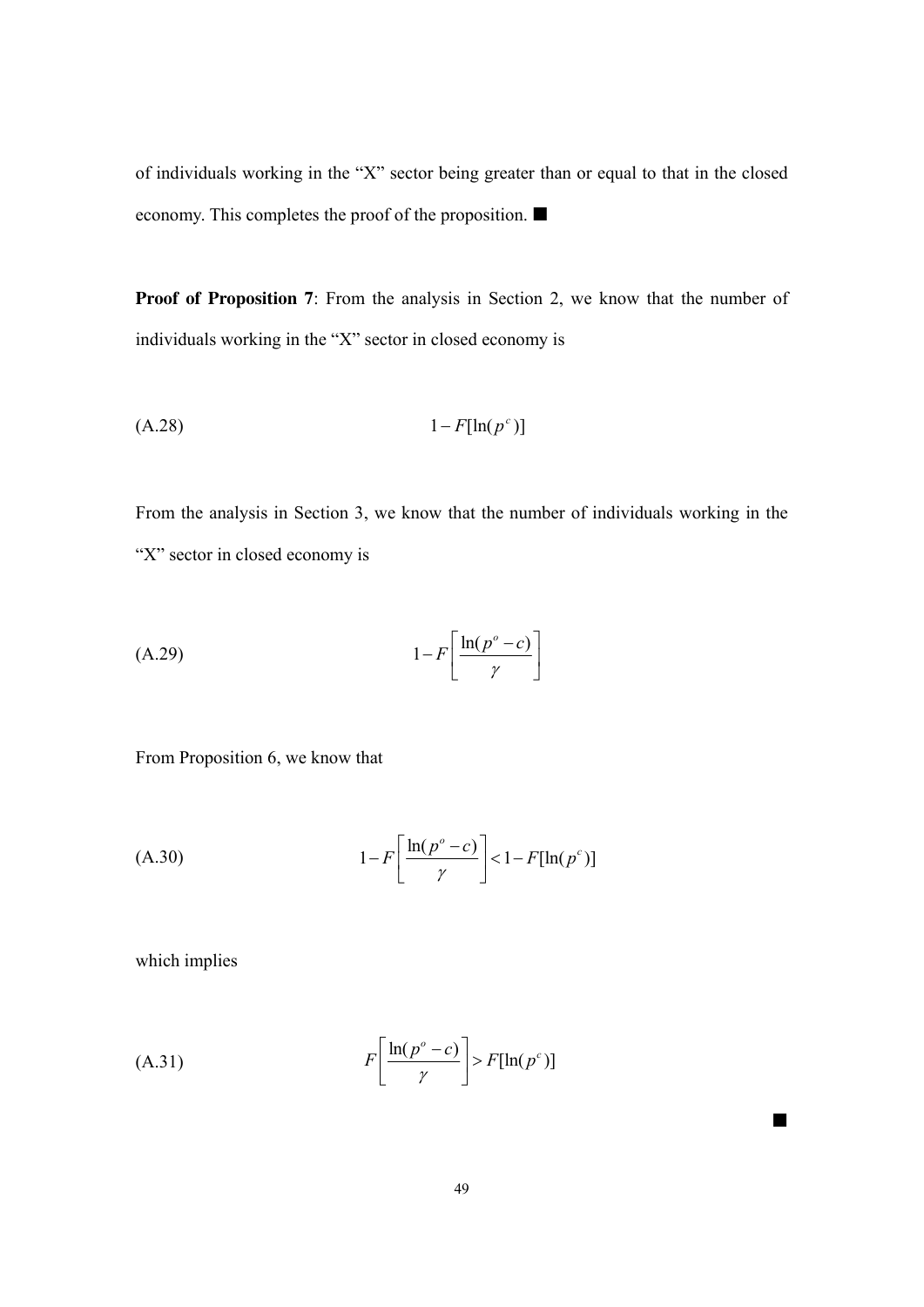**Proof of Lemma 2:** From  $(A.8)$ , we know that an individual's utility gain (in the open economy) of switching from working in the "Y" sector of the home country to working in the "Y" sector of the foreign country is:

$$
\{\alpha \ln \alpha + (1 - \alpha) \ln(1 - \alpha) + \ln(p^{\circ} - c) - (1 - \alpha) \ln p^{\circ} - \gamma \varepsilon\}
$$
  
\n
$$
-\{\alpha \ln \alpha + (1 - \alpha) \ln(1 - \alpha) + \ln p^{\circ} - (1 - \alpha) \ln p^{\circ} - \varepsilon\}
$$
  
\n
$$
= (1 - \gamma)\varepsilon + \ln(p^{\circ} - c) - \ln p^{\circ}
$$

Thus, the higher  $\varepsilon$ , the larger the benefit of switching from working in the "Y" sector of the home country to working in the "Y" sector of the foreign country. As we have demonstrated, some individuals who work in the "Y" sector of the home country in the closed economy will work in the "Y" sector of the foreign country in the open economy. An individual who works in the "X" sector in the closed economy has a higher *ε* than any individual who works in the "Y" sector of the home country in the closed economy. Therefore, if any individual who would work in the "Y" sector of the home country in the closed economy chooses to work in the "Y" sector of the foreign country, then an individual who works in the "X" sector in the closed economy must work in the "Y" sector of the foreign country if he chooses to work in the "Y" sector.

**Proof of Proposition 8**: We compare the level of wellbeing in an open economy with the level of wellbeing in a closed economy for each of the 4 types of individuals.

(a) For those who work in the "X" sector in the closed economy and continue to work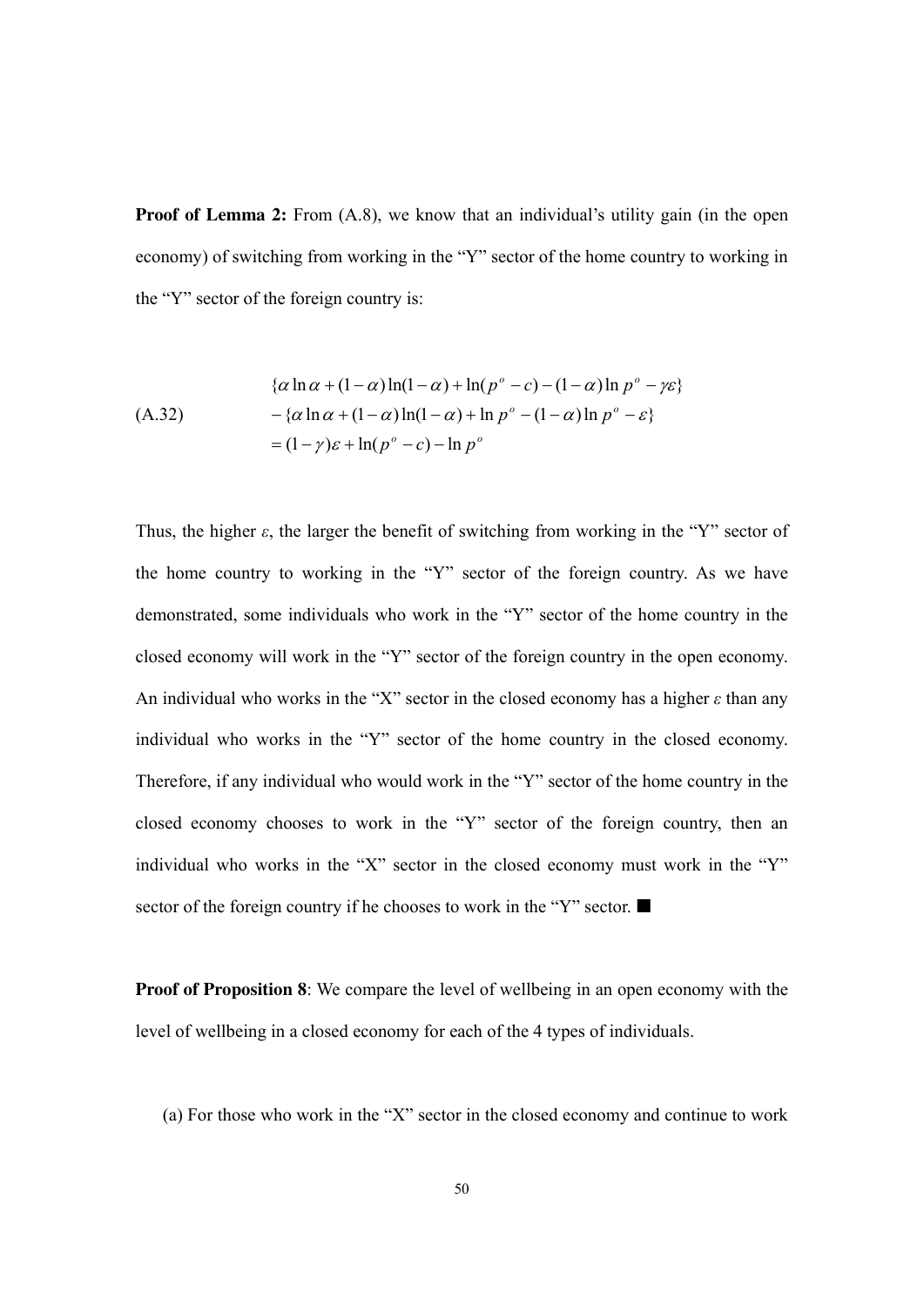in the "X" sector in the open economy, their (nominal) income is unchanged but the price of good *y* decreases. These individuals do not incur any disutility from humiliation. Thus, they are better off in the open economy.

(b) For an individual who works in the "X" sector in the closed economy but who works in the "Y" sector of the foreign country in the open economy, we know that, similar to (A.6), he will be better off in the open economy setting if and only if

(A.33)  
\n
$$
\alpha \ln \alpha + (1 - \alpha) \ln(1 - \alpha) + \ln (p^{\circ} - c) - (1 - \alpha) \ln p^{\circ} - \gamma \varepsilon
$$
\n
$$
> \alpha \ln \alpha + (1 - \alpha) \ln(1 - \alpha) + \ln(1) - (1 - \alpha) \ln p^{\circ}
$$

Namely, if and only if

$$
\gamma \varepsilon < \ln(p^{\circ} - c) + (1 - \alpha) \ln(p^{\circ} / p^{\circ})
$$

From Proposition 1 and Lemma 1 we know that for an individual who works in the "X" sector in a closed economy but who works in the "Y" sector in an open economy

$$
\ln(p^c) < \varepsilon < \frac{\ln(p^o - c)}{\gamma}
$$

From Proposition 5 we know that  $\ln (p^c / p^o) > 0$ . Thus, clearly, γ  $\varepsilon = \frac{\ln(p^o - c)}{\ln(\varepsilon)}$  satisfies

(A.34), which implies that any *ε* defined in (A.35) satisfies (A.34). Thus, individuals of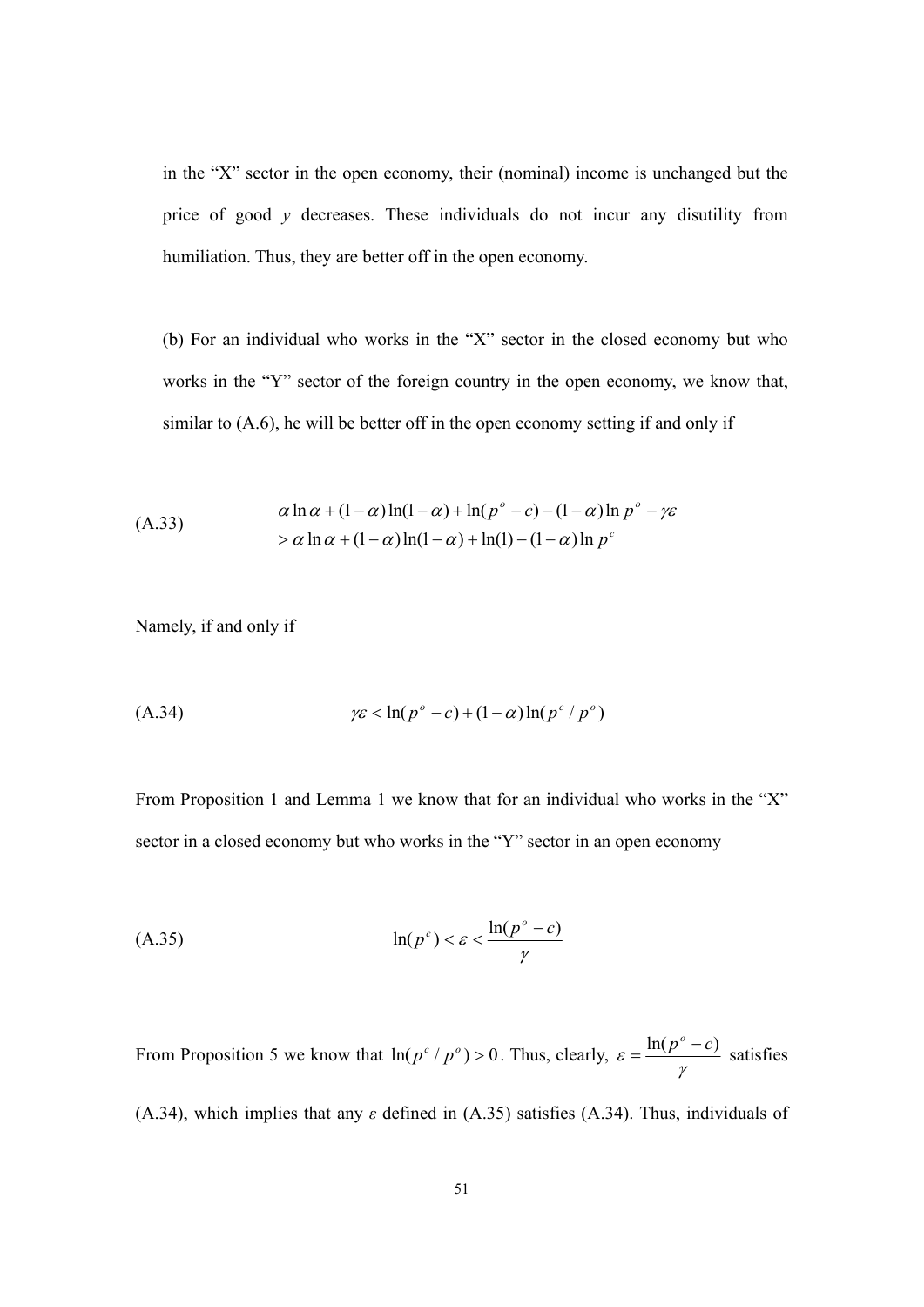type (2) are better off in the open economy setting.

(c) For an individual who works in the "Y" sector of the home country in the closed economy and who continues to work in the "Y" sector of the home country in the open economy, we know that he will be worse off in the open economy setting if and only if

(A.36)  
\n
$$
\alpha \ln \alpha + (1 - \alpha) \ln(1 - \alpha) + \ln p^{\circ} - (1 - \alpha) \ln p^{\circ} - \varepsilon
$$
\n
$$
< \alpha \ln \alpha + (1 - \alpha) \ln(1 - \alpha) + \ln p^{\circ} - (1 - \alpha) \ln p^{\circ} - \varepsilon
$$

namely if and only if

$$
(A.37) \t\t a \ln p^{\circ} < a \ln p^{\circ}
$$

From Proposition 5, we know that (A.37) (and hence (A.36)) is satisfied, which implies that individuals of this type are worse off in the open economy.

(d) For an individual who works in the "Y" sector of the home country in the closed economy but works in the "Y" sector of the foreign country in the open economy, we know, similar to (A.8), that he will be better off in the open economy setting if and only if

(A.38)  
\n
$$
\alpha \ln \alpha + (1 - \alpha) \ln(1 - \alpha) + \ln(w_f - c) - (1 - \alpha) \ln p^{\circ} - \gamma \varepsilon
$$
\n
$$
> \alpha \ln \alpha + (1 - \alpha) \ln(1 - \alpha) + \ln p^{\circ} - (1 - \alpha) \ln p^{\circ} - \varepsilon
$$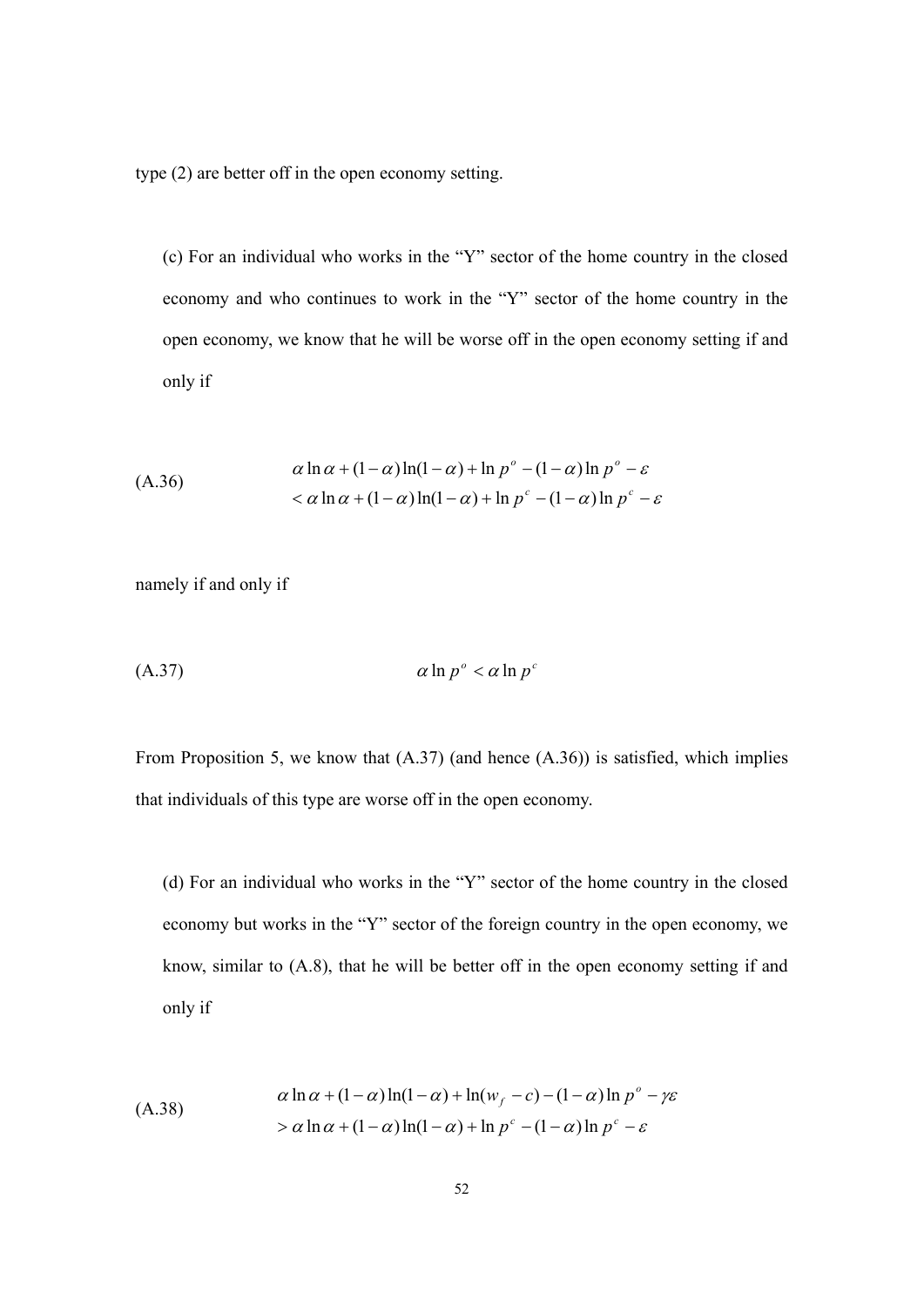From inserting (3.3) into (A.38), we see that (A.38) is equivalent to (4.3).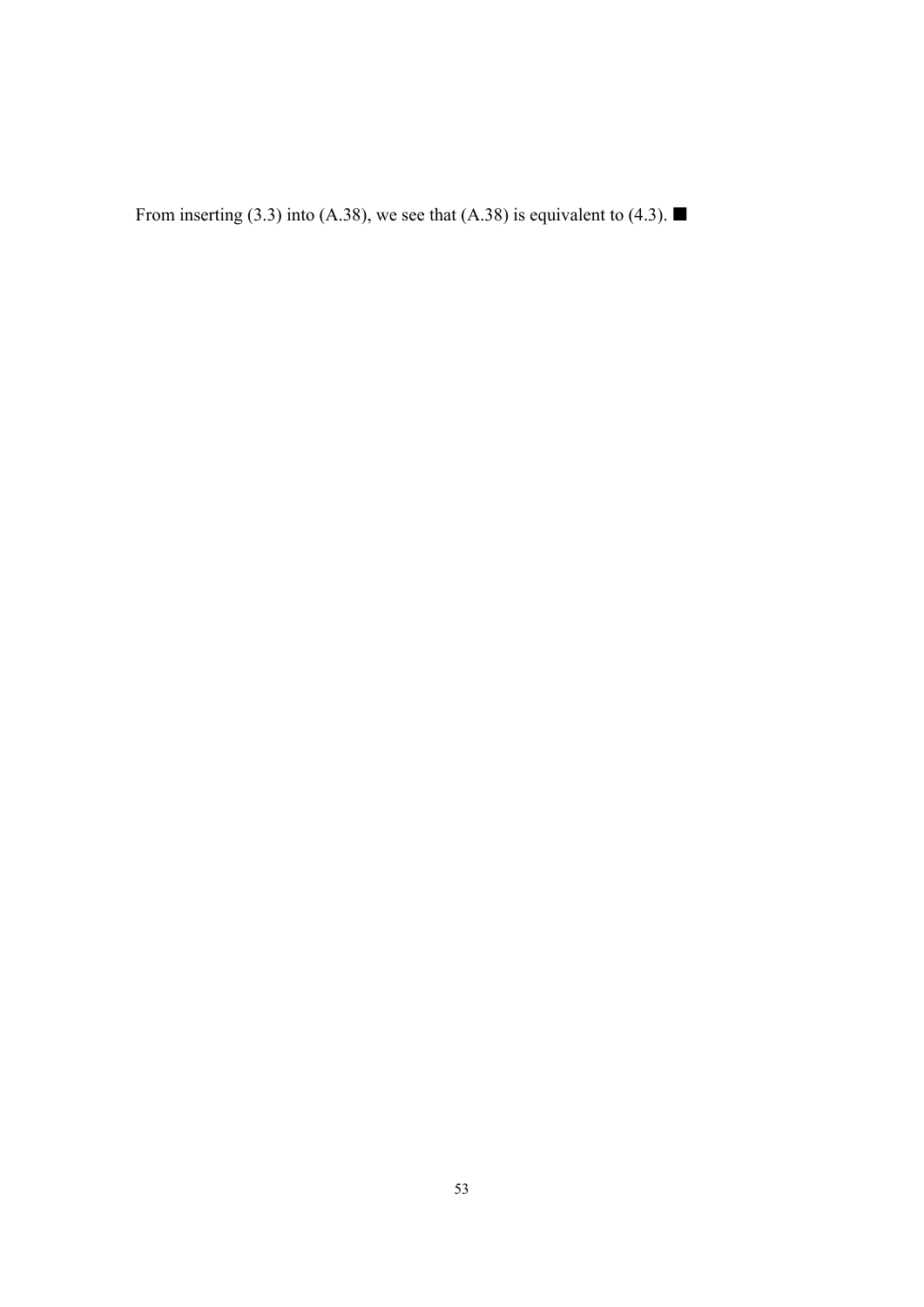## **References**

- Agarwal, B. and A. Vercelli, Psychology, Rationality and Economic Behavior (Houndmills: Palgrave Macmillan, 2005).
- Akerlof, G. A., "A Theory of Social Custom, of Which Unemployment May be One Consequence," Quarterly Journal of Economics 94 (1980), 749-775.
- Akerlof, G. A., "Social Distance and Social Decisions," Econometrica 65 (1997), 1005- 1027.
- Akerlof, G. A., "The Missing Motivation in Macroeconomics," American Economic Review 97 (2007), 5-36.
- Akerlof, G. A. and R. E. Kranton, "Economics and Identity," Quarterly Journal of Economics 115 (2000), 715-753.

Alexander, L. G., New Concept English (London: Longman, 1967).

Becker, G. S., K. M. Murphy, and I. Werning, "The Equilibrium Distribution of Income and the Market for Status," Journal of Political Economy 113 (2005), 282-310.

Bender, K. A., "The Central Government-Private Sector Wage Differential," Journal of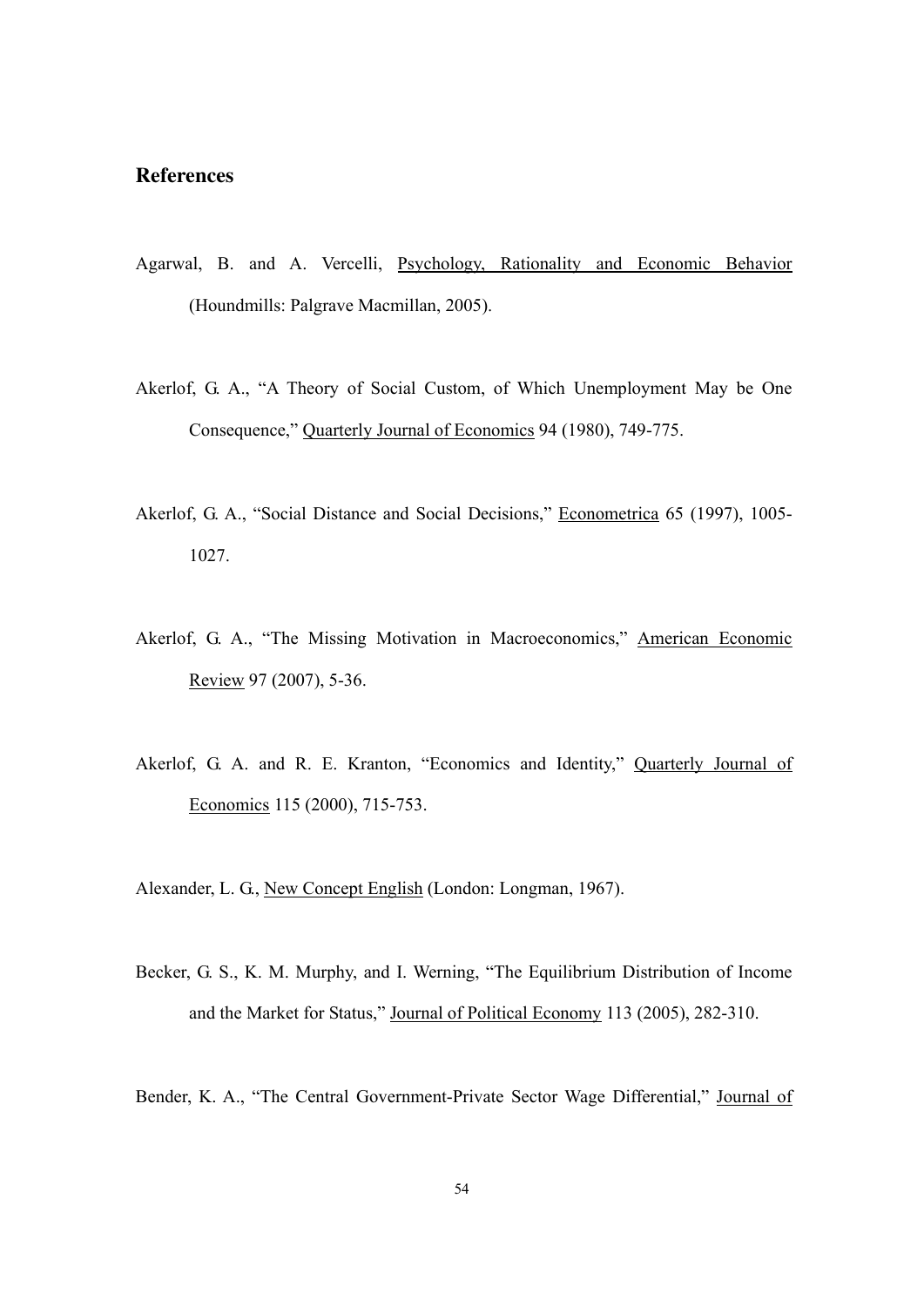Economic Surveys 12 (1998), 177-220.

- Butler, R. J. and J. D. Worrall, "Wage and Injury Response to Shifts in Workplace Liability," Industrial and Labor Relations Review 61 (2008), 181-200.
- Cole, H. L., G. J. Mailath, and A. Postlewaite, "Social Norms, Savings Behavior, and Growth," Journal of Political Economy 100 (1992), 1092-1125.
- Del Bono, E. and A. Weber, "Do Wages Compensate for Anticipated Working Time Restrictions? Evidence from Seasonal Employment in Austria," Journal of Labor Economics 26 (2008), 181-221.
- Diaz-Serrano, L., J. Hartog, and H. Nielsen, "Compensating Wage Differentials for Schooling Risk in Denmark," Scandinavian Journal of Economics 110 (2008), 711-731.
- Edlund, L., J. Engelberg, and C. A. Parsons, "The Wages of Sin," mimeo, Columbia University, 2009.
- Ehrenberg, R. G. and R. S. Smith, Modern Labor Economics: Theory and Public Policy. (Boston, MA: Pearson / Addison Wesley, 2009).
- Fershtman, C. and Y. Weiss, "Social Status, Culture and Economic Performance," Economic Journal 103 (1993), 946-959.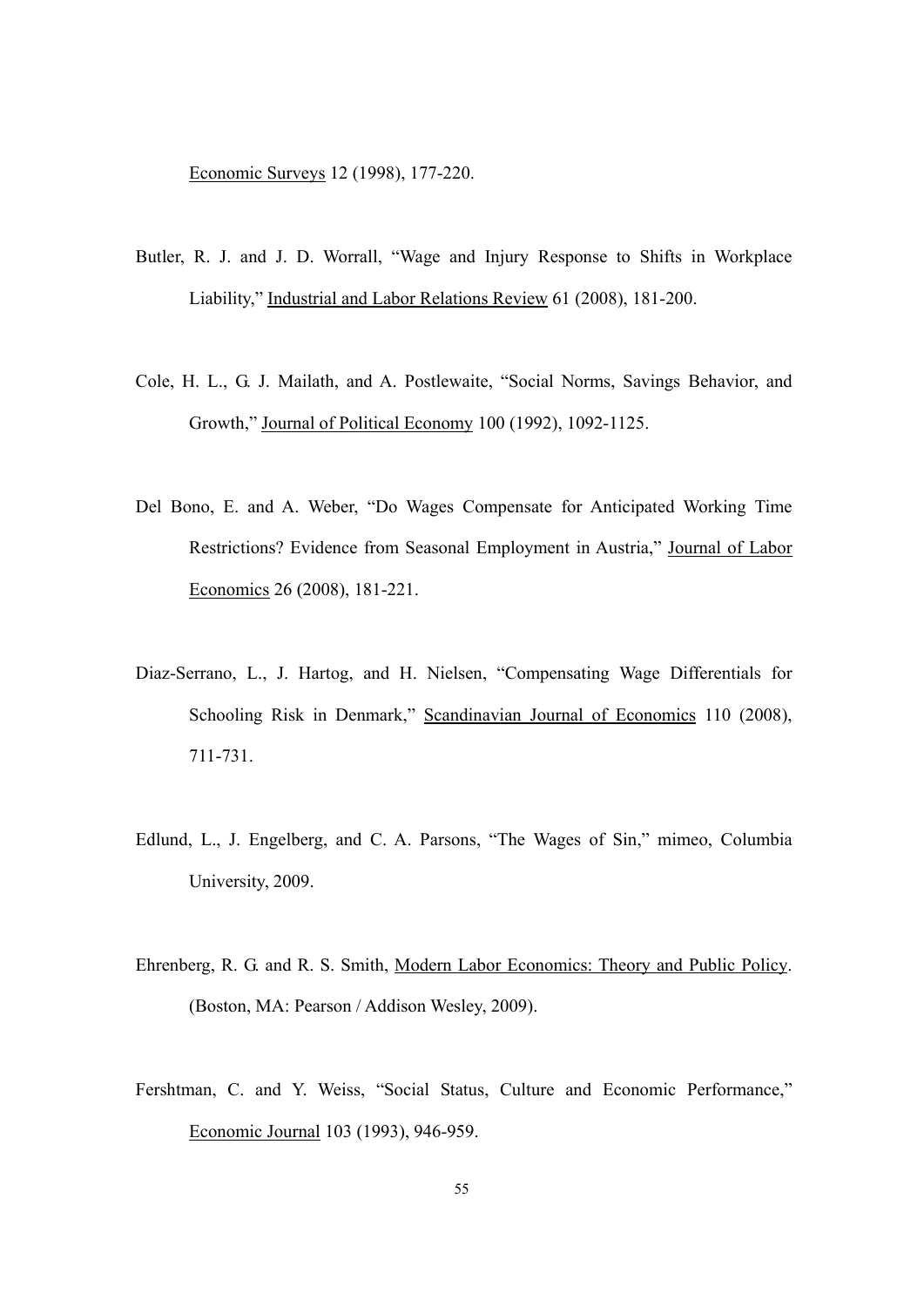- Gertler, P., M. Shah and S. M. Bertozzi, "Risky Business: The Market for Unprotected Commercial Sex," Journal of Political Economy 113 (2005), 518-550.
- Gaillard, J. and A. M. Gaillard, "Introduction: The International Mobility of Brains: Exodus or Circulation?" Science, Technology and Society 2 (1997), 195-228.
- Nam, C. B. and M. G. Powers, The Socioeconomic Approach to Status Measurement: with a Guide to Occupational and Socioeconomic Status Scores (Houston, TX: Cap and Gown Press, 1983).
- Rosen, S., "The Theory of Equalizing Differences," in O. Ashenfelter and D. Card, eds., Handbook of Labor Economics, (New York: Elsevier Publishers, Vol. 1, 1986), 641-692.
- Rosenzweig, M. R. and O. Stark, "Consumption Smoothing, Migration and Marriage: Evidence from Rural India," Journal of Political Economy 97 (1989), 905-926.
- Smith, A., An Inquiry into the Nature and Causes of the Wealth of Nations, Reprint, Edited by E. Cannan, (Chicago: University of Chicago Press, 1776).
- Stark, O. and C. S. Fan, "The Analytics of Seasonal Migration," Economics Letters 94 (2007), 304-312.